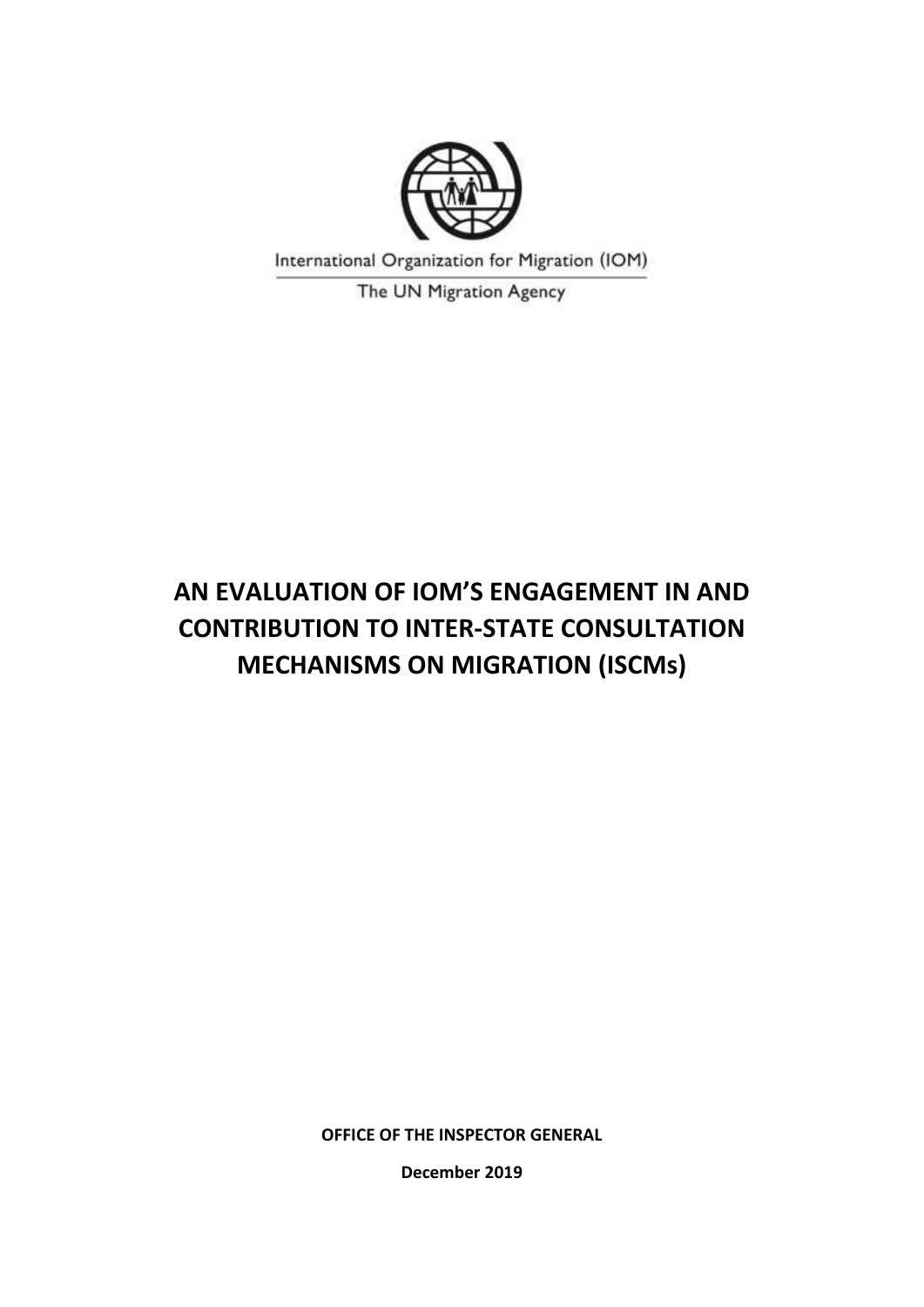# **Table of Contents**

| 1.   |  |
|------|--|
| 2.   |  |
| 2.1. |  |
| 2.2. |  |
| 2.3. |  |
| 3.   |  |
| Δ.   |  |
| 4.1. |  |
| 4.2. |  |
| 4.3. |  |
| 4.4. |  |
| 5.   |  |

### Annexes are included in separate documents:

**Annex 1: Evaluation Terms of Reference** Annex 2: List of Documents Reviewed Annex 3: List of Interviewees Annex 4: Active ISCMs and IOM's Roles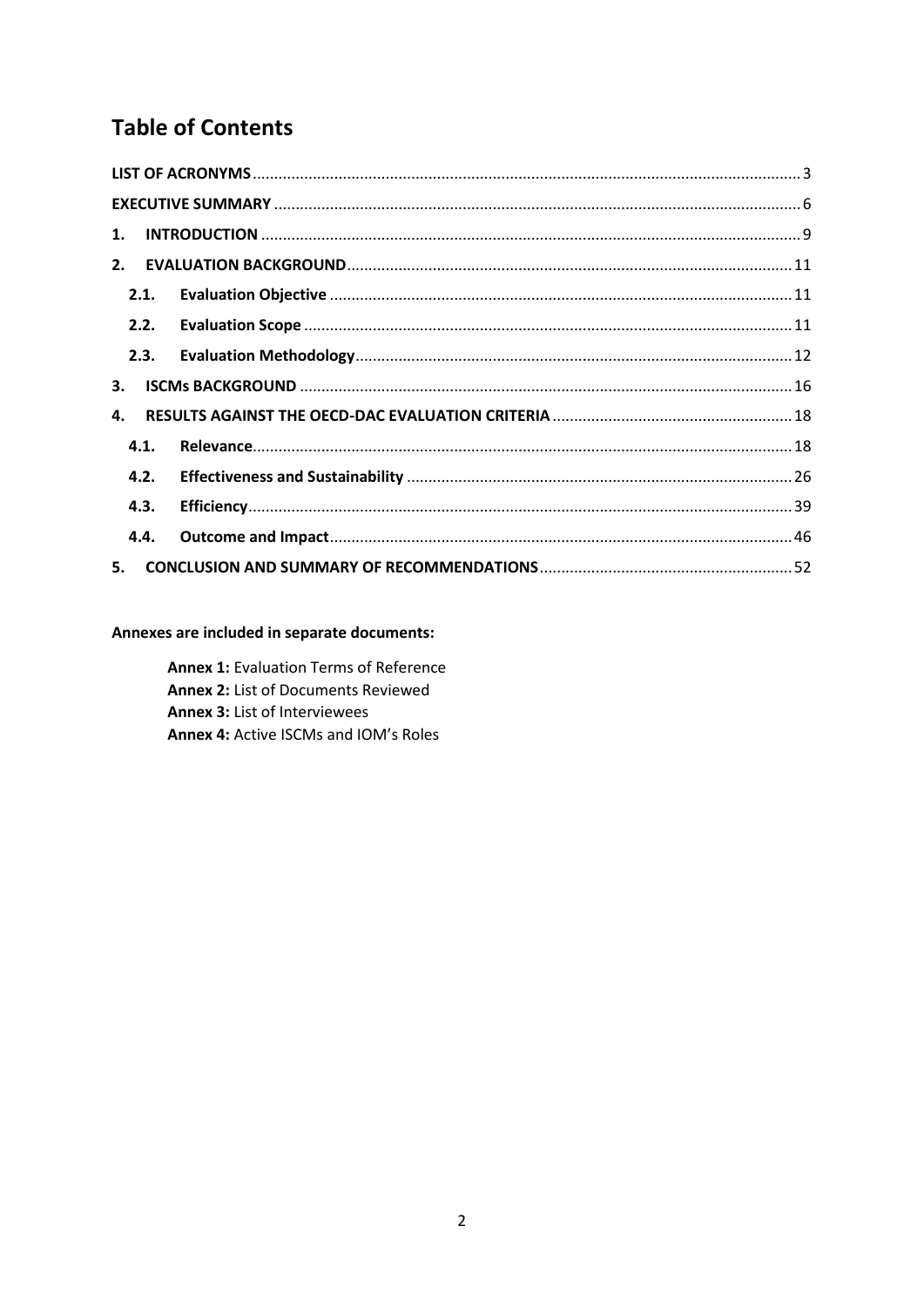# <span id="page-2-0"></span>**LIST OF ACRONYMS**

- ADD Abu Dhabi Dialogue
- AU-HoAI African Union-Horn of Africa Initiative on Trafficking and Migrant Smuggling
- CMC Caribbean Migration Consultations
- CO Country Office
- COCF Country Office with Coordinating Function
- CoM Chief of Mission
- COMESA Common Market for Eastern and Southern Africa
- COMMIT Coordinated Mekong Ministerial Initiative Against Trafficking
- DFAT Department of Foreign Affairs and Trade of Australia
- DHA Department of Home Affairs of Australia
- DOE Department of Operations and Emergencies
- EaP Panel Eastern Partnership Panel on Migration, Mobility and Integrated Border Management
- ECOWAS Economic Commission of West African States
- EUTF European Union Emergency Trust Fund
- GFMD Global Forum on Migration and Development
- GRCP Global meeting of inter-State consultation mechanisms on migration
- HQ Headquarters
- IBM Integrated Border Management
- ICMPD International Centre for Migration Policy Development
- ICP Department of International Cooperation and Partnerships
- IDM International Dialogue on Migration

IGAD-RCP – Intergovernmental Authority on Development-Regional Consultative Process on Migration

- ILO International Labor Organization
- INZ Immigration New Zealand
- IOM International Organization for Migration
- IPD International Partnerships Division
- IRF Inter-regional forum on migration
- ISCM Inter-State consultative mechanism on migration
- J/TIP United States Department of State Office to Monitor and Combat Trafficking in Persons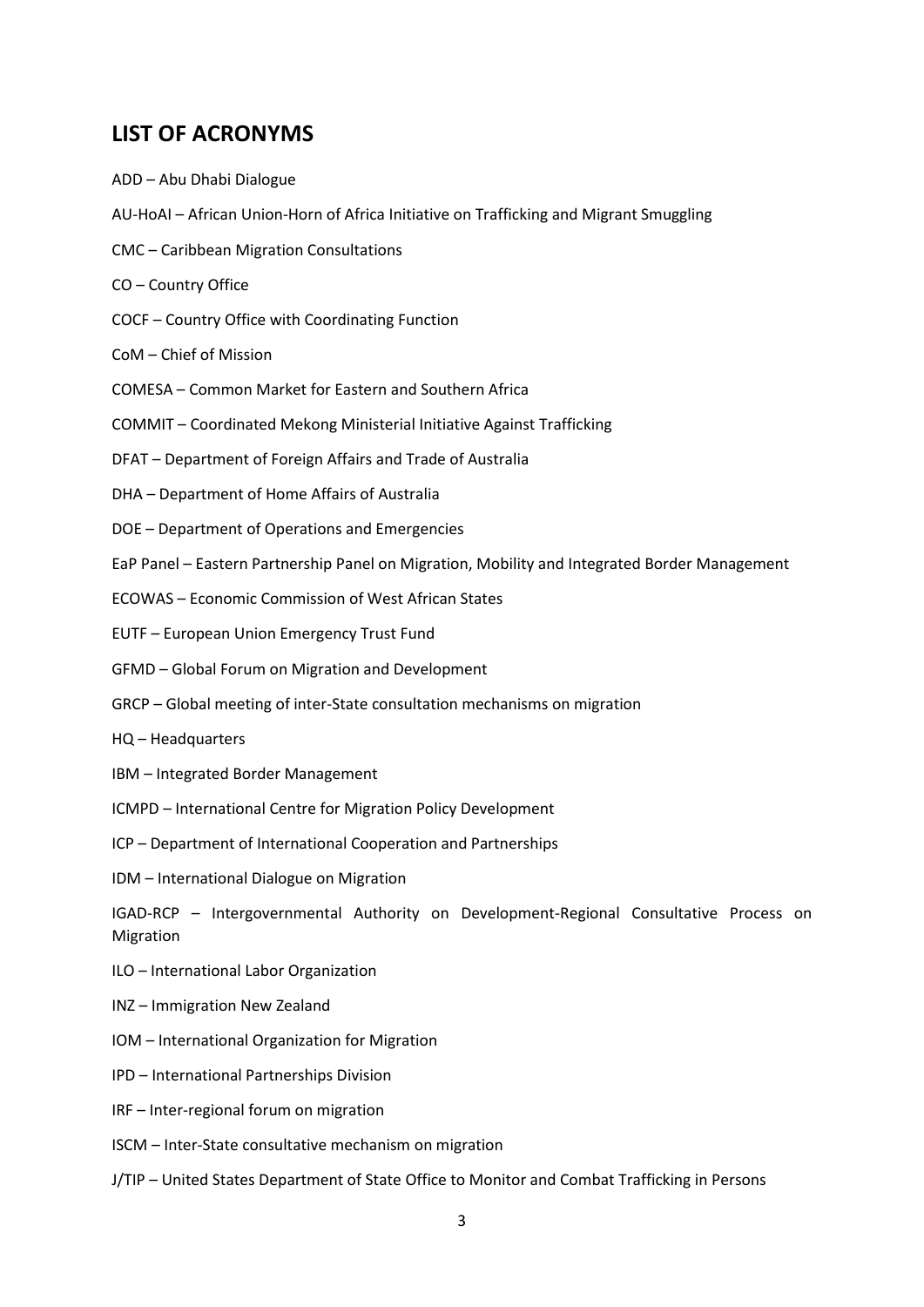- JLMP Joint Labor Migration Programme
- M&E Monitoring and Evaluation
- MAC Manila Administrative Centre
- MIDCOM Migration Dialogue from COMESA Member States
- MIDSA Migration Dialogue for Southern Africa
- MIDWA Migration Dialogue for West Africa
- MiGOF Migration Governance Framework
- MoU Memorandum of Understanding
- OCAM Central American Commission on Migration Directors
- OECD-DAC Organization for Economic Cooperation and Development Development Assistance Committee
- OSI Operational Support Income
- PAC Panama Administrative Centre
- PAFoM Pan-African Forum on Migration
- PIDC Pacific Immigration Development Community
- PLACMI Technical Cooperation in the Area of Migration for Latin America Programme
- RCM Regional Conference on Migration
- RCP Regional consultative process on migration
- RD Regional Director
- RIAM Ibero-American Network of Migration Authorities
- RO Regional Office
- ROAP Regional Office for Asia and the Pacific
- RSO Regional Support Office
- RTS Regional Thematic Specialist
- SACM South American Conference on Migration
- SDGs Sustainable Development Goals
- SRA Senior Regional Advisor
- TFPP Bali Process Task Force on Planning and Preparedness
- ToR Terms of Reference
- UN REC United Nations Regional Economic Commission
- UNECA United Nations Economic Commission for Africa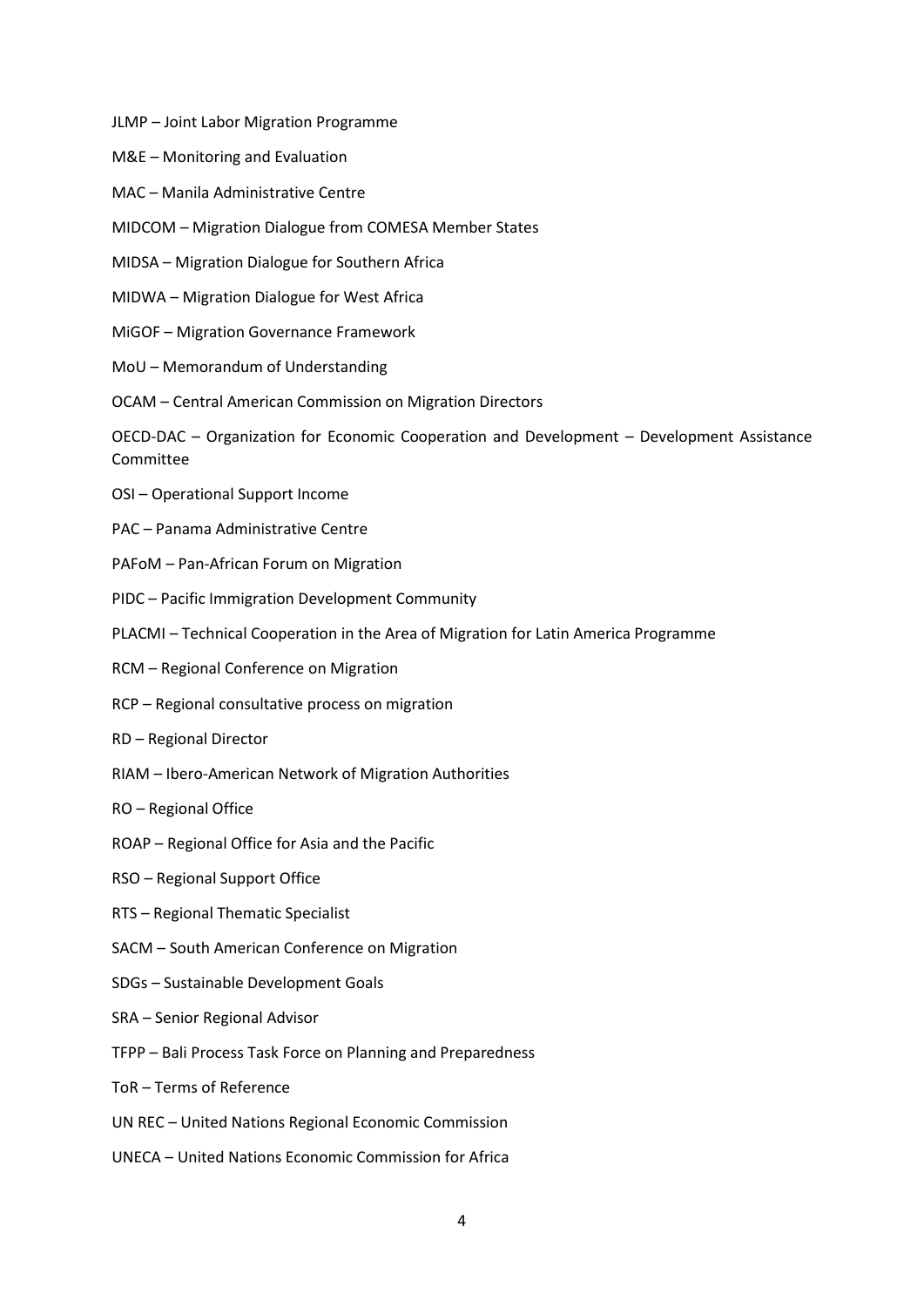UNHCR – Office of the United Nations High Commissioner for Refugees

USA – United States of America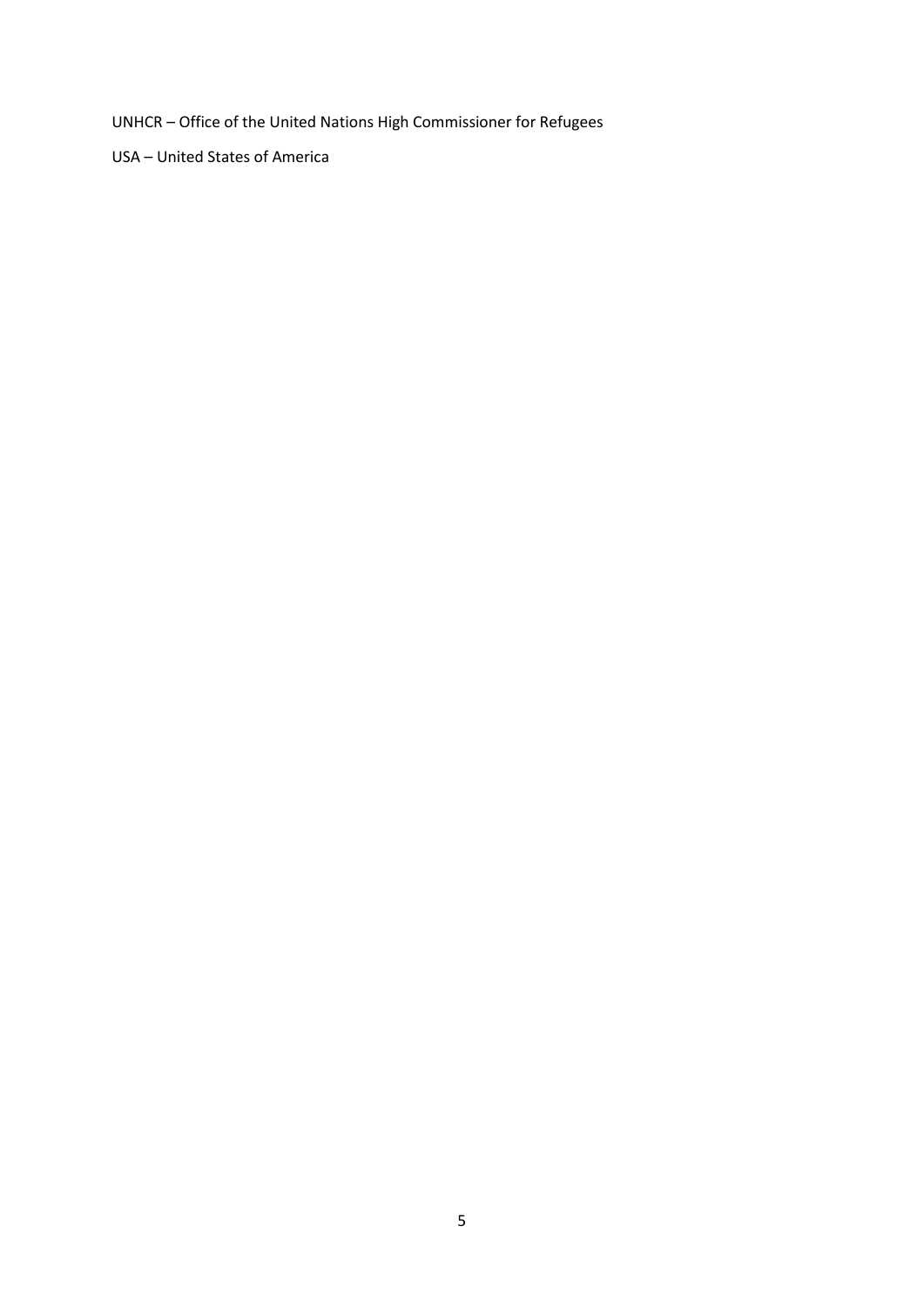# <span id="page-5-0"></span>**EXECUTIVE SUMMARY**

The inter-State consultation mechanisms on migration (ISCMs) evaluation assesses the International Organization for Migration's (IOM) overall performance and achievements in its engagement in and contributions to ISCMs. Specifically, the evaluation assesses IOM's various roles and participation in ISCMs and whether these are in line with the Organization's mandate and supportive of it as a reference organization on migration at the political and operational levels. The evaluation then discusses the effectiveness of IOM in mobilizing and providing the required resources (human and financial), as well as in collaborating internally at various levels and externally with partners for engaging in ISCMs. Following, the evaluation explores IOM's effectiveness and efficiency in monitoring and reporting on its participation and contribution to ISCMs and the outcomes of such efforts. Lastly, the evaluation looks at the outcome and strategic impact of IOM's engagement in and contribution to ISCMs and whether these reinforce IOM's role and expertise internationally. The evaluation analyses IOM's efforts through the Organization for Economic Cooperation and Development – Development Assistance Committee (OECD-DAC) criteria of relevance, effectiveness, efficiency, outcome, impact and sustainability.

**Relevance:** IOM's engagement in and contributions to ISCMs, including its various roles and responsibilities, which vary from one process to another, are suited to the Organization's mandate, institutional frameworks and operational work. For instance, through its engagement in ISCMs, IOM can support a better understanding of and partnerships among States for managing migration. Moreover, the continued requests on the part of ISCM Member States for IOM's continued support to these processes reveal that its contributions are also in line with their expectations. ISCMs also provide IOM with a setting to promote its strategic interests by ensuring that, for instance, the Organization's strategies in a given area are reflected in the agenda. However, to maintain and build upon these successes, this evaluation recommends several actions, including the following:

- Given the lack of capacity and knowledge about ISCMs at certain IOM Field Offices, and the novelty of migration governance for certain Member States, it is recommended that Headquarters (HQ) carry out a needs assessment with Regional Offices (ROs) and Country offices (COs) to determine and provide the support required for effectively engaging with ISCMs and their Member States;
- While ISCMs are State-led processes, with IOM's engagement and contributions being dependent upon its status (e.g. member versus observer organization, secretariat versus the provision of technical support) and Member States' invitation, IOM should continue to the best of its ability to fulfill its varying roles and responsibilities;
- IOM should carefully consider the development of an organization-wide strategy to inform its engagement in and contribution to ISCMs to avoid undermining the legitimacy and position that it has carved out for itself in and through these processes.

**Effectiveness and Sustainability:** With IOM's engagement in and contributions to ISCMs being dependent upon Member States' invitation, the Organization is at times proactive and at other times reactive. Its participation, which is most of the time self-paid, is supported through Operational Support Income (OSI). However, in the absence of a strategic plan or agenda to establish what IOM intends to achieve through its efforts, it was not possible to determine in a rigorous manner whether the Organization's contribution have been effective in producing or achieving the desired or intended results. Despite this shortcoming, IOM staff at HQ and in the field are of the view that IOM has been effective in achieving the desired results, for instance, by promoting dialogue and cooperation among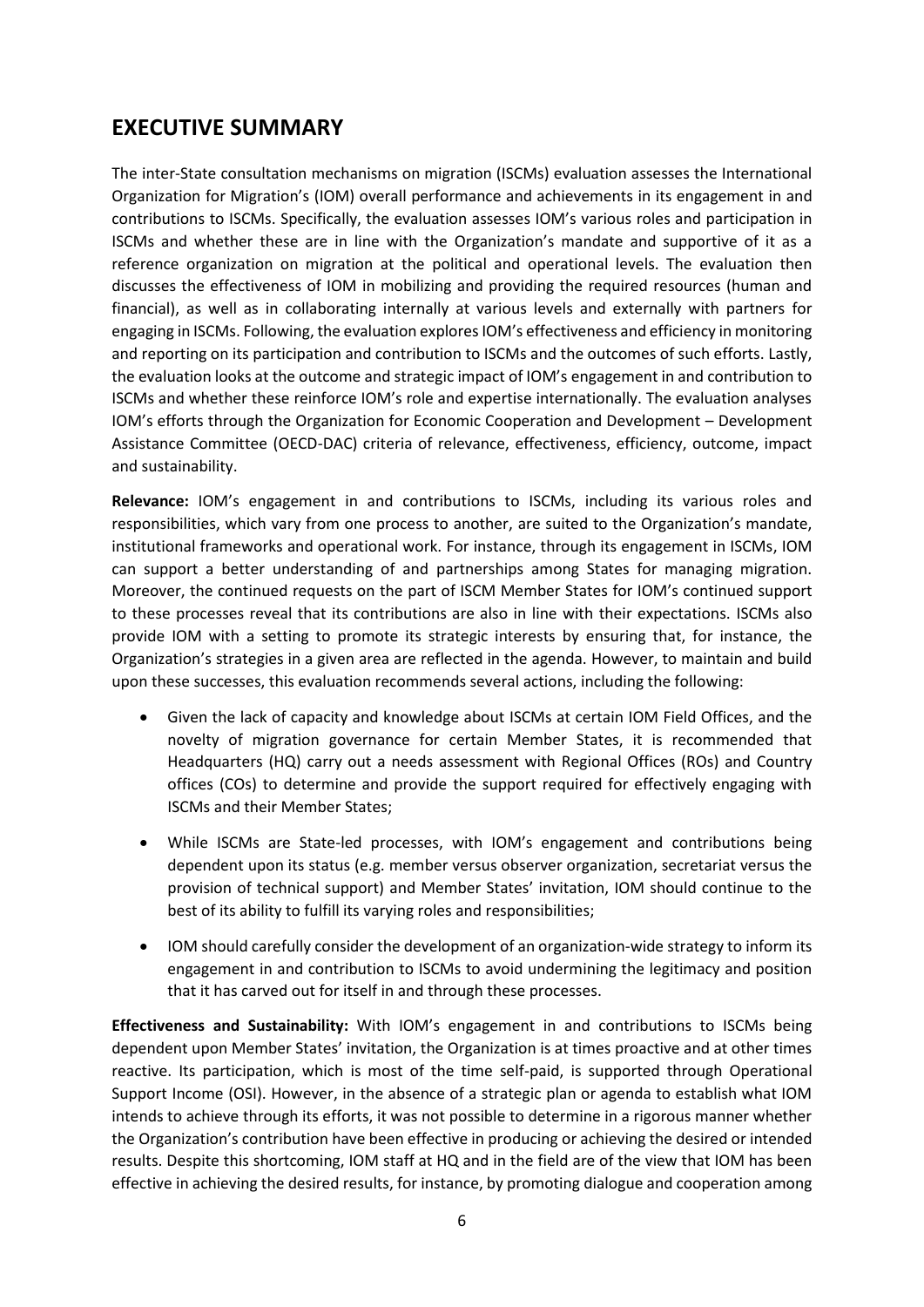Member States of ISCMs in addressing migration issues, particularly through the development of legislation, policies, agreements and initiatives. Efforts to sustain its engagement in ISCMs include the continued and regular engagement with ISCMs and the provision of support, as per the requests of Member States, as well as engagement in resource mobilization.

In order to ensure an effective and sustainable engagement with ISCMs, the following are several of the recommendations presented in this evaluation:

- IOM should bring together the relevant staff to review prevailing challenges to achieving the intended or desired results of ISCMs and identifying solutions to ensure that its engagement in and contributions are effective to the greatest extent possible;
- Given the importance of working with external partners, as also stressed under Principle 3 of the Migration Governance Framework (MiGOF) and the Global Compact on Migration (the criteria of inclusiveness), it is recommended that IOM, in addition to its engagement with Member States of ISCMs, engage more, as mandated by ISCM Member States, with other external actors, especially the private sector and civil society, which play important roles in addressing migration challenges within countries and across borders;
- To understand IOM's contribution towards migration governance through its engagement with ISCMs, IOM may consider reviewing the questions currently covered in the institutional questionnaire and including a question exploring the quality of the results attained;
- IOM should review its engagement in and contribution to the various ISCMs and determine whether continued support is warranted, especially when some of these processes have achieved their intended purpose and have changed their focus, as these may no longer be in line with the Organization's priorities.

**Efficiency:** A review of the human and financial resources allocated towards a select number of ISCMs (2014–2019) revealed that many activities under these processes are funded through existing projects or programmes that combine at times ISCM-related costs with other project or programme implementation costs and only a handful receive OSI. Given these factors, it was not possible to provide a precise monetary figure of IOM's total investment in these processes for the period under review. The evaluation also revealed that a large part of IOM's contributions to ISCMs is through the dedication of staff time, which is largely ad hoc according to the type of ISCM meeting or event, this too was no not possible to quantify in terms of monetary costs. Given these shortcomings, the following are some of the key recommendations regarding IOM's management of and reporting on its human and financial contributions towards ISCMs:

- IOM should continue raising awareness about and support Member States in setting up their own self-financing mechanism to ensure the sustainability of these processes independently of OSI or project support;
- IOM should strengthen its systematic and institutionalized tracking and assessment of IOM's engagement in and contributions to ISCMs; this should include identifying lessons learned and good practice such as through improved Knowledge Management.

**Outcome and Impact:** Given the identified weaknesses in monitoring and evaluating IOM's engagement in and contributions to ISCMs, the outcome and/or strategic impact were determined using primarily the perceptions of IOM staff interviewed and surveyed, along with insights obtained through the selected ISCMs. Data collected revealed that engagement with ISCMs has helped IOM in a number of ways, particularly by increasing the Organization's standing and visibility for its mandate,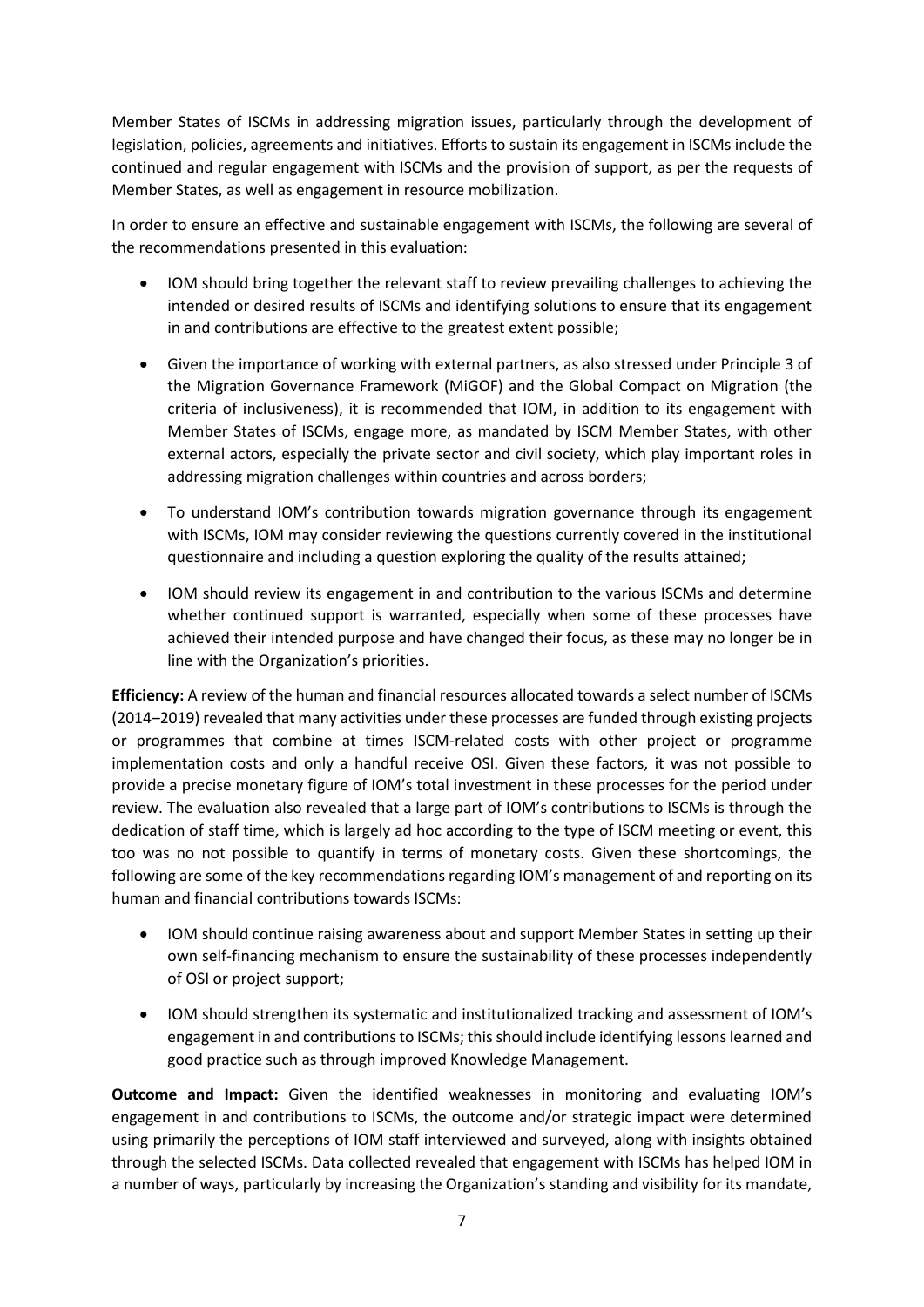work and expertise. ISCMs have also helped IOM build and strengthen its bilateral and multilateral relations with Member States, as well as partnerships with other external partners, including intergovernmental organizations and private sector actors. In order to maintain and strengthen the alleged outcomes and impact, it is recommended that IOM:

- Ensure that it is strategic in the agenda items it proposes for various ISCMs and to put forward only those issues that are of a priority for the Organization and for which it has the resources and capacity to support;
- Explore further the areas and related recommendations drawn based on the International Centre for Migration Policy Development (ICMPD) experiences with ISCMs, for example by setting up a working group to deliberate on these matters to strengthen the quality of IOM's engagement in and contributions to ISCMs.

Looking ahead, given the growing complexity and diversity of migration, along with the recognition that States cannot address migration issues alone, ISCMs will remain important fora in the years to come for promoting inter-State dialogue and cooperation at the regional, inter-regional and global levels. While IOM's engagement in and contribution to these processes will remain relevant and necessary, the Organization will need to be strategic and ensure that its efforts support its priorities as the United Nations related organization on migration.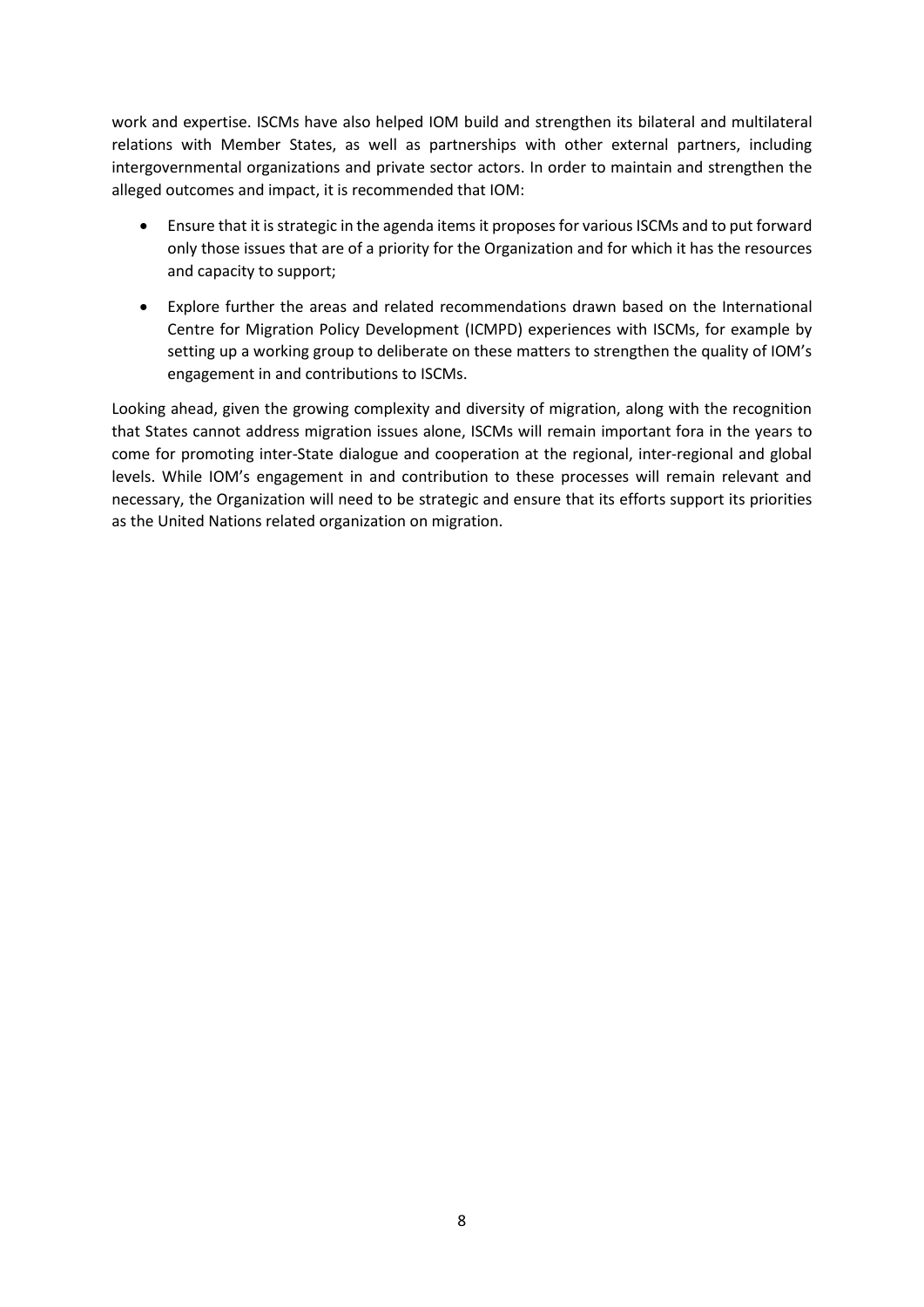# <span id="page-8-0"></span>**1. INTRODUCTION**

The growing complexity and diversity of international migration, along with the persistent differences in attitudes towards this matter and the recognition that States cannot address migration issues alone has given way to the emergence of various ISCMs to address such challenges at the regional, interregional and global levels. At the regional level, these ISCMs are referred to as regional consultative processes on migration (RCPs). Those ISCMs connecting two or more regions are referred to as interregional forums on migration (IRFs). At the global level, these mechanisms are referred to as global processes on migration. These processes are generally State-led, informal, non-binding dialogues that address various migration issues of concern to the States engaged in these discussions. Since the mid-1980s, these processes have continued to expand, attesting to the importance that governments attach to taking regional, inter-regional and/or global approaches to migration governance<sup>1</sup>.

The informal, non-binding nature of the discussions underpinning ISCMs supports cooperative dialogue on migration, information-sharing and confidence-building, which are essential pillars for developing links between States and influencing the likelihood of bilateral and multilateral agreements and initiatives that address migration issues. According to a recent assessment carried out by IOM, "ISCMs continue to shape approaches to migration governance among Member States without jeopardizing State sovereignty. ISCMs encourage convergent policy through review of legislation on migration, strengthening of migration management and border control, fostering cooperation among their Members and sharing of best practices."<sup>2</sup> For example, several RCPs such as the South American Conference on Migration (SACM) and the Migration Dialogue for West Africa (MIDWA) and IRFs such as the Budapest Process drafted positions and recommendations on the Global Compact on Migration (Global Compact) during its development. The main global processes on migration – the Global Forum on Migration and Development (GFMD) and the International Dialogue on Migration  $(IDM)<sup>3</sup>$  also provided inputs to various global initiatives addressing migration, including the Global Compact. Many of the recommendations made by the different ISCMs were incorporated into the final text of the Global Compact. 4

These fora bring together representatives of States, different types of permanent or ad hoc observers such as international organizations, civil society and in some cases the private sector, for instance the Government and Business Forum of the Bali Process on People Smuggling, Trafficking in Persons and Related Transnational Crime (Bali Process). IOM participates in several ISCMs as an observer or member organization and has taken up a number of roles, ranging from providing technical expertise and guidance on migration issues to acting as the technical and/or administrative secretariat. Since 2005, IOM has been facilitating the Global Meeting of ISCMs (known as GRCP) to foster synergies and mutual exchanges among ISCMs on various migration topics.<sup>5</sup>

Despite the significant human and financial resources invested by IOM into ISCMs, an evaluation exploring its engagement in and contributions to these processes, particularly its different roles, their relevance to the Organization's mandate and the returns to IOM has yet to be undertaken. Such an

<sup>1</sup> IOM defines migration governance as the combined frameworks of legal norms, laws and regulations, policies and traditions, as well as organizational structures (sub-national, national, regional and international) and the relevant processes that shape and regulate States' approaches with regard to migration in all its forms, addressing rights and responsibilities and promoting international regional cooperation. IOM. *IOM Glossary on Migration*. 3rd Edition. Geneva: IOM, 2018. 2 IOM. *IOM Assessment of ISCMs.* Geneva: IOM, 2019.

<sup>3</sup> Note: Within IOM at the time of the evaluation there is yet to be an agreement as to whether IDM is an ISCM.

<sup>4</sup> IOM. *The Role of Inter-State consultation mechanisms on migration in the Global Compact for Safe, Orderly and Regular Migration.* Geneva: IOM, 2019: p. 1.

<sup>5</sup> The GRCP meetings are thus not State-led nor an ISCM.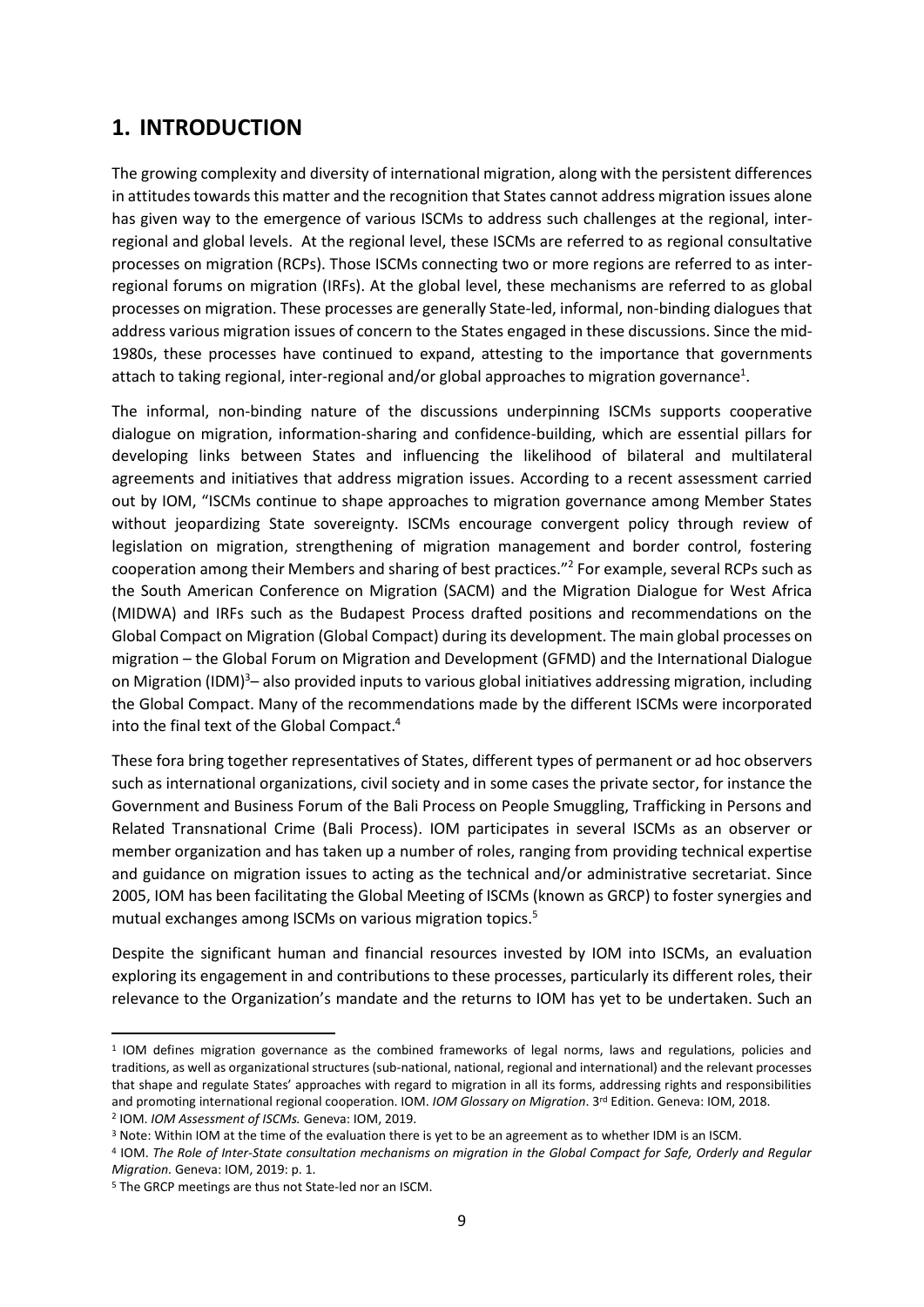assessment is especially important as IOM prepares its strategic vision and framework for its internal governance system. Related to this is an interest on the part of the International Partnerships Division (IPD) at IOM HQ to potentially develop a strategy to inform IOM's engagement in and contribution to ISCMs. It is against this background that the present evaluation was planned and carried out.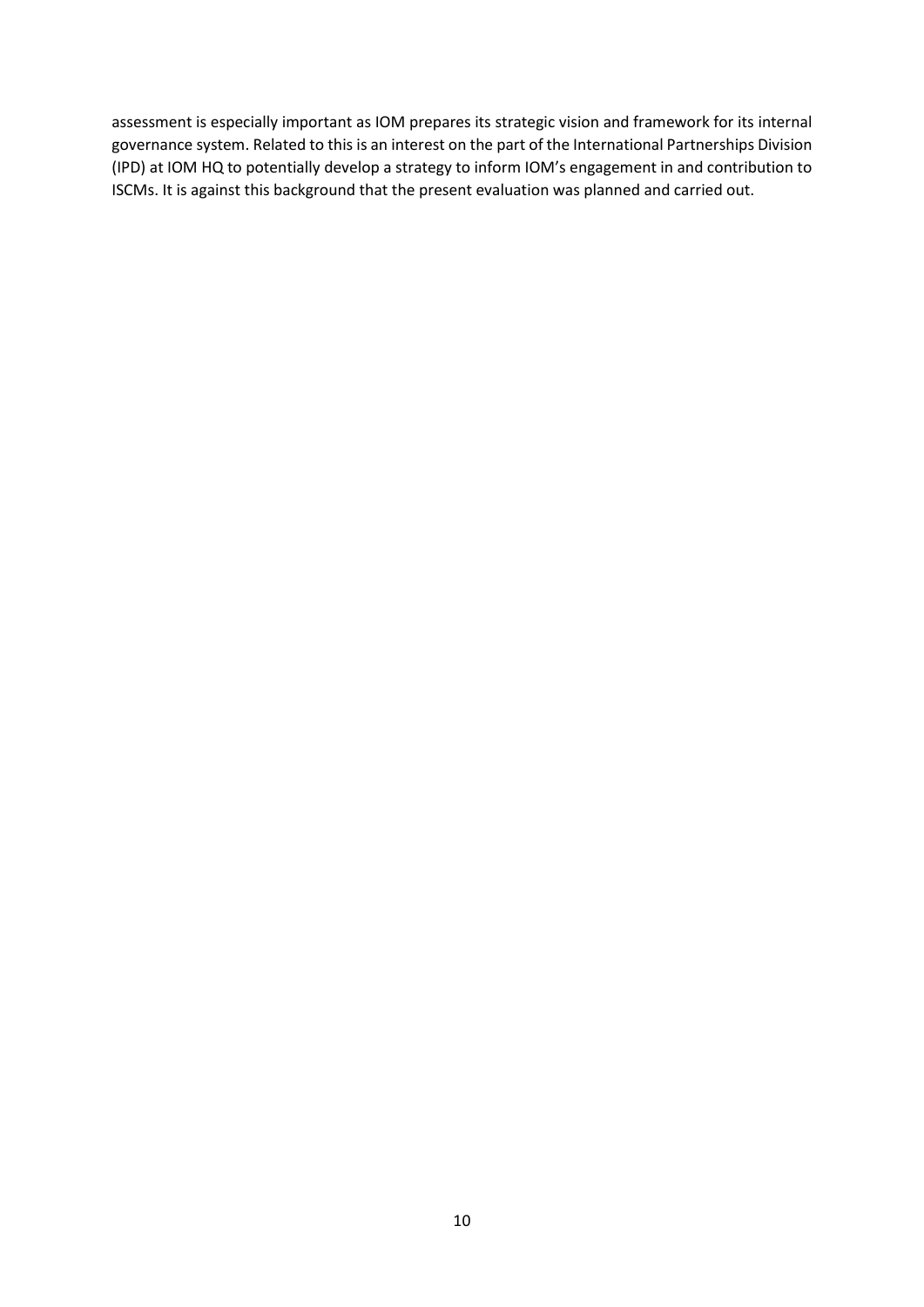# <span id="page-10-0"></span>**2. EVALUATION BACKGROUND**

# <span id="page-10-1"></span>**2.1. Evaluation Objective**

Following a proposal from the International Partnerships Division (IPD) of the Department of International Cooperation and Partnerships (ICP), the thematic and strategic evaluation of IOM's contribution to ISCMs was included in OIG's biennial evaluation plan for 2017–2018.

The main objective of this evaluation is to *assess IOM's overall performance and achievements in its engagement in and contribution to ISCMs, examining its technical expertise and support provided to these processes, their relevance to IOM's mandate and other institutional frameworks, and the internal synergies and institutional steps taken for an effective and sustained contribution to ISCMs* (see Annex 1 for a copy of the Terms of Reference (ToR)).

The evaluation focuses on:

- 1. A categorization of the different types of engagement in and contributions to ISCMs and their commonalities;
- 2. An assessment of the relevance of IOM's engagement with ISCMs to its mandate and to other frameworks and initiatives such as the MiGOF, IOM strategies and positions on various areas on migration, as well as IOM's work on treaties, policies or global initiatives addressing migration;
- 3. An assessment of the effectiveness and global performance of IOM in organizing and providing support to ISCMs, both technical and administrative;
- 4. An assessment of resource mobilization and financing of IOM's support to ISCMs;
- 5. An analysis of the outcome, sustainability and impact of IOM's support to ISCMs, including through the organization of GRCPs.

It also provides recommendations on:

- 1. IOM's engagement in and contributions to ISCM;
- 2. Reporting on and the promotion of its role in these processes;
- 3. How to address challenges;
- 4. The performance criteria for monitoring its engagement and contributions.

## <span id="page-10-2"></span>**2.2. Evaluation Scope**

The evaluation analyses IOM's efforts through the Organization for Economic Cooperation and Development–Development Assistance Committee (OECD-DAC) criteria of relevance, effectiveness, efficiency, outcome, impact and sustainability. In line with the objective and focus detailed in the previous section, the evaluation provides answers the following questions:

#### *Relevance:*

- How are IOM's roles and participation in ISCMs determined? Are IOM's roles and participation in ISCMs relevant to IOM's mandate?
- What do the roles assigned to IOM consist of? Is there an institutional approach and criteria for IOM's engagement with ISCMs?
- How are internal functions related to IOM's roles and participation in ISCMs assigned?
- Are IOM's contributions and engagements in ISCMs supportive of IOM as a reference organization on migration at the political, strategic and operational levels?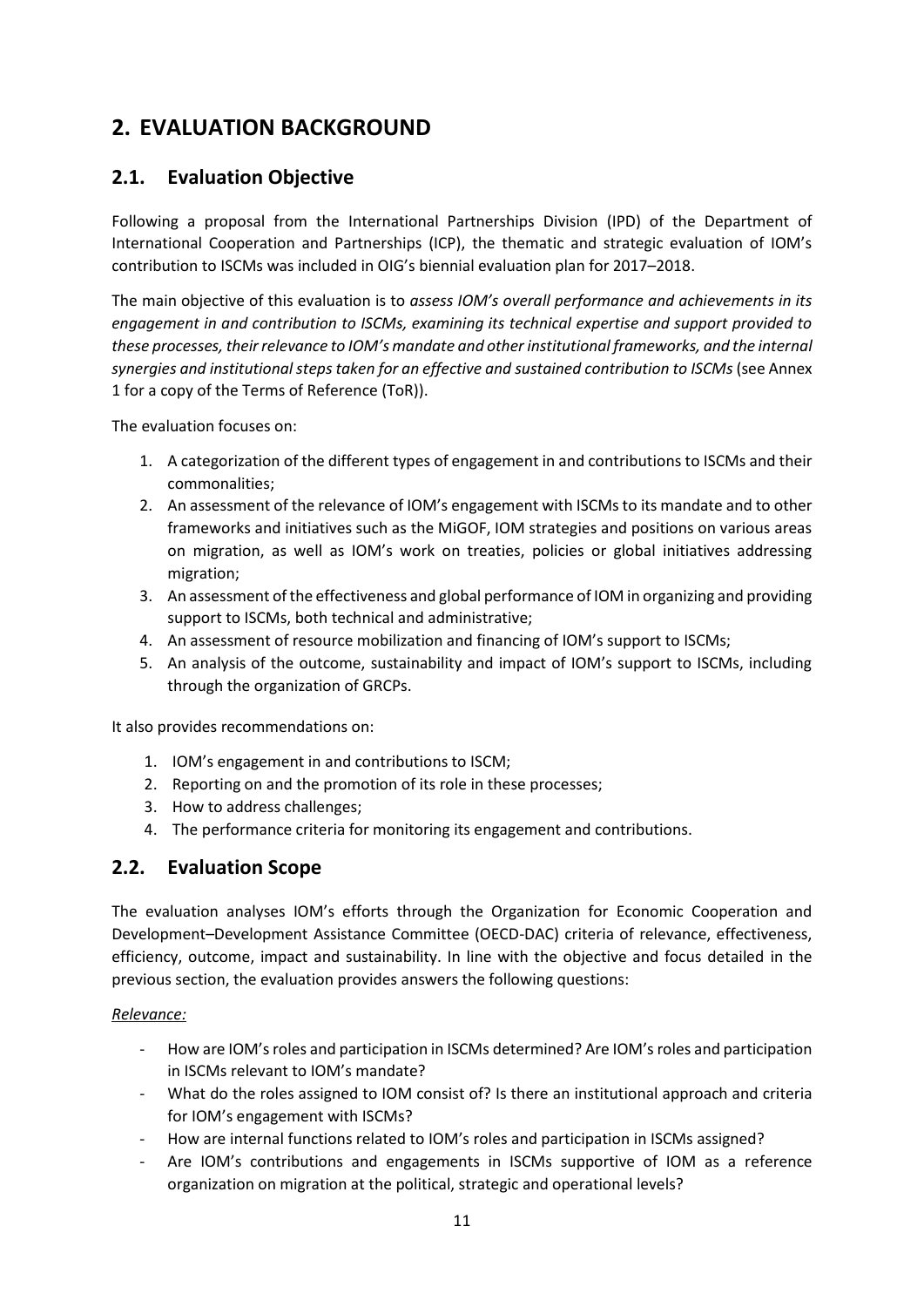- Are the services provided by IOM to ISCMs in line with its mandate and the expectations of Member States?

### *Effectiveness and sustainability:*

- Is IOM effective in prioritizing its participation in ISCMs and in mobilizing and providing the resources necessary? Is IOM proactively participating in ISCMs?
- Is IOM effective in monitoring and reporting on its participation and the outcome(s) of its participation in ISCMs? How does IOM sustain its participation?
- How effective is IOM's collaboration with governments in implementing and managing its roles in ISCMs?
- To what extent does IOM work with external partners in the framework of its technical and administrative engagement in and contributions to ISCMs?
- Are collaboration and information-sharing efforts between HQ, ROs and COs effective for assessing policy and financial needs, and for coordinating IOM's strategic participation in ISCMs?
- Is IOM effective in providing the requested level of expertise and technical support to ISCMs?
- Is IOM's organization of GRCPs effective?

#### *Efficiency*:

- Is IOM's financial management and reporting efficient regarding its engagement in and contribution to ISCMs?
- Is IOM's communication with governments and donors on accountability and resource mobilization transparent and comprehensive?
- Is IOM effective in preparing staffing plans for short, medium and long-term support, and in securing financial resources for staff recruitment and office set-up?
- Is IOM's management of human resources efficient in developing clear ToRs and recruiting qualified staff?

#### *Outcome and impact*:

- What is the outcome (medium-term) and/or strategic impact (long-term) of IOM's engagement in and contributions to ISCMs as the United Nations related agency in charge of migration? Does the outcome and/or strategic impact reinforce IOM's role and expertise internationally, for instance as the secretariat of the United Nations Network on Migration or as a policy contributor to the ISCMs, to global initiatives such as the 2030 Agenda for Sustainable Development or the Global Compact on Migration?
- How do IOM Member States, donors and governments perceive IOM's role and impact in ISCMs?

# <span id="page-11-0"></span>**2.3. Evaluation Methodology**

*Sampling and data collection tools:* Purposive and snowball sampling techniques were used to identify the survey respondents and interview participants for this evaluation. A combination of qualitative and quantitative data collection tools was employed to gather the necessary information. Specifically, following an extensive documentation review (see Annex 2 for a list of documents reviewed), structured surveys (comprising of both closed and open-questions) were sent to IOM staff at COs, including those with coordinating functions, ROs, and the Administrative Centres in Panama (PAC) and Manilla (MAC). In parallel, semi-structured interviews were conducted with IOM staff at HQ (see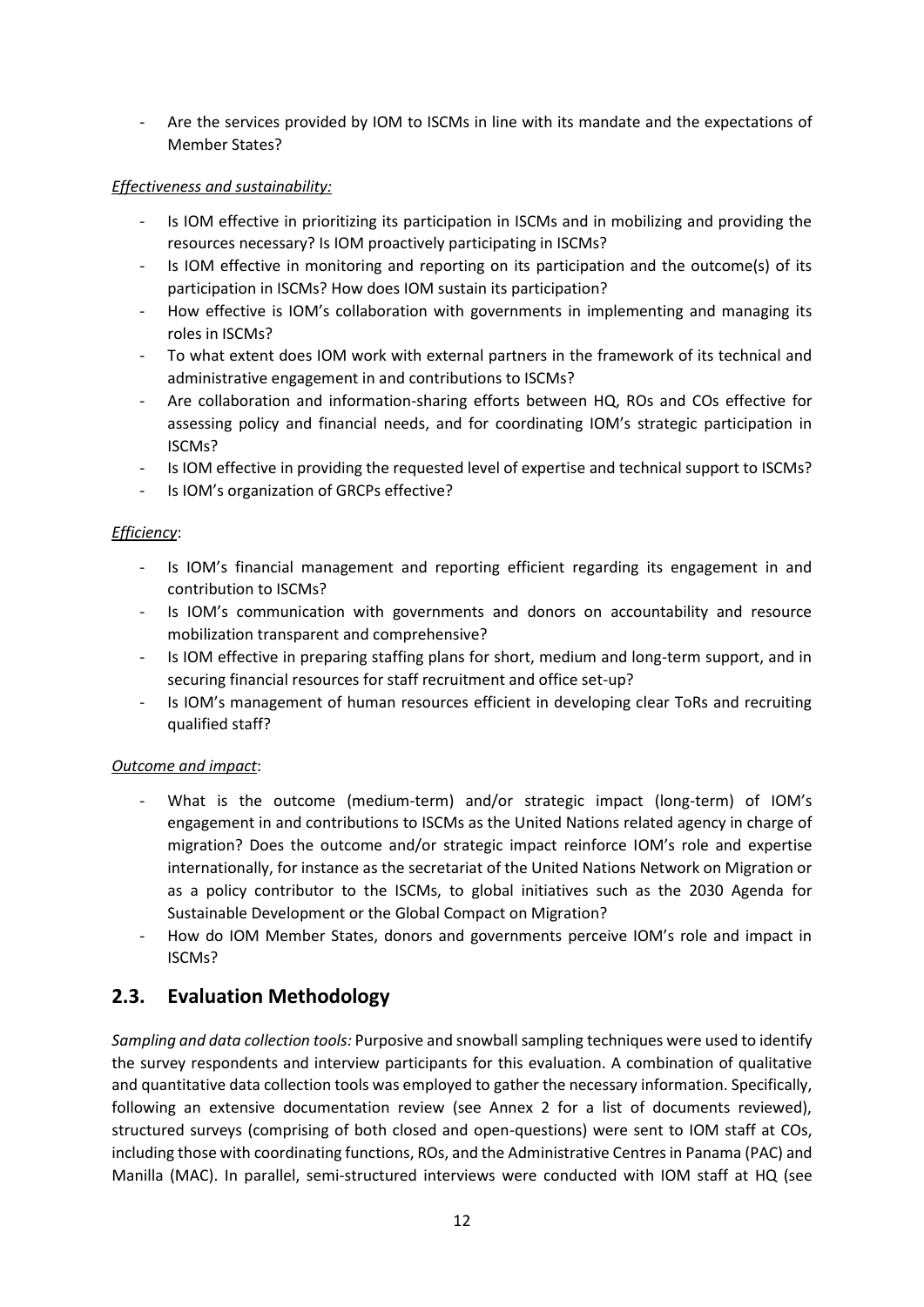Annex 3 for a list of interviewees).<sup>6</sup> Table 1 below provides an overview of the data collected by type of respondent/participant.

| Table 1: Overview of Data Collected by Type of Respondent/Participant |                   |                      |  |  |  |
|-----------------------------------------------------------------------|-------------------|----------------------|--|--|--|
| Location of IOM Staff                                                 | Number of Surveys | Number of Interviews |  |  |  |
| <b>CO<sub>S</sub></b>                                                 | 31                |                      |  |  |  |
| <b>ROs</b>                                                            |                   |                      |  |  |  |
| <b>Administrative Centres</b>                                         |                   |                      |  |  |  |
| COs with coordinating functions                                       |                   |                      |  |  |  |
| HQ                                                                    |                   | 24                   |  |  |  |
| Total                                                                 | 34                | 7Δ                   |  |  |  |

Of the 34 IOM offices that responded to the global survey, 22 reported being engaged in one or more ISCMs (see Table 2 below).

| Table 2: List of ISCMs that IOM Field Offices Reportedly Engage in and Support (n=22) |                         |  |  |  |
|---------------------------------------------------------------------------------------|-------------------------|--|--|--|
| <b>ISCM</b>                                                                           | Number of Field Offices |  |  |  |
| <b>Bali Process</b>                                                                   | 7                       |  |  |  |
| Regional Consultative Process on Overseas Employment and Contractual                  | 5                       |  |  |  |
| Labor for Countries of Origin in Asia (Colombo Process)                               |                         |  |  |  |
| Intergovernmental Authority on Development-Regional Consultative                      | 4                       |  |  |  |
| Process on Migration (IGAD-RCP)                                                       |                         |  |  |  |
| European Union-Horn of Africa Migration Route Initiative (Khartoum                    | 4                       |  |  |  |
| Process)                                                                              |                         |  |  |  |
| <b>GFMD</b>                                                                           | 4                       |  |  |  |
| Pan-African Forum on Migration (PAFoM)                                                | 4                       |  |  |  |
| African Union-Horn of Africa Initiative on Trafficking and Migrant                    | 3                       |  |  |  |
| Smuggling (AU-HoAI)                                                                   |                         |  |  |  |
| Abu Dhabi Dialogue (ADD)                                                              | $\overline{2}$          |  |  |  |
| Almaty Process on Refugee Protection and International Migration                      | $\mathcal{P}$           |  |  |  |
| (Almaty Process)                                                                      |                         |  |  |  |
| Migration Dialogue for Southern African (MIDSA)                                       | $\overline{2}$          |  |  |  |
| Euro-African Dialogue on Migration and Development (Rabat Process)                    | $\overline{2}$          |  |  |  |
| <b>Budapest Process</b>                                                               | 1                       |  |  |  |
| Caribbean Migration Consultations (CMC)                                               | $\mathbf{1}$            |  |  |  |
| Coordinated Mekong Ministerial Initiative Against Trafficking (COMMIT)                | 1                       |  |  |  |
| Eastern Partnership Panel on Migration, Mobility and Integrated Border                | $\mathbf{1}$            |  |  |  |
| Management (EaP Panel)                                                                |                         |  |  |  |
| <b>IDM</b>                                                                            | $\mathbf{1}$            |  |  |  |
| Migration Dialogue from COMESA Member States (MIDCOM)                                 | $\mathbf{1}$            |  |  |  |
| <b>MIDWA</b>                                                                          | $\mathbf{1}$            |  |  |  |
| <b>Central American Commission on Migration Directors (OCAM)</b>                      | $\mathbf{1}$            |  |  |  |
| Pacific Immigration Development Community (PIDC)                                      | 1                       |  |  |  |
| Regional Conference on Migration (RCM)                                                | 1                       |  |  |  |

<sup>6</sup> The survey was sent in three formats (Qualtrics, Microsoft Forms and Microsoft Word) to ensure accessibility by staff at missions worldwide.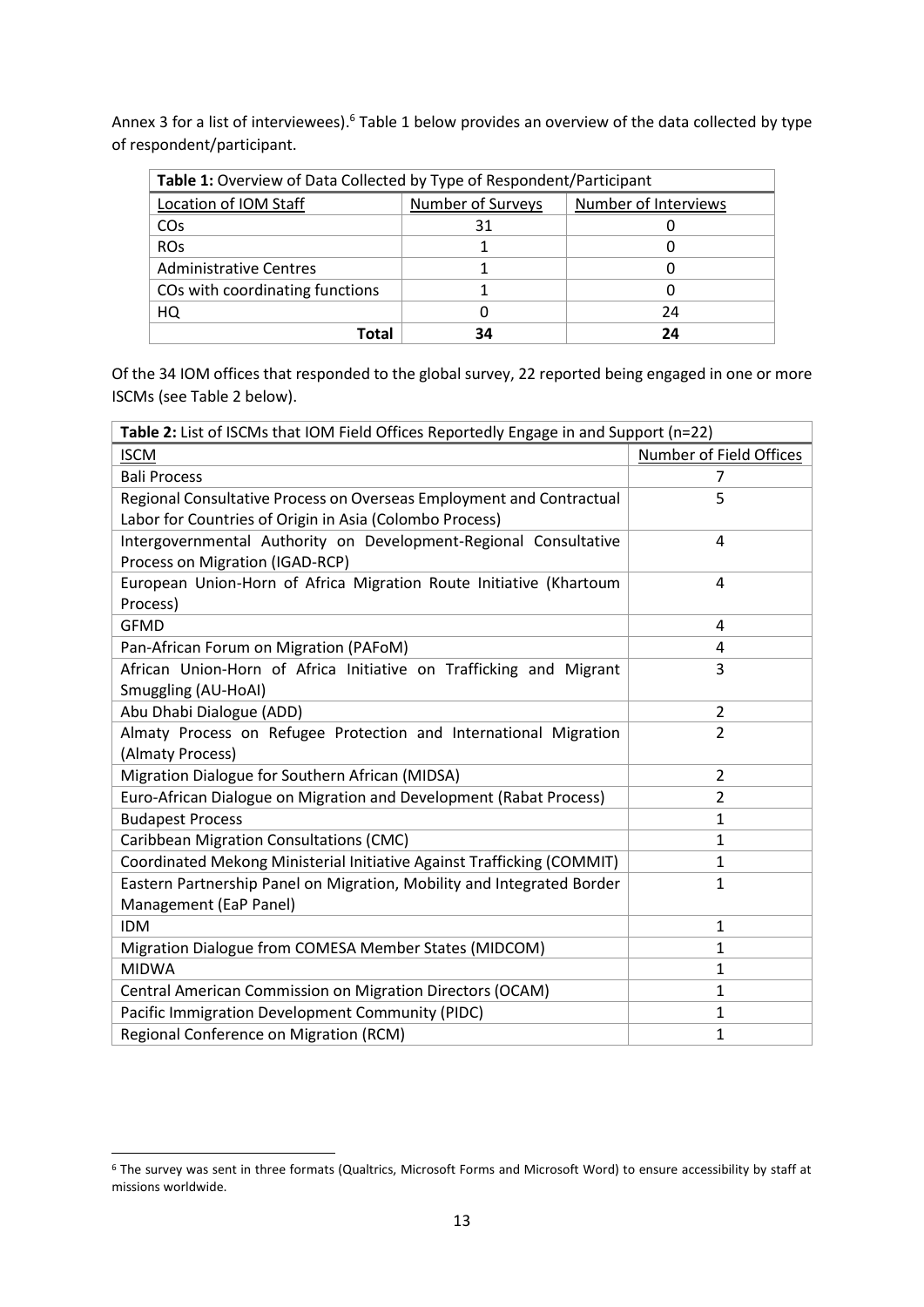Twenty of 22 IOM Field Offices reported engaging with ISCMs at various points in time, the earliest being in 1996 (see Figure 1 below). Figure 1 indicates a slight but steady increase in IOM participation and support to ISCMs between 1996 and 2018 among 20 of the 22 aforementioned IOM Field Offices.



Given the purpose of this evaluation, the discussion of the results will focus on the 22 IOM Field Offices (1 CO with coordinating functions, 1 RO and 20 COs) and the 24 IOM staff interviewed at HQ.

In addition to the data above, seven ISCMs were identified, in consultation with the IPD team, to complement the documentation review, surveys and interviews. Group and individual interviews were conducted via telephone and Skype with as many relevant staff possible during the data collection period for RCM, SACM, MIDWA, the Bali Process, PAFoM and the GFMD (see Table 3 below for an overview of interviews conducted for each ISCM and Annex 3 for a list of interviewees). The interviews provided additional information about IOM's engagement in and contribution to the respective processes, the results obtained through the other data collection tools, and the value-added or returns to the Organization. For the GRCP 8 Meeting, although no interviews were conducted, the evaluator attended the meeting, during which observations were conducted on both the administration and logistics of the event and the content of the discussions.

| <b>GRCP 8 Meeting</b> |                 |                      |             |  |
|-----------------------|-----------------|----------------------|-------------|--|
| <b>ISCM</b>           | Number of Group | Number of Individual | Observation |  |
|                       | Interviews      | <b>Interviews</b>    | (Yes/No)    |  |
| <b>RCM</b>            | U               |                      | No.         |  |
| <b>SACM</b>           |                 |                      | <b>No</b>   |  |
| <b>MIDWA</b>          | 0               |                      | No.         |  |
| <b>Bali Process</b>   |                 |                      | No.         |  |
| PAFoM                 | O               |                      | No.         |  |
| <b>GFMD</b>           | ი               |                      | No          |  |
| <b>GRCP 8 Meeting</b> | 0               |                      | Yes         |  |
| Total                 |                 | 10                   |             |  |

**Table 3:** Overview of the Interviews and Observations Conducted for the Selected ISCMs and the

*Data analysis:* The qualitative data was analysed thematically to understand the trends in the different issue areas covered through the surveys and interviews. A qualitative data analysis software was used to code the responses of the participants, which made it possible to explore the saliency of the various issues covered under each of the evaluation criteria. The saliency was determined by the number of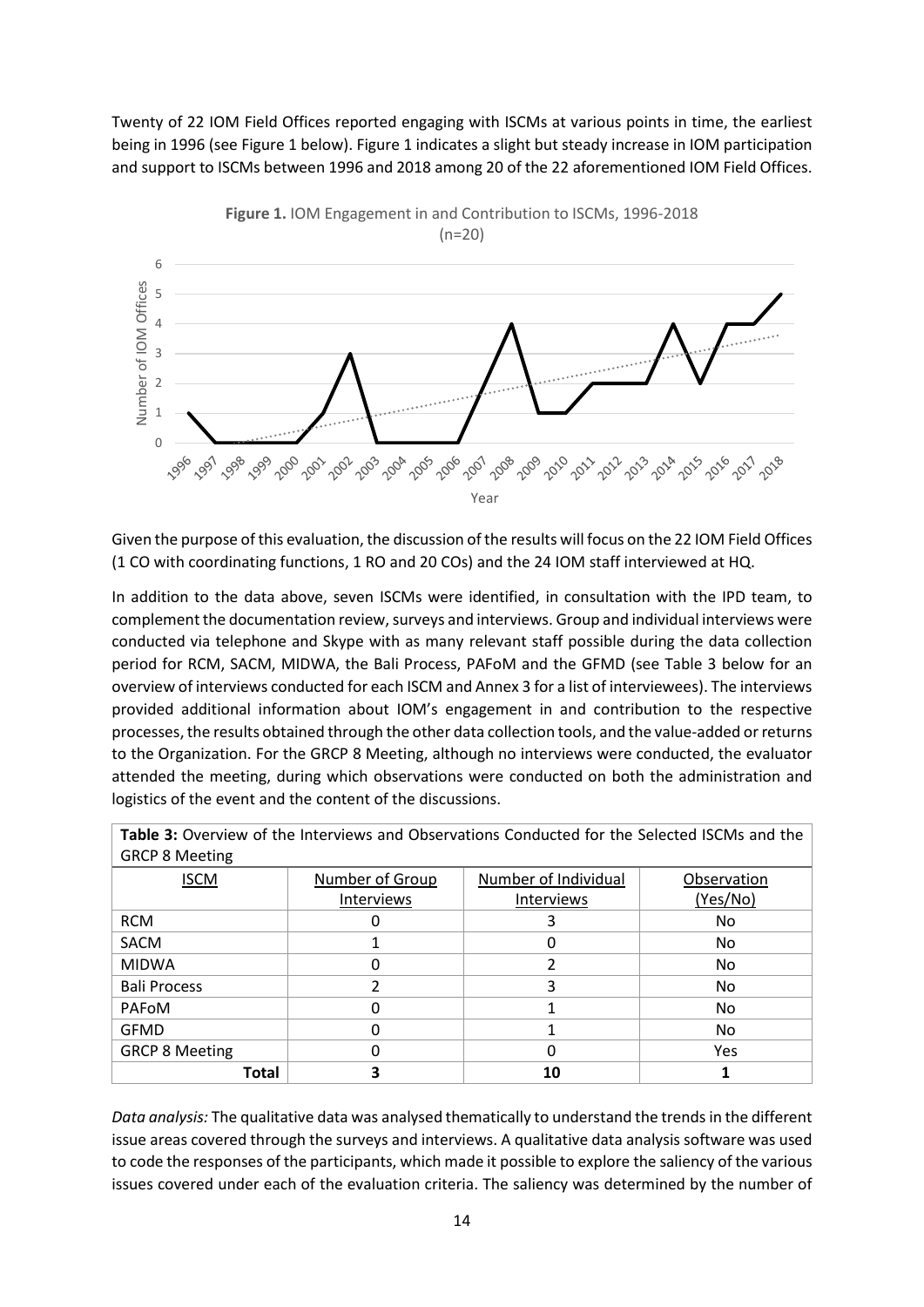times respondents or participants made references to a given issue. Summary statistics, tables and graphs were used to provide an overview of the results obtained from the quantitative data collected.

*Limitations:* Given that purposive and snowball sampling techniques were used to identify the participants for this evaluation, the findings are not generalizable to the larger populations in question (i.e. all the existing Chiefs of Mission (CoMs), CO programme staff, Regional Directors (RDs), Regional Thematic Specialists (RTSs), HQ staff, and the ISCMs that IOM engages in and contributes to). Nevertheless, the results from this evaluation provide important insights regarding the evaluation criteria and questions explored that can guide further reflections on and future directions regarding IOM engagement in and contribution to ISCMs.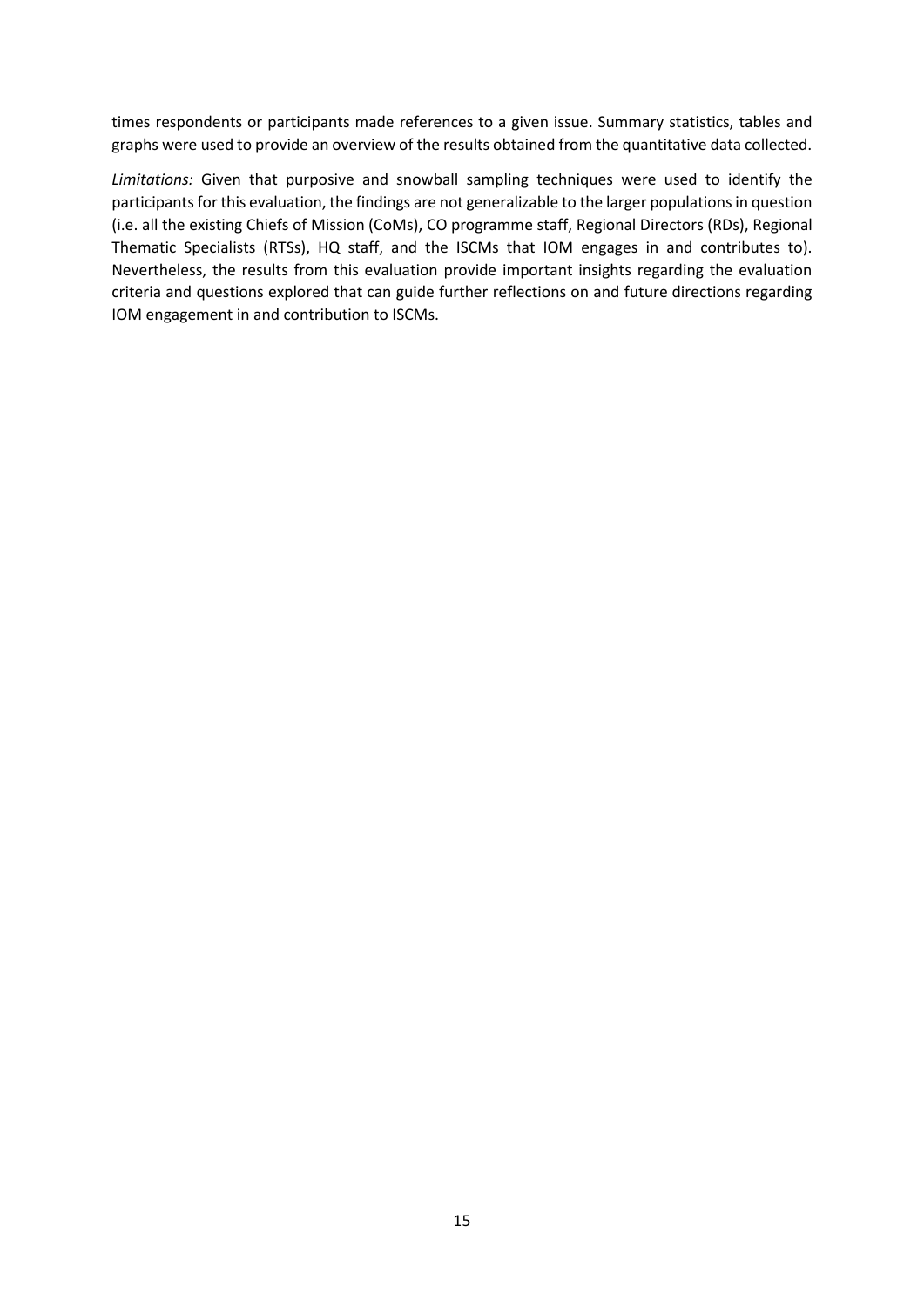# <span id="page-15-0"></span>**3. ISCMs BACKGROUND**

With migration being increasingly seen as a high-priority policy issue by many governments, politicians and the broader public throughout the world<sup>7</sup>, ISCMs have continued to grow over the past two decades. As of 2019, there are 16 RCPs, 12 IRFs and two global processes on migration that are active (see Figure 2 below for an overview of country participation in ISCMs). IOM is a member organization of four ISCMs and a permanent observer organization of another 16. Annex 4 provides an overview of the active RCPs, IRFs and global processes, including the year established, membership, secretariat and IOM's roles in these processes.



**Figure 2.** *Country participation in ISCMs 2018*

#### *Source: IOM, 2019.*

The growth in ISCMs has been facilitated by several factors. The first one is the recognition among States that migration cannot be addressed by one State alone, as "the challenges created by migration do not begin or end at any one nation's borders."<sup>8</sup> Another important factor is the informality and openness of the discussions that occur in these consultative fora. Apart from participating States not being required to reach an agreement on the issues discussed, options can be explored openly, thereby increasing the number of possible solutions to the issues at hand. The openness of these processes is facilitated by the exchange of information and the confidence-building that occurs as a result. These factors and characteristics, in turn, support the development of links between States and influence the likelihood of future bilateral and multilateral agreements. 9 For instance, ISCMs provide the opportunity for participating States to create a common understanding, which "must be cultivated and nurtured and, in some cases, actively developed and advocated by the participating governments and the facilitating organization."<sup>10</sup> Furthermore, any decisions that ISCMs take unanimously are always non-binding with the outcomes being jointly agreed-upon recommendations for actions. Nevertheless, ISCMs do have admission requirements, necessitating that participating States share information and participate in activities such as technical cooperation on the various migration issues

<sup>7</sup> IOM. *World Migration Report 2018*. Geneva: IOM, 2017.

<sup>8</sup> von Koppenfels, Amanda Klekowski. The Role of Regional Consultative Processes in Managing International Migration. Geneva: IOM, 2001: p. 7.

<sup>9</sup> Ibid. p. 5.

<sup>10</sup> Ibid. p. 23.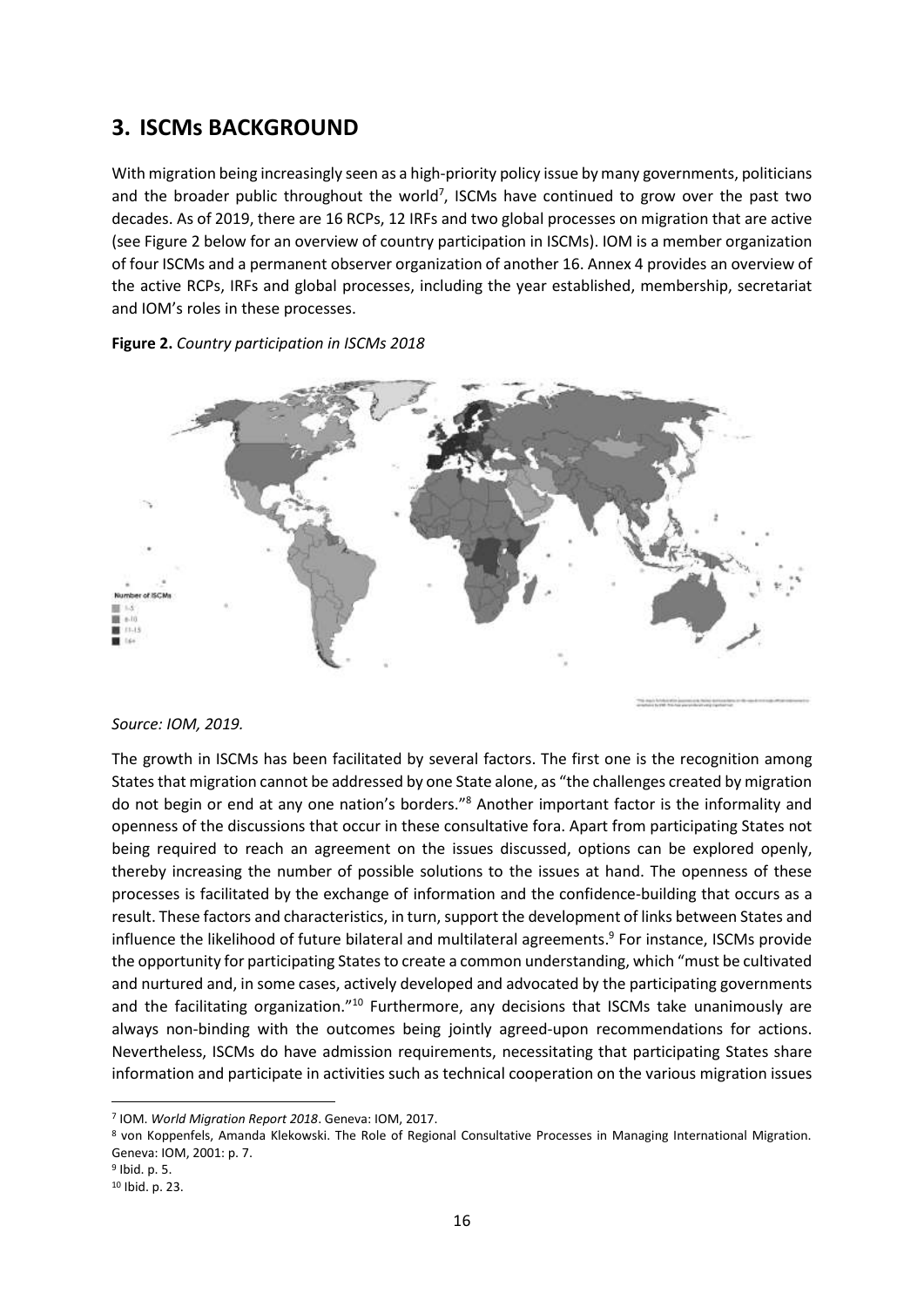addressed that vary from one region to another (see Annex 4 for an overview of the thematic issues addressed by all active ISCMs).

Structure-wise, ISCMs are processes without any legal personality that is provided by the secretariats of these processes. The secretariats are often managed by an intergovernmental organization like IOM, the Office of the United Nations High Commissioner for Refugee (UNHCR), ICMPD or the African Union that help with planning, facilitating meetings and discussing priority issues. As of March 2019, IOM is the technical (co-)secretariat of 12 ISCMs (AU-HoAI, Almaty Process, CMC, OCAM, Colombo Process, EaP Panel, MIDSA, SACM, Bali Process (*de facto*), the Ibero-American Network of Migration Authorities (RIAM), PAFoM and IDM) and the administrative secretariat or host to three others (IGC, GFMD and RCM).

Where an international organization does not act as the secretariat of an ISCM, this function is still supported in some way by such an organization. $11$  For instance, while IOM is not the technical or administrative secretariat for the Abu Dhabi Dialogue (ADD), which has a State-led secretariat, it still provides technical guidance to this process. Furthermore, international organizations "sometimes alone, more often in close discussion with participating States, determine the topics to be discussed at the next meeting, and help with the successful achievement of the meeting's goals."<sup>12</sup> Financially, Member States and international organizations have no obligations such as membership fees; instead, ISCMs rely on one or several financially strong participants to support the processes. However, increasingly ISCMs are considering instituting self-funding mechanisms. In certain cases, ISCMs such as the Colombo Process and PAFoM are financially supported by the international organization(s) facilitating these processes, including IOM.<sup>13</sup>

<sup>11</sup> von Koppenfels, Amanda Klekowski. The Role of Regional Consultative Processes in Managing International Migration. Geneva: IOM, 2001: p. 23.

 $12$  Ibid.

<sup>13</sup> Financial support to ISCMs is provided through: (i) support to the secretariat and (ii) thematic projects. If IOM is the secretariat, there is a project for the funds to run the secretariat. However, it is not always the case that IOM is the one to allocate the funds, as this can also be done by the recipient of such funds from ISCM Member States. Thematic projects usually have staff and office costs that partially cover the staff engaged with ISCMs (with overhead costs also being charged).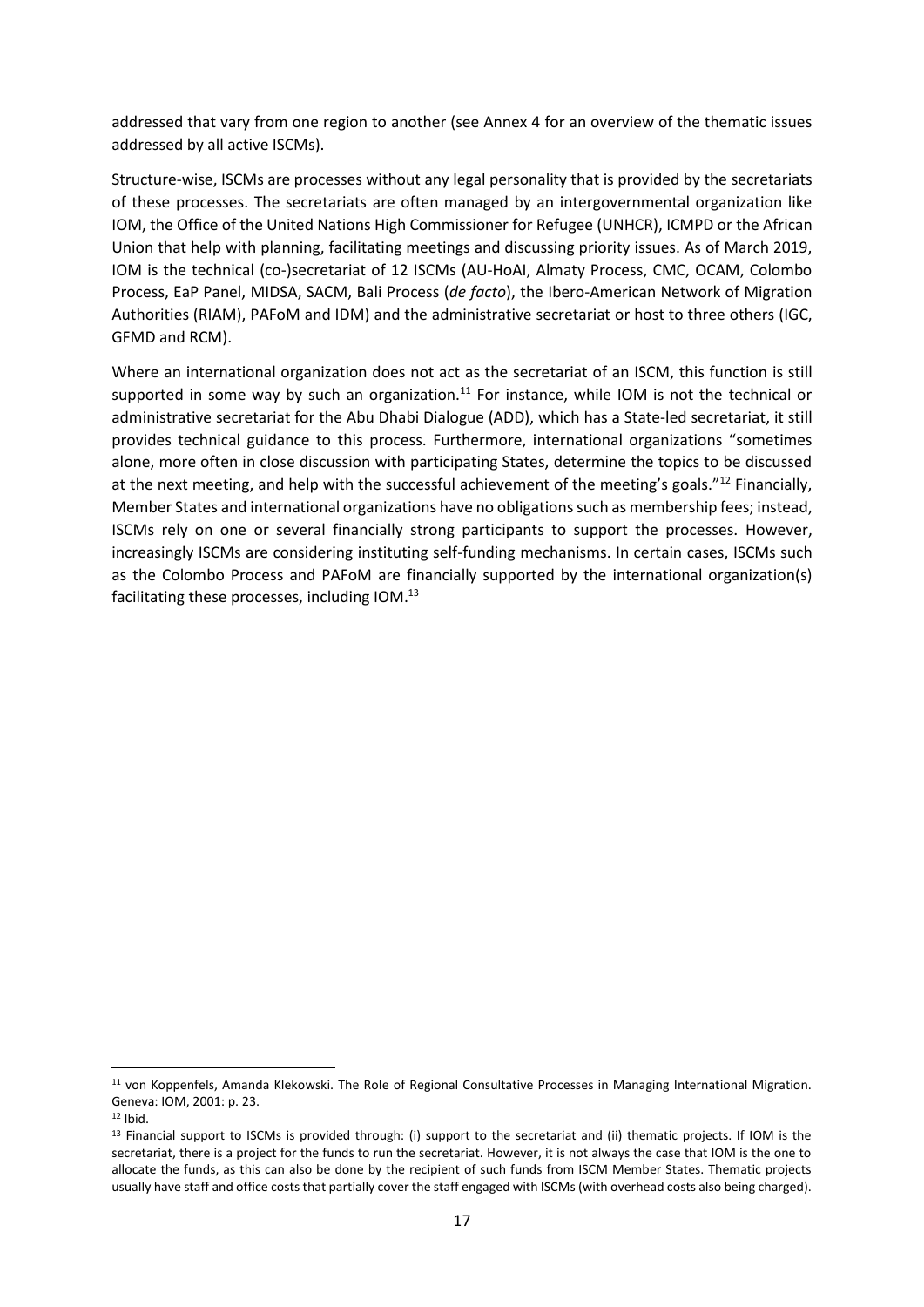# <span id="page-17-0"></span>**4. RESULTS AGAINST THE OECD-DAC EVALUATION CRITERIA**

The following section explores the evaluation criteria and questions outlined in the evaluation ToR. The first sub-section will look at the criterion of relevance, which explores the extent to which IOM's engagement in and contributions to ISCMs, including its various roles and responsibilities, are suited to the Organization's mandate, institutional frameworks and operational work. Following, the subsection on effectiveness and sustainability explores IOM's contributions in greater detail, whether the Organization has achieved its intended or desired results, and the steps taken to sustain its engagement in these processes. Next, the criterion on efficiency assesses IOM's management of and reporting on its human and financial contributions towards ISCMs, as well as its fundraising efforts undertaken and their success rate. The last criterion looks at the outcomes and impact of IOM's participation in and support provided to ISCMs, as the United Nations related organization in charge of migration, and whether these have reinforced the Organization's roles and expertise internationally such as with regards to the Global Compact on Migration (Global Compact).

### <span id="page-17-1"></span>**4.1. Relevance**

#### Making the link between ISCMs and IOM's mandate and operational work

IOM's overarching objective is to promote humane and orderly migration for the benefit of all. One of the ways to achieve this is through the promotion of cooperation and inter-State dialogue. According to IOM's Constitution Article 1 (e), the Organization shall "provide a forum to States, as well as international and other organizations for the exchange of views and experiences, and the promotion of cooperation and coordination of efforts on international migration issues, including studies on such issues in order to develop practical solutions."<sup>14</sup> This clause in the Constitution spells out how IOM's engagement in and contributions to ISCMs are aligned to its mandate. These informal, non-binding fora facilitate inter-State dialogue on prevailing migration issues and promote cooperation in finding suitable solutions at the regional, inter-regional and global levels. IOM staff interviewed at HQ view ISCMs as very relevant to the work of the Organization,

"Right now, as you know, we don't really have a very formal global process on migration. We rely on regional processes to keep the momentum and to keep issues high on agendas, so it is important to ensure these processes continue and thrive. IOM's job is to help Member States manage migration and raise awareness about the importance of migration issues, so these processes are very relevant to our work."<sup>15</sup>

ISCMs also provide IOM with a setting to promote its strategic interests by ensuring that, for instance, the Organization's strategies in a given area are reflected in the agenda. "When we did the IDM in 2012 on migration in crises, we coordinated with colleagues in DOE [Department of Operations and Emergencies] and the field to make sure that the way we identified speakers and that a given concept served IOM's interest and promoted our policy in that area."<sup>16</sup>

IOM staff surveyed in the field shared similar views regarding the relevance of ISCMs to IOM's mandate and work. For example, the Bali Process provides IOM with a unique opportunity to improve migration governance and human mobility by helping strengthen inter-State co-operation and policy

<sup>14</sup> IOM. *IOM Constitution and Basic Texts.* Geneva: IOM, 2017: p. 7.

<sup>&</sup>lt;sup>15</sup> HQ interview notes (3 May 2019).

<sup>&</sup>lt;sup>16</sup> HQ interview notes (8 May 2019).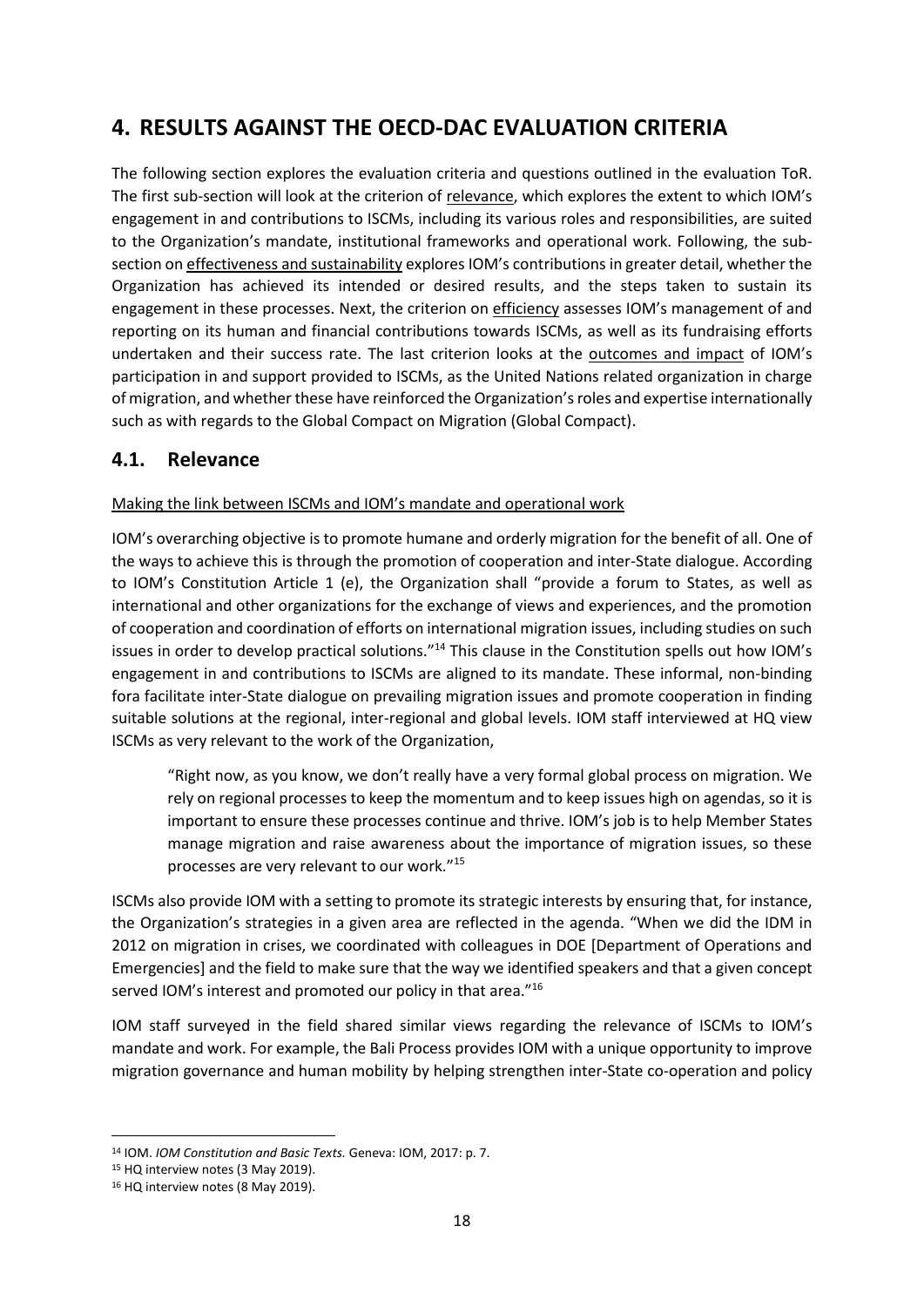dialogue for tackling the main consequences of people smuggling, trafficking in persons and related transnational crime.

Other reasons for which ISCMs are reportedly important for IOM, according to the interviewed IOM staff at HQ and Field Offices include:

- Raising awareness about IOM's mandate, work and expertise,
- Networking and developing or strengthening partnerships and bilateral relations,
- Learning about priority issue areas and needs of Member States of ISCMs,
- Contributing to and influencing discussions and agendas,
- Supporting the exchange of ideas and best practices,
- Supporting the capacity of Member States and providing them with the necessary technical assistance,
- Accessing funding and project opportunities,
- Supporting the development of new or improving existing policies and initiatives, and
- Increasing IOM membership.

ISCMs are also in concordance with the Organization's 12-Point Strategy, particularly Point 7, according to which IOM is,

"to promote, facilitate and support regional and global debate and dialogue on migration, including through the International Dialogue on Migration, so as to advance understanding of the opportunities and challenges it presents, the identification and development of effective policies for addressing those challenges and to identify comprehensive approaches and measures for advancing international cooperation."<sup>17</sup>

Furthermore, ISCMs are relevant to Points 3, 4, and 6 of the 12-Point Strategy<sup>18</sup> – something which is acknowledged each year, to different degrees, in IOM's Programme and Budget document. For example, in 2016 and 2017, IOM allocated funding under the migration policy and research activities for enhancing international dialogue on migration issues, which is in line with IOM strategy Points 3, 4, 6 and 7. ISCMs also are in keeping with Principle 3 of the MiGOF. <sup>19</sup> This link is explicitly established in IOM's institutional questionnaire in which specific questions are asked under Principle 3 of the MiGOF about IOM's engagement in and contributions to RCPs, IRFs and global processes on migration. Therefore, through its engagement in and contribution to ISCMs, IOM can contribute towards a better understanding of migration issues among States, a positive discourse around migration and partnerships to achieve well-managed migration policies at various levels and a comprehensive, global approach to migration.

<sup>17</sup> IOM. "IOM Strategy." *94th Session MC/INF/287*, (9 November 2007): p. 3.

<sup>18</sup> Point 3: To offer expert advice, research, technical cooperation and operational assistance to States, intergovernmental and non-governmental organizations and other stakeholders, in order to build national capacities and facilitate international, regional and bilateral cooperation on migration matters.

Point 4: To contribute to the economic and social development of States through research, dialogue, design and implementation of migration-related programmes aimed at maximizing migration's benefits.

Point 6: To be a primary reference point for migration information, research, best practices, data collection, compatibility and sharing. IOM 12-point Strategy. IOM. "IOM Strategy." 94th Session MC/INF/287, (9 November 2007): p. 3.

 $19$  Principle 3: Good migration governance relies on strong partnerships. By their very nature, migration and mobility implicate multiple actors: States and their neighbours, subnational authorities, local communities, migrants and their families, diasporas, employers and unions. In addition, there are dozens of intergovernmental and non-governmental organizations whose mandates touch on migration and humanitarian action. Governing migration well requires partnerships to broaden the understanding of migration, and to develop comprehensive and effective approaches. IOM. "Migration Governance Framework: The essential elements for facilitating orderly, safe, regular and responsible migration and mobility of people through planned and well-managed migration policies." *106th Session*, C/106/40, (4 November 2015): p. 3.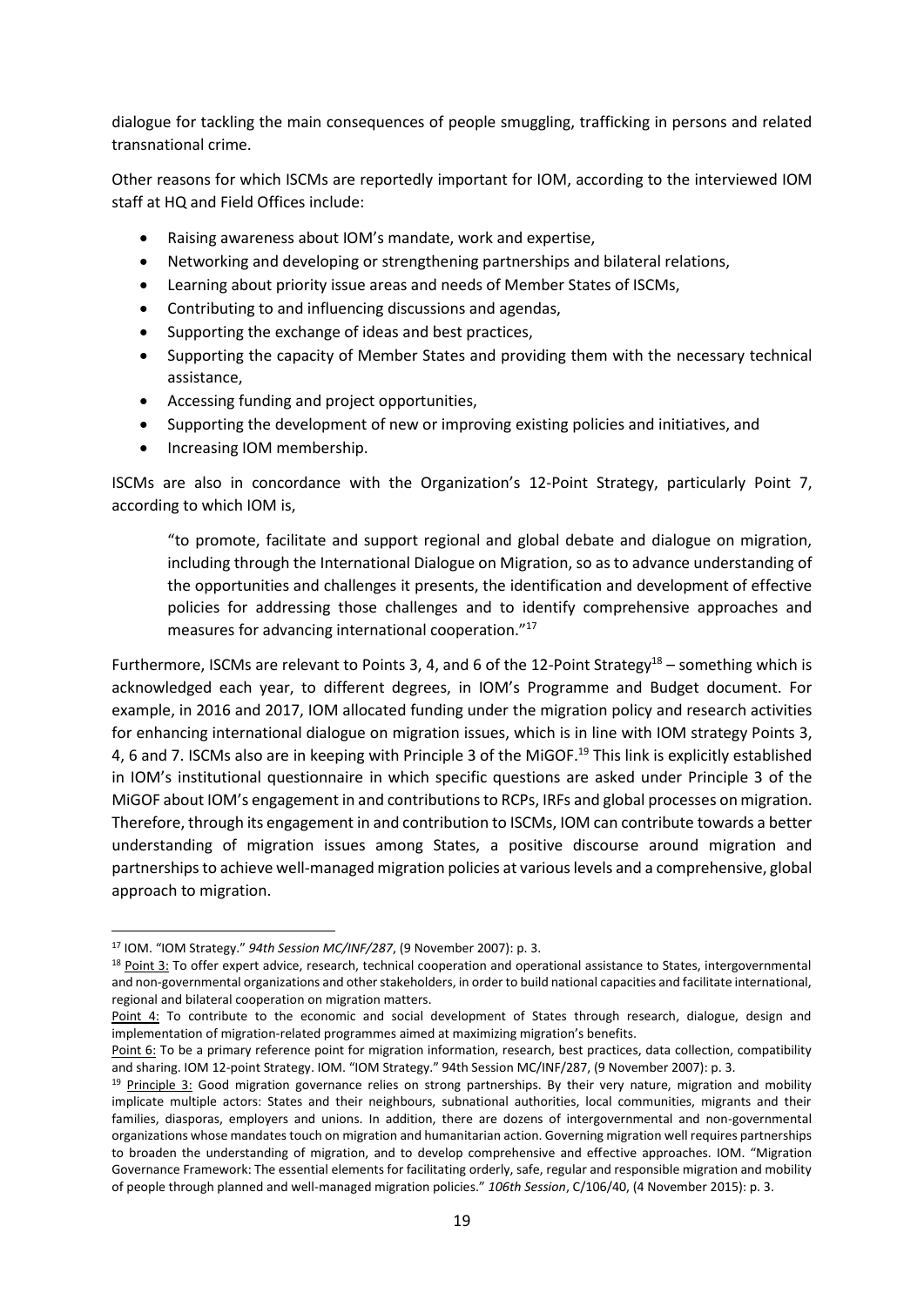#### Determinants of IOM's participation in ISCMs

As the leading international organization on migration, IOM is perceived by States engaged in ISCMs as a knowledge partner and a provider of technical guidance. Since ISCMs are State-led processes, the decision as to whether IOM participates in them (as a Member or observer organization, or secretariat) and which roles and responsibilities it undertakes is always dependent upon an invitation from the Member States. "If we have membership or observership status, we are always invited to participate. If we are neither a member nor an observer, we can also be invited, depending on the topic being addressed... Participation is always upon invitation; always very formal."<sup>20</sup> If and when IOM is approached for advice, it is up to the ISCM Member States in question to decide what they will do with that information. Finally, while IOM may initiate an ISCM or provide support in establishing one, such engagement remains dependent upon the approval of the Member States of such a process.

Internally, participation in ISCM meetings is always decided based on the invitation received which usually indicates whether IOM is a speaker, the level of the delegation required for the event or the importance of the event, the topic(s) to be discussed and the location. If, for example, the meeting will focus on labour migration, HQ or the relevant RO will send a participant with specific expertise. As required, IPD coordinates IOM's participation in ISCM meetings such as those of the Rabat Process for which it is the focal point; it may also represent the Organization at such events. The Division also shares annual plans, newsletters, information about ISCM meetings and any internal evaluations undertaken with ROs and COs. In turn, it also collects information from Field Offices having participated in ISCM meetings.<sup>21</sup> While IPD is the formal liaison with IGC and the Rabat Process, most ISCMs are directly liaised with at the Field Office level. However, a lack of capacity and knowledge about these processes, as well as instances where migration governance is a new area of intervention for the Government, have been identified by certain IOM Field Offices as hindering factors to engaging in and contributing to ISCMs.

**Recommendation: Given the lack of capacity and knowledge about ISCMs at certain IOM Field Offices, and the novelty of migration governance for certain Member States, it is recommended that HQ carry out a needs assessment with ROs and COs to determine and provide the support required for effectively engaging with ISCMs and their Member States.**

#### IOM's roles and responsibilities in ISCMs

IOM has several roles and responsibilities that vary from one ISCM to another (see Annex 4 for a complete list). As mentioned earlier, IOM is a member organization of four ISCMs, a permanent observer organization of 16, the technical (co-)secretariat of 12<sup>22</sup> and the administrative secretariat or host of another three<sup>23</sup>. As a member or observer organization such as for the Bali Process and RCM, respectively, IOM is always invited to participate in ISCM meetings. Moreover, as a member, IOM can also take the initiative to request permission from Member States to present on a given issue on the agenda. Member States of these ISCMs may also call upon IOM to provide technical advice and support. When IOM is **neither a member nor an observer organization** of an ISCM, IOM can still be invited by the respective Member States to participate in meetings.

<sup>20</sup> HQ interview notes (2 February 2019).

 $21$  IPD also provides guidance to colleagues engaged with ISCMs, helps prepare interventions and presentations at ISCM events, makes such presentations and interventions if so required, conducts research and analysis on ISCMs, maintains a webpage on ISCMs, and an ISCM repository and database.

<sup>22</sup> AU-HoAI, Almaty Process, CMC, OCAM, Colombo Process, EaP Panel, MIDSA, SACM, Bali Process, RIAM, PAFoM (until September 2019) and IDM.

<sup>23</sup> IGC, GFMD and RCM.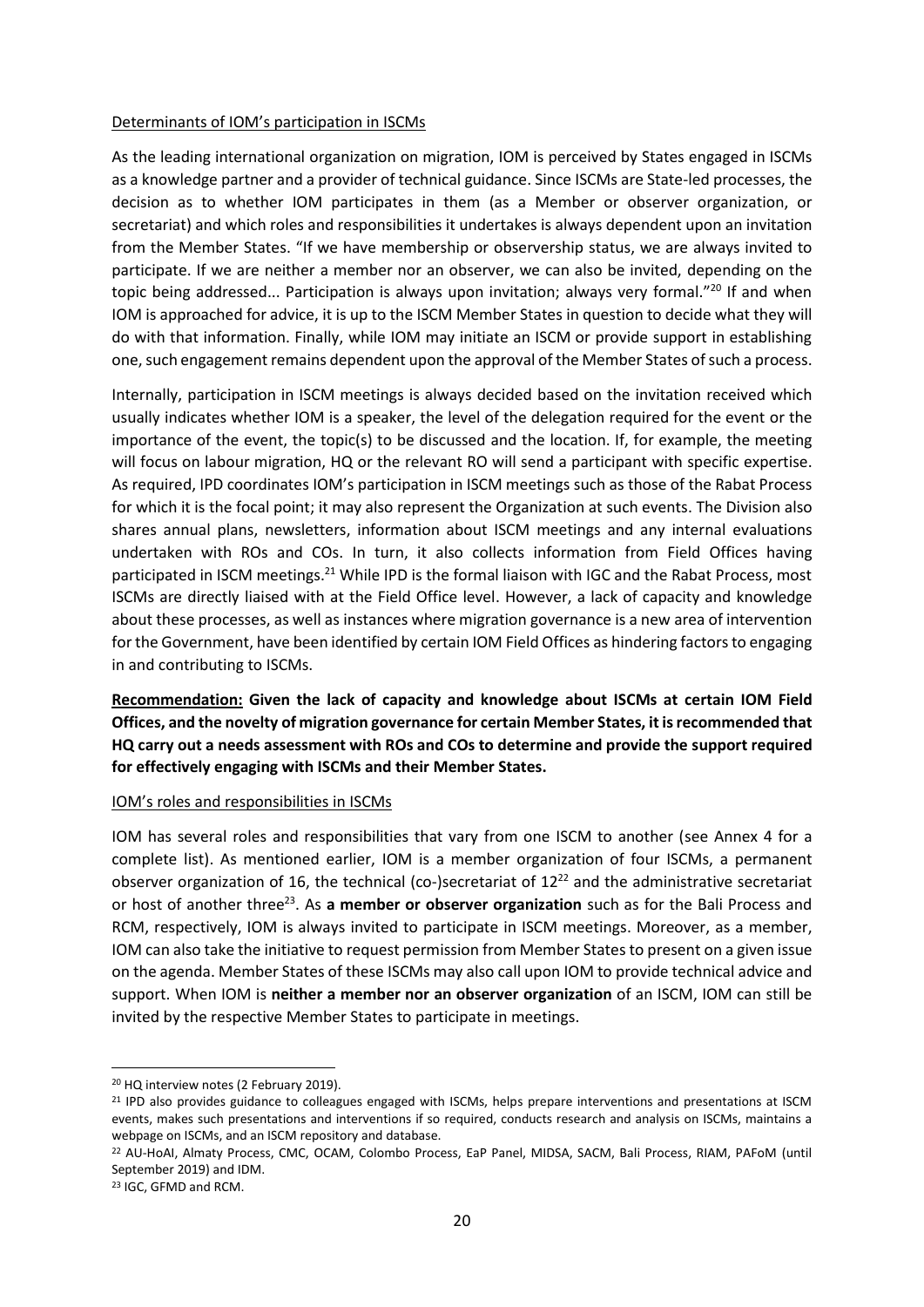Being the **technical secretariat** of an ISCM entails tasks such as acting as the legal person for the given ISCM, providing logistical support for organizing meetings, helping to prepare agendas, identifying potential speakers and drafting background documents, position papers and presentations on thematic issues to be addressed. For those ISCMs where IOM is the **administrative secretariat or host of the external secretariat**, responsibilities consist of ensuring that the technical secretariat operates in accordance with IOM rules and regulations, namely those pertaining to budget, human resources and procurement, and providing logistical support, as needed, such as on travel arrangements for government officials. For example, IOM hosts the GFMD Support Unit in Geneva, which provides multi-pronged services to the GFMD rotating Chairs-in-Office. "By virtue of a Memorandum of Understanding signed by the GFMD 2008 Troika, and amended in 2015, IOM's scope of services to the GFMD Support Unit covers personnel management, financial management, legal advice and contracts, insurance coverage, information technology, procurement services, travel services and security."<sup>24</sup>

For the other ISCMs, IOM provides extensive **administrative and logistical support**, as well as **capacity building and technical expertise.** According to IOM Staff interviewed at HQ, the majority (96 per cent) reported administrative, technical, liaison and logistical support as the main forms of engagement in and contributions that IOM makes to ISCMs. Other important types of engagement and support reported include preparing and giving briefings and presentations (38 per cent), fundraising and providing financial support (as appropriate and feasible, 38 per cent), capacity-building (21 per cent) and raising awareness about migration-related issues(8 per cent). In the field, most of the IOM offices that participate and support ISCMs (91 per cent) also reported that administrative, technical and logistical support are the main forms of engagement in and contributions to these processes.

Fulfilling these different roles and responsibilities often entails a considerable financial and human resource investment. For instance, many RTSs at ROs, such as in Bangkok for the Bali Process or San Jose for RCM, contribute regularly to these RCPs through their expertise – a task that is carried out in addition to their daily roles and responsibilities and which is not explicit in their ToRs. For the Bali Process, four RTSs from Migrant Assistance, Integrated Border Management (IBM), Labour Migration and Emergency Response participate in the working groups on Trafficking in Persons and the Disruption of People Smuggling and Trafficking in Persons Networks, the Government and Business Forum and the Task Force on Planning and Preparedness (TFPP), providing advice and guidance, as needed.

IOM also engages in project support to some ISCMs. Currently, IOM has 27 active projects in support of various ISCMs, ranging from projects on migration policy to those on counter-trafficking or immigration and border management. For the Bali Process, IOM Canberra and IOM Fiji, in close coordination with the Regional Support Office  $(RSO)^{25}$  of the Process, implemented a project in the Pacific in 2018-2019 entitled, "Building immigration border management capacity through the establishment of a pool of trainers in the Pacific Member States." The project is a response to the PIDC request – an RCP – to support the development of the border management training capacities of the

<sup>&</sup>lt;sup>24</sup> GFMD. "The GFMD's relationship with IOM," accessible at: [https://gfmd.org/process/gfmd-and-iom.](https://gfmd.org/process/gfmd-and-iom)

<sup>&</sup>lt;sup>25</sup> The Bali Process has a technical secretariat and the RSO. While the technical secretariat in Canberra liaises directly with the Australian Co-Chair (with support of one IOM staff in IOM Indonesia who liaises with the Indonesian Co-Chair), the RSO facilitates the operationalization of the Bail Process Regional Cooperation Framework and is the regional focal point for coordination, engagement, capacity building and sharing best practices for countering people smuggling, trafficking in persons and related transnational crime. The RSO also organizes the work of the Bali Process working groups, the TFPP and the Government and Business Forum, as well as implements Bali Process projects, prepares publications, and manages the website, among others. The RSO is independent of IOM, operating under the oversight of the Bali Process Co-Chairs in consultation with UNHCR and IOM (which is the reason for which IOM has staff seconded to the RSO). Day-to-day operations of the RSO are overseen by the Australian and Indonesian Co-Managers of the RSO.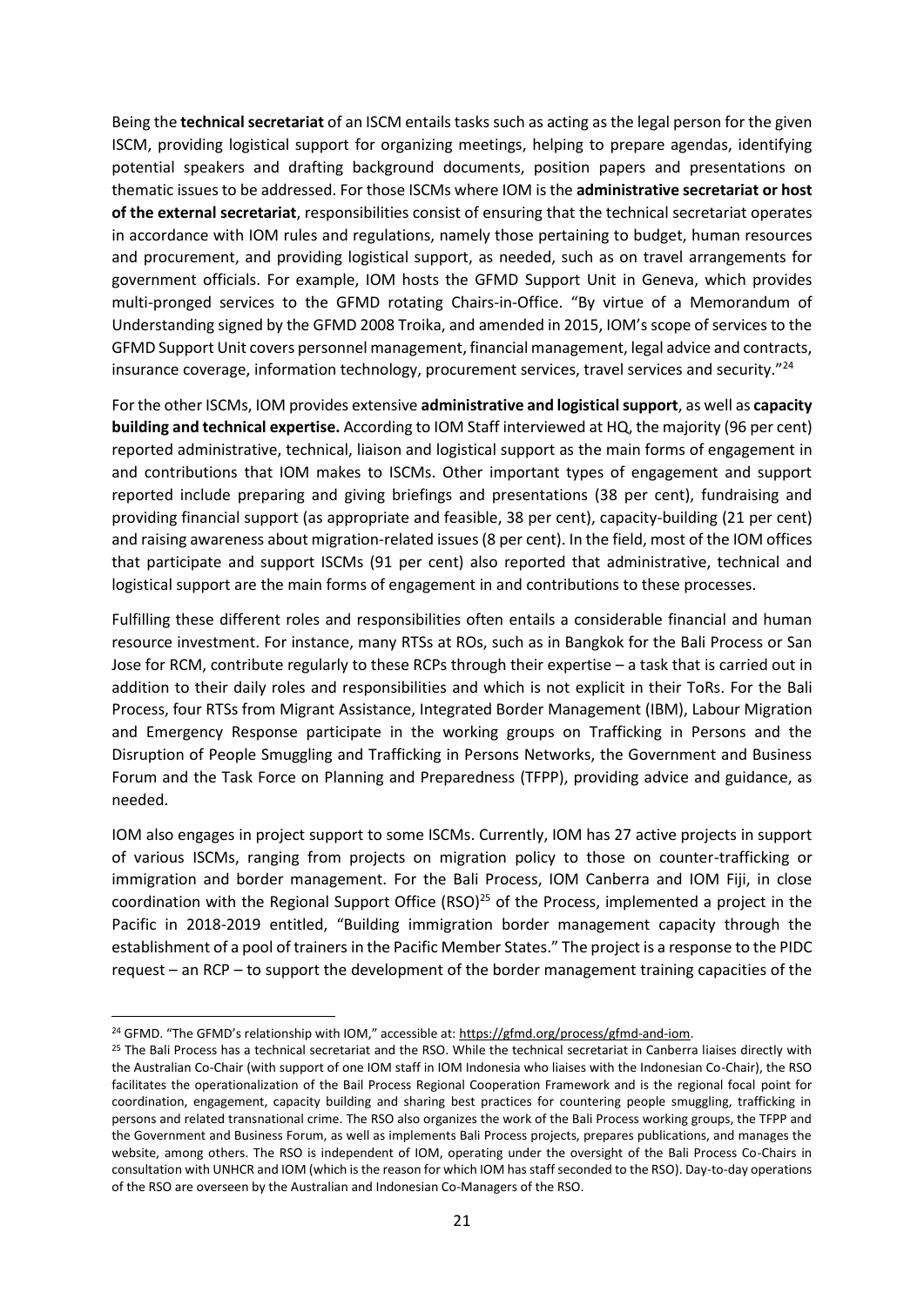Pacific Member States. The project support provided is also an illustration of the synergies that can be created between two ISCMs, the Bali Process and the PIDC, using the Bali Process Curriculum on Standardized Induction Training for Frontline Border Officials. Another example, is the pilot project on skills development, certification, upgrading and recognition implemented through the Colombo Process in cooperation with the ADD. 26

These different roles and responsibilities fall in line with IOM's mandate and expertise. Moreover, the continued requests on the part of Member States of ISCMs for IOM to continue supporting these processes reveal that its contributions are also in line with their expectations. "We do what they [Member States] expect us to do so it does meet their expectations. They ask us to provide a presentation because we have the expertise. If we continue providing secretariat support, it means that Member States are satisfied. Our participation is always tailored according to the requests and needs of Member States."<sup>27</sup>

**Recommendation: While ISCMs are State-led processes, with IOM's engagement and contributions being dependent upon its status (e.g. member versus observer organization, secretariat versus the provision of technical support) and Member States' invitation, IOM should continue to the best of its ability to fulfill its varying roles and responsibilities**. Doing so will help maintain and increase the Organization's visibility in terms of its mandate and work, access to funding, programmatic and/or learning opportunities, as well as help it position itself as the United Nations related organization in charge of migration.

#### IOM's strategic engagement and institutional approach to ISCMs

While IPD at HQ coordinates, in consultation with the Senior Regional Advisors (SRAs), Regional Liaison and Policy Officers, ROs and COs, as appropriate, IOM's engagement with ISCMs, the Organization does not have a formal strategy in place to guide its engagement in and contribution to these processes.<sup>28</sup> At HQ, 63 per cent of the IOM staff interviewed mentioned that IOM does not have a such a strategy. "Wouldn't say we have a strategy. I think we have more a piece meal approach but that could also be because IOM acts upon the requests of Member States. All ISCMs are State-led processes."<sup>29</sup> However, having a more strategic approach to its engagement with ISCMs is something many IOM staff interviewed at HQ (71 per cent) viewed as important. The following are a few questions for reflection that IOM staff raised for HQ to consider moving forward:

- How can IOM engage with ISCMs beyond secretariat support, notably policy work, to contribute towards higher-level outcomes that have more impact on the Organization's overall strategy?
- What does the broad organizational strategy and direction mean for IOM's work with ISCMs?
- How can current engagements in and contributions to ISCMs be aligned to IOM's strategic vision?

**Recommendation: IOM should reflect on how it can engage more in policy work with ISCMs, what the broad organizational strategy and direction mean for the Organization's work with these** 

<sup>&</sup>lt;sup>26</sup> Statement by Mr. G.S. Withanage Secretary of Ministry of Foreign Employment, Sri Lanka and Chair in Office of the Colombo Process at the Fifth Global Meeting of Chairs and Secretaries of Regional Consultative Processes on Migration (RCPs) Cairo, Egypt, 21 October 2015. Accessible at: [https://www.iom.int/sites/default/files/our\\_work/ICP/RCP/2015/2015-Global-](https://www.iom.int/sites/default/files/our_work/ICP/RCP/2015/2015-Global-RCP-Colombo-Process-Statement.pdf)[RCP-Colombo-Process-Statement.pdf.](https://www.iom.int/sites/default/files/our_work/ICP/RCP/2015/2015-Global-RCP-Colombo-Process-Statement.pdf)

<sup>&</sup>lt;sup>27</sup> HQ interview notes (28 February 2019).

<sup>&</sup>lt;sup>28</sup> In many cases, IOM's role is defined in the ISCM operating modalities or Memorandums of Understanding (MoU) that IOM signs with the given ISCM.

<sup>&</sup>lt;sup>29</sup> HQ interview notes (14 June 2019).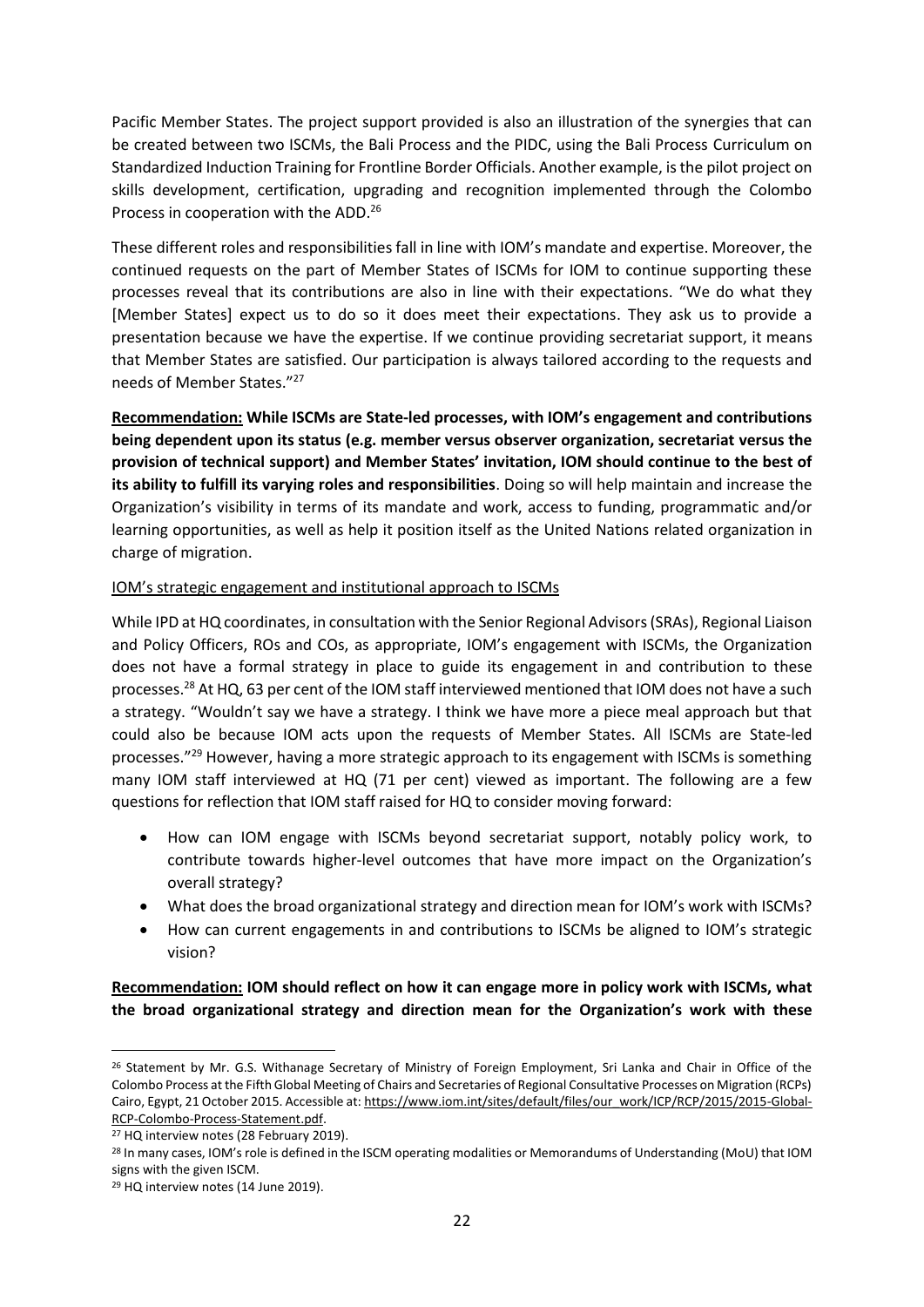**processes, and how IOM's engagements and contributions are aligned to and may be integrated in its strategic vision.** However, this should be undertaken with full respect for the State-led nature of ISCMs.

Despite not having a written strategy,<sup>30</sup> over half of the IOM staff interviewed at HQ (58 per cent) mentioned that informal strategies exist for engaging with certain ISCMs,

"There is an implicit strategy that is the same as the overall IOM strategy. One of our important objectives is to support inter-State cooperation. At the regional level, it works particularly well. One of the most effective waysto have an impact and to enable inter-State cooperation is through this mode. Also, the way processes developed, they are State-driven, but IOM supports them and helps Member States take place. This is an informal mode of cooperation. We recognize also that we have to be flexible. There is no single model."31

"There really was a strategy but not sure it was articulated anywhere. The strategy was to foster these informal dialogues as much as possible and to replicate them in different regions of the world… Reach out to governments, encourage them. Think about priority areas for dialogue. Understand cooperation on migration and what configuration of governments would be useful for them and IOM would try to help them generate that. IOM's role is different according to each RCP, depending on needs or priorities. While seeking to support in technical and substantive ways, it is very much a strategy of promoting inter-State dialogue and cooperation on migration."32

"Not explicitly, implicitly when these are agreed upon every year, they have to be strategic. Last year it was the Global Compact on Migration, this year it is youth. For our division in terms of strategy, one of our objectives is to ensure topics we work on are on the agenda of the international community, so we make sure these are part of IDM events."33

In the field, most of the IOM offices engaged in ISCMs (95 per cent) mentioned that the rationale or strategy behind their involvement is the Organization's mandate. Specifically, IOM engages in ISCMs to support Member States' understanding and engagement with migration and mobility issues through policy dialogue, networking, collaboration and the exchange of best practices, successes and prevailing challenges in migration governance. For example, IOM in Ukraine supports the EaP Panel in the framework of the European Union-funded project on IBM among the Eastern Partnership Countries. <sup>34</sup> Serving as the secretariat (together with the European Commission) and providing technical and logistics support to the RCP, IOM contributes to the achievement of two specific objectives:

- Facilitating an increase in knowledge about best practices and European and international standards in migration, mobility and IBM, among government officials of the six EaP countries (Armenia, Azerbaijan, Belarus, Georgia, Moldova and Ukraine);
- Facilitating an increase in the capacities of the EaP countries in migration and mobility management through follow-up capacity-building activities.<sup>35</sup>

<sup>&</sup>lt;sup>30</sup> The Global IOM Results Frameworks developed in 2015 for MiGOF does, however, have an outcome on ISCMs: "By 2020 RCPs in all regions are vibrant, independent and self-sustaining mechanisms for inter-state cooperation and dialogue on migration with IOM support, as needed."

<sup>&</sup>lt;sup>31</sup> HQ interview notes (9 April 2019).

<sup>&</sup>lt;sup>32</sup> HQ interview notes (6 June 2019).

<sup>33</sup> HQ interview notes (25 April 2019).

<sup>&</sup>lt;sup>34</sup> In 2016 and 2017, the budgeted resources for the project were USD 1,309,300 and USD 507,000, respectively.

<sup>&</sup>lt;sup>35</sup> Global questionnaire.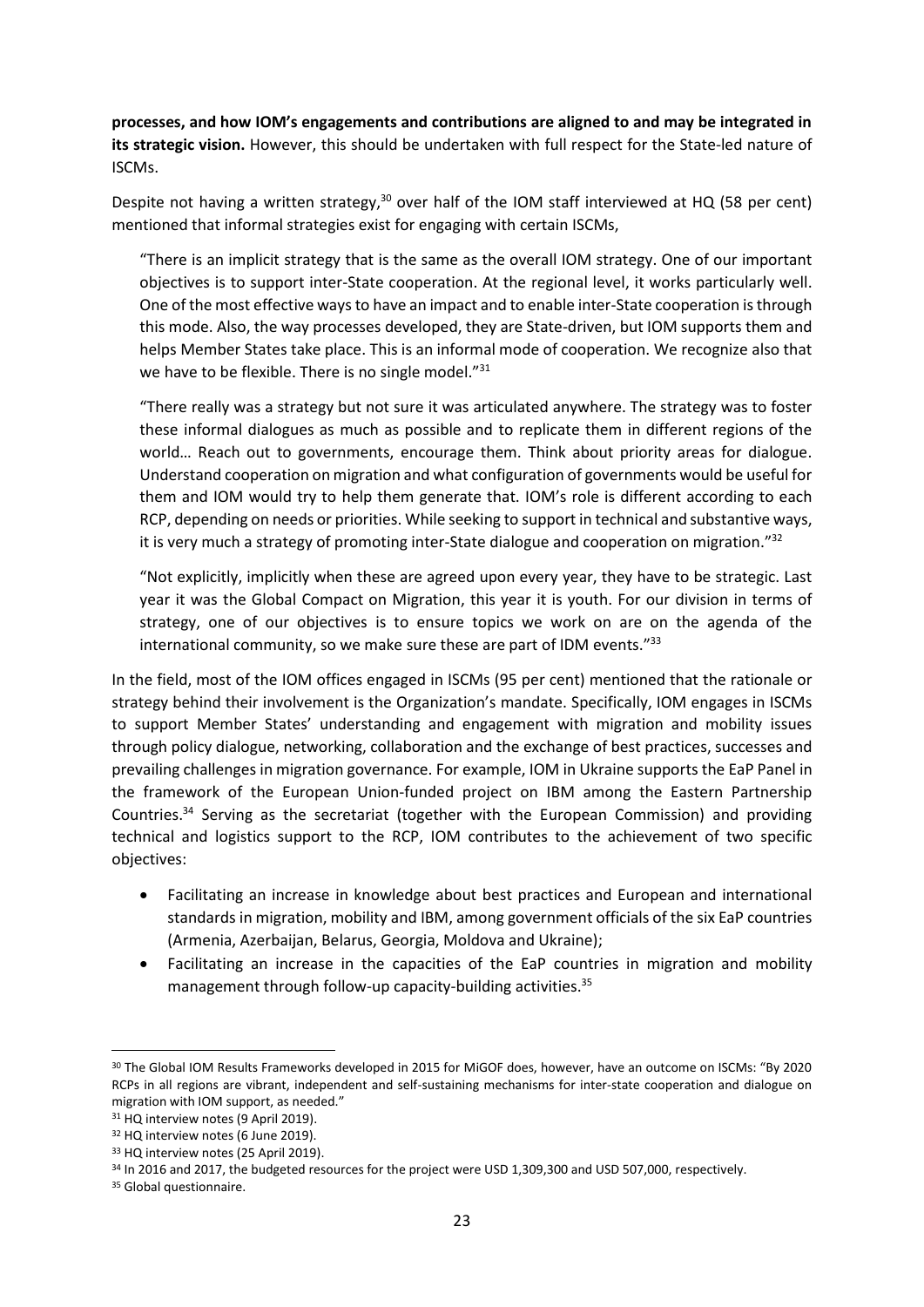As part of their regional strategy, certain ROs also reportedly include their engagement with ISCMs, particularly RCPs, which provide an opportunity to have a regional approach to migration management such as by sharing best practices during meetings. For instance, RO Buenos Aires has a regional strategy that it tries to align to the various discussions and results of the RCPs active in the region such as SACM,

"For our strategy, these are very important dialogue processes and it is important for our office to support the development of meetings and other activities in the framework of these processes. Our strategy is changing every four years, but some important pillars or axes of this strategy are not changing. For example, the promotion of human rights of migrants is one of the main pillars and is part of all the regional processes. We try to enhance all the different activities or initiatives related to this pillar."<sup>36</sup>

IOM Canberra is also in the process of developing a sub-regional strategy for the Pacific and one for Australia in which the Bali Process is said to play an important role given the prevalence of trafficking and smuggling of people in the sub-region. In fact, IOM recently received funding from the branch of Australia's Department of Foreign Affairs and Trade (DFAT) responsible for the Bali Process for a small pilot project that looks at fisheries and trafficking on cruises for fishing vessels in the Pacific.

Other less frequently mentioned rationales or strategies of IOM Field Offices for engaging with ISCMs include: strengthening partnerships and bilateral relations, influencing discussions, agenda setting and policy and operational initiatives, programmatic coverage, active agreements and commitments with Member States, secretariat role and the Global Compact. For example, PAFoM was reportedly always used as an informal setting where Member States could discuss certain sensitive issues that could then go through the formal processes of the African Union like the free movement protocol. This protocol was discussed at the first PAFoM in Ghana in 2015 and was later approved by the African Union in 2018. Therefore, RCPs provide a safe, informal setting where discussions around critical and sensitive migration issues can begin before being taken up at more formal levels.

However, some HQ staff questioned whether an institution-wide strategy is appropriate given that IOM's engagement in and contributions vary from one ISCM to another. Also, "ISCMs are Member State-driven, not IOM processes...I don't think there is a strategy as such except that we have to support in any way we can. Our engagement varies from case to case, so it may be difficult to have a strategy. We also didn't need one up until now..."<sup>37</sup> Moreover, developing an organization-wide strategy may be perceived by some Member States as interfering with these State-led processes.

**Recommendation: IOM should carefully consider the development of an organization-wide strategy to inform its engagement in and contribution to ISCMs to avoid undermining the legitimacy and position that it has carved out for itself in and through these processes.**

#### The positioning of IOM politically, strategically and operationally through ISCMs

On the international stage, IOM can and does act as an expert resource, a coordinating forum and a platform for discussion on various migration issues. Politically, by engaging in migration diplomacy for promoting convergent approaches among States to migration issues in regions or across regions, IOM can demonstrate its expertise and work in these areas through the various ISCMs, thus helping position itself as the reference organization on migration. <sup>38</sup> One notable example is the ADD, an IRF comprising migrant worker sending countries in Asia and the receiving countries in the Middle East.

<sup>36</sup> SACM interview notes (27 June 2019).

<sup>&</sup>lt;sup>37</sup> HQ interview notes (10 May 2019).

<sup>38 13</sup> of 24 staff interviewed at HQ mentioned that ISMCs are important for IOM's visibility.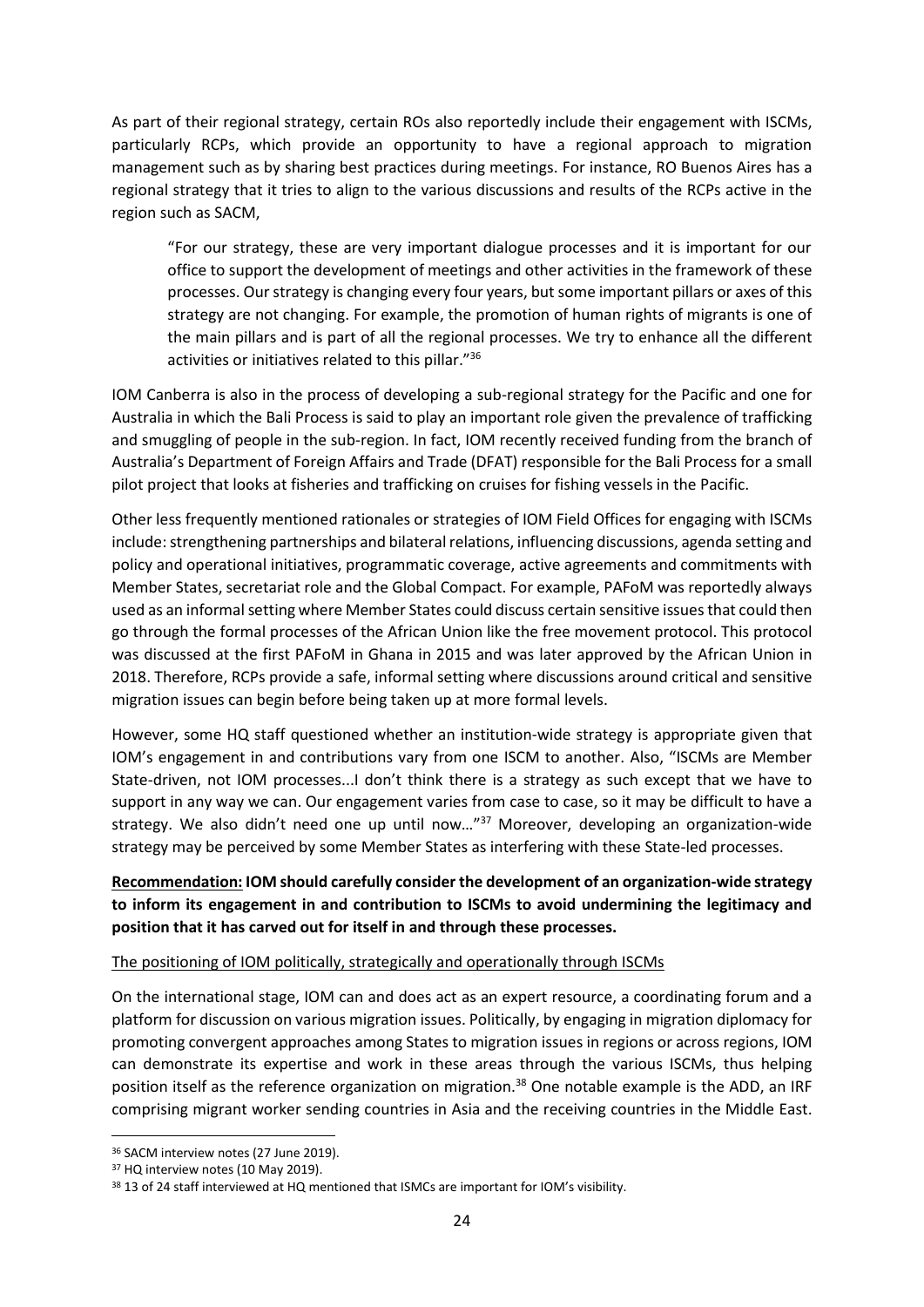With many of the Member States in the Middle East not being IOM Member States, the ADD provides IOM (an observer organization in this process) with the opportunity to engage with these States and to showcase its expertise and work in areas of concern, such as promoting fair and rights-based employment policies.

Strategically and operationally, given the thematic focus of ISCMs, IOM can engage and contribute to those issue areas that are also a priority for the Organization and in which it has thematic expertise and programming experience to offer Member States. For example, for the Almaty Process, IOM has helped implement several counter-trafficking activities. Within the framework of the IOM programme entitled, "Addressing Mixed Migration flows in Central Asia through Capacity Building (Phase II, 2015- 2016)," funded by the Government of the United States, IOM organized the Regional Thematic Training and Workshop on "Combating Trafficking in Persons – Protection of Victims of Human Trafficking" in Bishkek, Kyrgyzstan in April 2016. The event, which brought together Government officials, community and religious leaders, diaspora associations and civil society from the four Almaty Process Member States (Kazakhstan, Kyrgyzstan, Tajikistan and Turkmenistan), provided participants with the knowledge and skills necessary to identify and refer victims of human trafficking in line with national legislation and international instruments. Overall, IOM's engagement in and contributions to ISCMs demonstrate that the Organization is regarded as a reference on migration at the political, strategic and operational levels.

#### ISCMs and the Global Compact on Migration

ISCMs have also played an important role in the development of the Global Compact through the holding of internal consultations and participating in the Global Compact thematic and regional consultations.<sup>39</sup> In 2017 and 2018, 18 and seven ISCMs, respectively, addressed the Global Compact at their events. For example, the Budapest Process had a special meeting on the Global Compact and how to contribute to it. The outcome of this was the decision to work on three papers and recommendations covering the thematic areas of the Global Compact, which were submitted as input during the thematic consultations. Bahrain and UAE, which, with support of IOM and through ADD discussions on the Global Compact, became engaged with the Global Compact and both joined it from the beginning.

IOM also supported ISCMs during the Global Compact consultative efforts. In 2018, a migration policy initiative was funded by IOM entitled, "IOM Support for the Development of the Global Compact for Safe, Orderly and Regular Migration, the Intergovernmental Conference and Global Consultations on International" (USD 923,500).<sup>40</sup> Through this project, IOM provided administrative support during the stocktaking and negotiations phases of the Global Compact and brought together the representatives of various ISCMs. This provided Member States and all relevant stakeholders with a space to examine aspects of international migration, exchange best practices and views, and put forward concrete recommendations and inputs for the global compact. Unsurprisingly, given their important role in facilitating dialogue and cooperation on addressing prevailing migration issues, ISCMs are referred to in the Global Compact with respect to implementation, follow-up and review of the Compact,

"Further recognizing the important role of State-led processes and platforms at the global and regional levels in advancing the international dialogue on migration, we invite the Global

<sup>&</sup>lt;sup>39</sup> Many ISCMs have been considering their potential engagement with the Global Compact since 2016 and some also participated in the Global Compact consultations. The Global Compact has already been included in various ISCMs' meetings agendas, workplans and strategies. At least nine ISCMs formulated formal positions or recommendations to the Global Compact stocktaking exercise.

<sup>40</sup> IOM. *Programme and Budget for* 2018. Geneva: IOM, 2017: p. 133.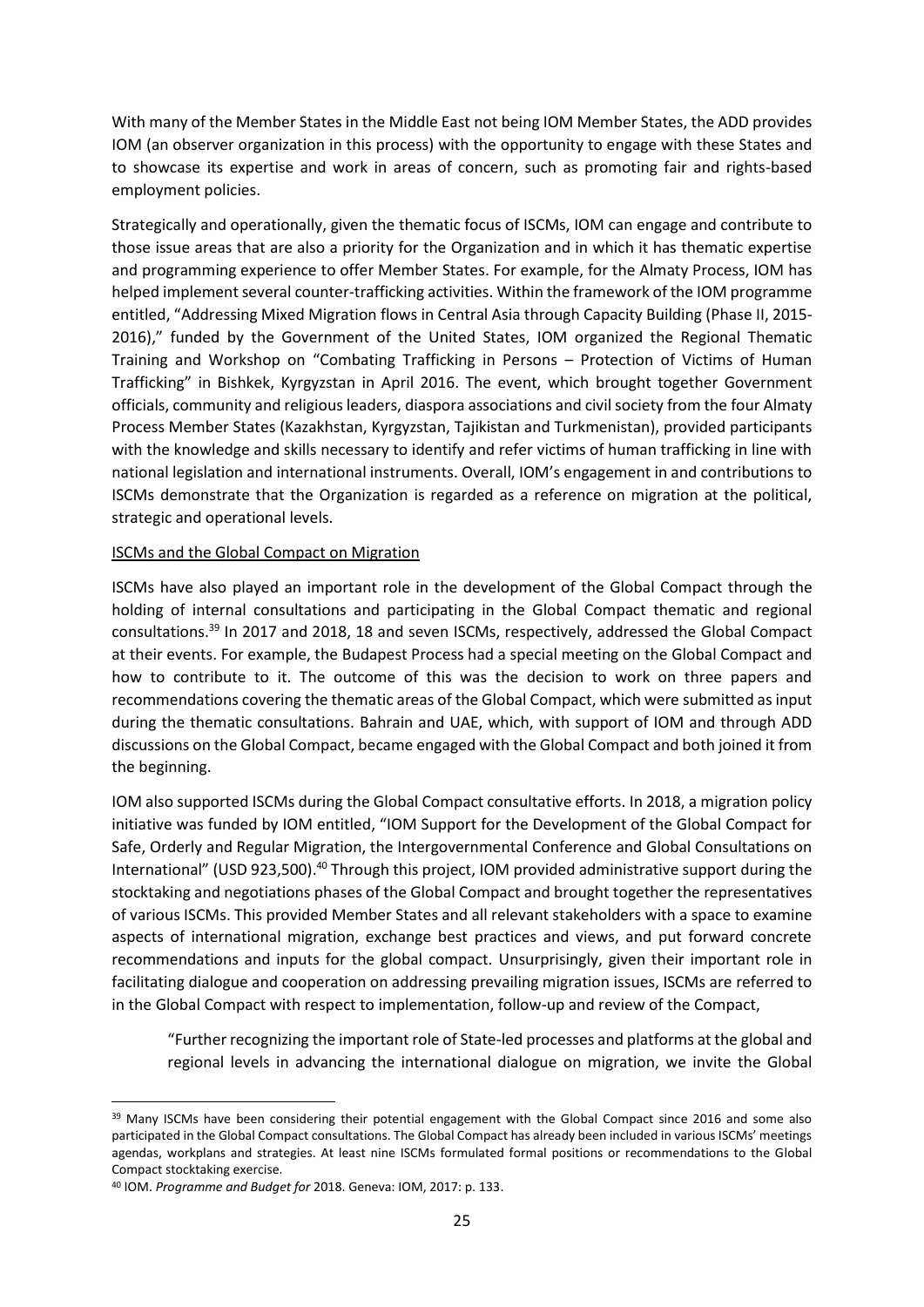Forum on Migration and Development, regional consultative processes and other global, regional and sub-regional forums to provide platforms to exchange experiences on the implementation of the Global Compact, share good practices on policies and cooperation, promote innovative approaches, and foster multi-stakeholder partnerships around specific policy issues." 41

In support of this, a similar migration policy initiative is funded for 2019 (USD 371,800) entitled, "IOM Support for the Implementation of the Global Compact for Safe, Orderly and Regular Migration."<sup>42</sup> However, the adoption of the Global Compact does not replace ISCMs. "A few States still continue to see RCPs and the GFMD and other ISCMs as really vital spaces for learning, understanding and sharing practices."<sup>43</sup> This is especially valid as not all States are signatories to the Global Compact. As such, ISCMs are exploring ways to address this issue to ensure that all States can continue to dialogue and cooperate with each other in addressing prevailing migration issues without having to go through the Global Compact infrastructure. One option is to create a voluntary add-on meeting for those governments who wish to discuss Global Compact during ISCM meetings. Doing so may also encourage governments who did not sign on to Global Compact to participate in these discussions since they are non-binding.

**Recommendation: As not all IOM Member States are signatories to the Global Compact, IPD, in cooperation with ROs and COs, could explore, as appropriate, ways to include experiences with implementing the Global Compact during ISCM meetings in an effort to promote solutions and support multi-stakeholder partnerships around specific migration governance issues.**

## <span id="page-25-0"></span>**4.2. Effectiveness and Sustainability**

#### IOM's prioritization of and resource mobilization for participating in ISCMs

Given that IOM's engagement in and contributions to ISCMs is dependent upon Member States' invitation, the Organization is at times proactive and at other times reactive. Specifically, 75 per cent of the IOM staff interviewed at HQ view IOM as being proactive in carrying out its different roles and responsibilities. "In some cases, IOM is the real motor like for the Colombo Process, PAFoM, MIDWA and MIDSA. Almost all the ISCMs in Africa would not exist had it not been for IOM bringing them together, fundraising, encouraging and serving as secretariat in many cases."<sup>44</sup> At the same time, 50 per cent of the IOM staff interviewed at HQ also perceive IOM as being reactive at times. "Very reactive organization, we work bottom-up which allows for many opportunities. There is a beauty of being responsive to the needs of governments."<sup>45</sup> IOM is also reactive "because these are Member State-led processes, so we are not supposed to be in the driver's seat."<sup>46</sup> Accordingly, whether IOM is proactive or reactive depends on the ISCM, whether the Organization is a member or an observer, and how it engages with and contributes to these processes.

As regards the mobilization of and the provision of the necessary resources, most of the time participation in these processes is self-paid, including when IOM attends as a speaker. To support its

<sup>41</sup> UN General Assembly. "Resolution adopted by the General Assembly on 19 December 2018. 73/195. Global Compact for Safe, Orderly and Regular Migration." *A/RES/73/195* (11 January 2019): p. 34.

<sup>42</sup> IOM. Programme and Budget for 2019. Geneva: IOM, 2018: p. 139

<sup>43</sup> HQ interview notes (6 June 2019).

<sup>44</sup> Ibid.

<sup>45</sup> HQ interview notes (22 May 2019).

<sup>46</sup> HQ interview notes (3 May 2019).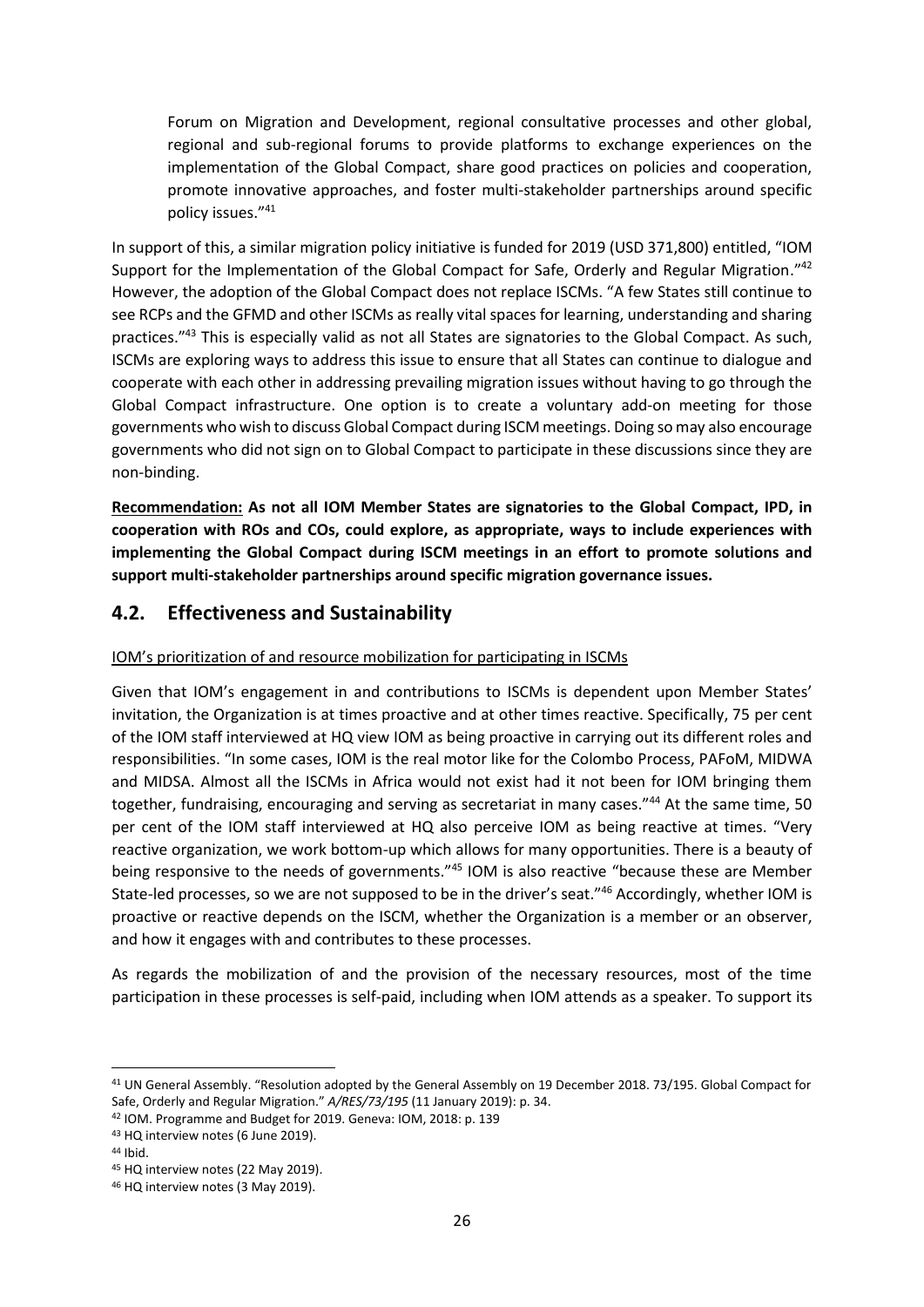participation, IOM has allocated Operational Support Income (OSI) to these processes. For instance, between 2014 and 2019, IOM has allocated USD 25,000 each year towards RCPs,

"Periodic consultation offers participants the opportunity to share and exchange information on migration issues of topical interest. Such consultations facilitate and deepen crossfertilization among RCPs and explore ways to harness future opportunities for greater collaboration. Building on IOM's past involvement in organizing and supporting a number of RCPs, the Administration considers it important to strengthen structures in order to enhance engagement in the processes."<sup>47</sup>

At ROs, Regional Liaison and Policy Officers or RTSs have their respective travel funds for participating in ISCM meetings or events. For example, for the Bali Process, between July 2018 and June 2019, RO Bangkok dedicated USD 7,328 towards supporting staff travel for related meetings. At COs, deploying an IOM staff in the country where the ISCM meeting is taking place is another approach reportedly used, which does not involve for instance international travel, and therefore sparing IOM additional resource mobilization.

When IOM organizes the GRCP meetings it has a limited amount of funding to support participants from low-income countries. In addition to the IPD staff time dedicated to organizing the GRCP meeting, supplementary OSI funding has been allocated towards these meetings. For example, USD 48,653 was allocated for the 2015 GRCP meeting, USD 65,000 for the 2016 meeting, USD 100,000 for the 2017 meeting and USD 65,000 for the 2019 meeting. While the organization of the GRCP meetings appears to be effective, two IOM staff interviewed at HQ questioned their effectiveness,

"RCPs from different regions attend and they are presenting themselves. At the end what is the takeaway? I don't see the merit to organize a GRCP meeting every year. These meetings are not for decision-making purposes as people are presenting themselves. There is no networking event nor networking activities before or after the meeting. There are a lot of presentations and no proper interactive discussions with limited Q&A due to time constraints."<sup>48</sup>

Nevertheless, the GRCP has evolved over years to become a forum for formulating ISCMs' common approaches on various areas of migration management, as well as global developments in migration governance.<sup>49</sup>

**Recommendation: IOM should consider revisiting its approach to organizing GRCP meetings and exploring ways to make them more beneficial to the Organization and the participants given its financial and human resource investments.** For instance, IOM should ensure greater complementarity between the various participating ISCMs by allowing for more time to share lessons learned and best practices and for participants to network and speak to each other.

IOM collaboration with and support to ISCM Member States

<sup>47</sup> IOM. *Programme and Budget for* 2014. Geneva: IOM, 2013: p. 72.

<sup>48</sup> HQ interview notes (21 May 2019).

<sup>&</sup>lt;sup>49</sup> The first two GRCP meetings (2005 and 2009) reviewed cooperation needs among ISCMs and since then the scope of discussions in GRCP meetings has expanded to reflect the changing migration dynamics and their increased complexity. Thus, the outcome documents of the 2013 GRCP included specific recommendations for consideration by the United Nations Secretary General and the United Nations General Assembly in the context of the 2013 High Level Dialogue on International Migration and Development. This paved the way for the inclusion of migration in the United Nations 2030 Agenda for Sustainable Development. Similarly, the 2017 GRCP resulted in the formulation of joint actionable commitments by ISCMs and their partner organizations (United Nations Regional Commissions and regional economic organizations) which were considered in the Global Compact stocktaking phase and prompted the inclusion of the clauses on ISCM engagement.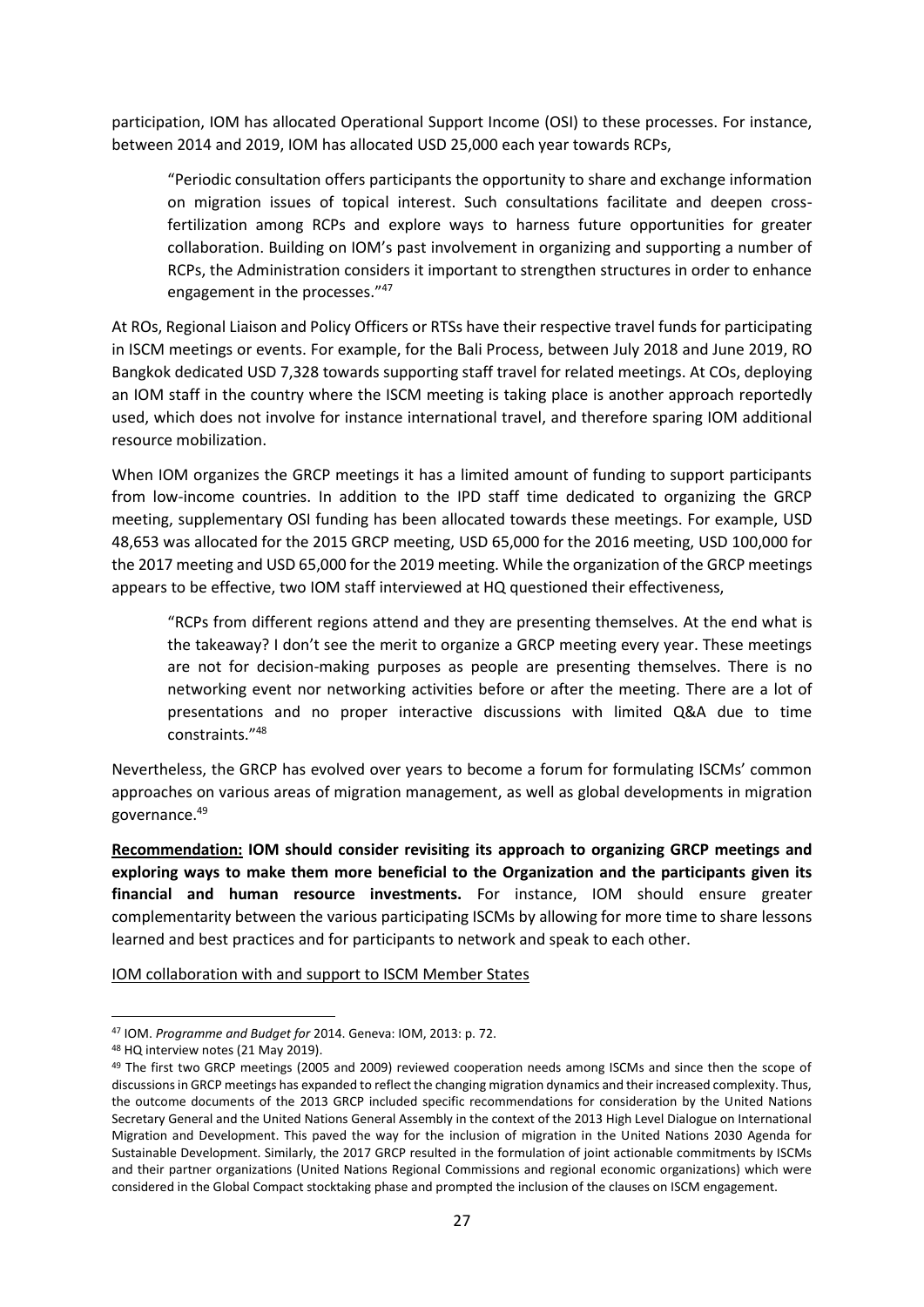Generally, IOM appears to collaborate well with governments when it comes to implementing and managing its roles in the various ISCMs. However, the degree of collaboration varies by ISCM and IOM's roles and responsibilities.

For those processes in which IOM is not the technical secretariat, collaboration with Member States can be more limited compared to when it has this role. For example, RO San Jose is the administrative host of the RCM Technical Secretariat which is politically independent of IOM. As such, IOM is in regular contact with the Technical Secretariat on administrative and technical matters, given that it is based within IOM and must abide by its rules and regulations. In contrast, IOM has very little interaction with RCM Member States outside of the two annual RCM meetings, namely a technical meeting mid-year (June or July) and a more high-level meeting towards the end of the year (November or December). In contrast, the Technical Secretariat has daily interactions with the RCM Member States and particularly so with the chairing country which is currently Guatemala.

At the CO level, apart from CO San Salvador which covers Guatemala and thus has more frequent interactions with the Government as the current chair, other COs in the region are reportedly more detached from the RCM, having little knowledge of what issues are discussed and the activities that emerge from this process,

"It is not a process that involves really the CoMs. CoMs in IOM mainly focus on implementing projects, fundraising, responding to governments, donors, and partners, agreements, payments and delivery. So, they don't have time to engage with these regional processes, which are more a tool for the RO. COs don't engage with them, but this is not to say that they are not important. It is a structural problem of IOM. I don't think these regional processes are even an item for the CoM training, rather it is one thing that we learn when we arrive here. It is a learning curve that may take some time before IOM staff start acknowledging the importance of these processes. COs don't see the advantages of IOM as a political actor."<sup>50</sup>

Nevertheless, as some of the projects linked to RCM efforts are implemented by COs in the region, the Technical Secretariat is in contact with them. "Over a period of two years, we developed documents for recommendations on migrant women that was developed by IOM in El Salvador on which we communicated with IOM colleagues. There was a document for mainstreaming SGDs in migration that was developed by IOM Panama and we worked with them on that on a daily basis via Skype and e-mail."<sup>51</sup>

By contrast, for the Bali Process, for which Australia and Indonesia are the permanent co-chairs, IOM Canberra is the *de facto* secretariat for the Process. In addition, IOM Bangkok has signed an agreement with the Australian Department of Home Affairs (DHA) for administration of the RSO, and three fulltime staff provide back-office support (operational and logistical) to the RSO in Bangkok. However, the extent and quality of the collaboration in these two cases has varied. In Canberra, IOM plays a strong role in terms of liaison with the Australian Government with which it has regular contact, and which reportedly appreciates the support provided by IOM.

In Bangkok, both RO and CO engage frequently with RSO co-managers, particularly Australia, and act as the connectors between the Process and its Member States when it comes to planning the meetings such as for identifying guest speakers, providing thematic expertise through the RTSs, sending out invitations, and so forth. Sometimes, due to RSO limitations, IOM Thailand supports the RSO in

<sup>50</sup> RCM interview notes (13 June 2019).

<sup>51</sup> RCM interview notes (12 June 2019).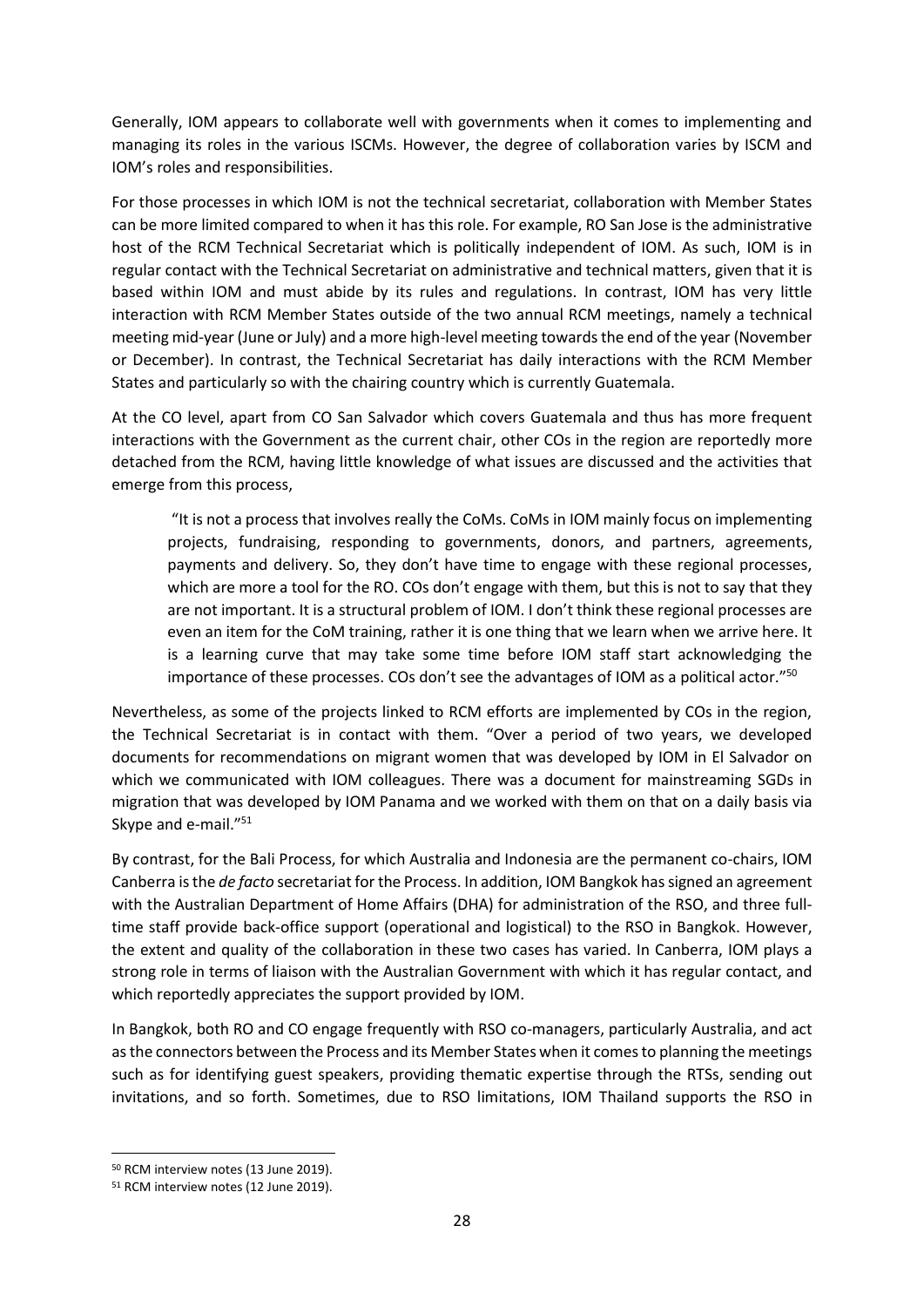implementing activities (such as conferences) by collaborating with Member States and the IOM COs in those countries where the projects are being implemented.

While IOM collaboration with the co-managers, Bali Process co-chairs, and Member States of the Process has been good, certain challenges have been encountered at the RSO level. While on paper the RSO is an IOM project, in practice this Office is under the leadership of the co-chairs, particularly Australia. The RSO is increasingly seeking to engage in the same projects as IOM and obtain funding from the same traditional donors as IOM, creating a potential conflict of interest with the back-office support provided and competition for resources. The RSO also decided to remove a key position held by IOM (policy officer), which provided the Organization with a means to contribute to the discussions and agenda-setting for the Bali Process meetings – with current collaboration and contributions to the process being largely administrative and logistical in nature.

Collaboration with Member States may also be more challenging when setting up an RCP such as with the Caribbean Migration Consultations (CMC) recently. Efforts to set up this RCP have been underway for a period of two years, but recurrent changes as to which country would chair the process has delayed its formalization (expected to take place in Jamaica at the end of 2019). Other factors impacting the extent and quality of collaboration with Member States are the region, the nature of the ISCM, and the fact that these processes require trust-building. "Every region is different, and the configuration of Member States is a driver of success or strength of these mechanisms…the level of maturity of RCPs is different across regions."<sup>52</sup>

#### IOM's contributions to ISCMs and its achievement of the intended results

In the absence of a strategic plan or agenda to establish what IOM intends to achieve through its efforts, it was not possible to determine in a rigorous manner whether the Organization's contributions have been effective in producing or achieving the desired or intended results. As per an IOM staff, "It is difficult to determine if we don't know what we want to get out of it." Despite this shortcoming, IOM staff at HQ and in the field are of the view that IOM has been effective in achieving the desired results for these processes.

Of the 22 IOM offices that reported participating in ISCMs, 16 mentioned that their contributions have been effective, with the remainder stating that they have not been effective (n=3) or that they do not know (n=3). For the selected ISCMs, all IOM staff interviewed were of the view that most of IOM's contributions have been effective in achieving the desired or intended results. "As along as dialogue and the sharing of experiences is concerned, absolutely."<sup>53</sup> Similarly, at HQ, all staff interviewed (n=24) mentioned that certain contributions such as the provision of support to some ISCMs have been effective. Yet, several staff were also of the view that in certain cases IOM has not been effective (n=3), been only somewhat effective (n=1) or that they do not know how effective it has been (n=4).

Looking at the reported results achieved by IOM through its contributions to the various ISCMs, the most prominent ones include:

1) **Promoting dialogue and cooperation among Member States of ISCMs in addressing migration issues, particularly through the development of legislation, policies, agreements and initiatives:** "The outputs from the ISCMs, including regional action plans, form the basis of IOM policy and programmatic interventions at national and regional levels. The MIDSA process, for example is successfully finalizing the development of a regional migration policy

<sup>52</sup> HQ interview notes (8 April 2019).

<sup>53</sup> HQ interview notes (12 April 2019).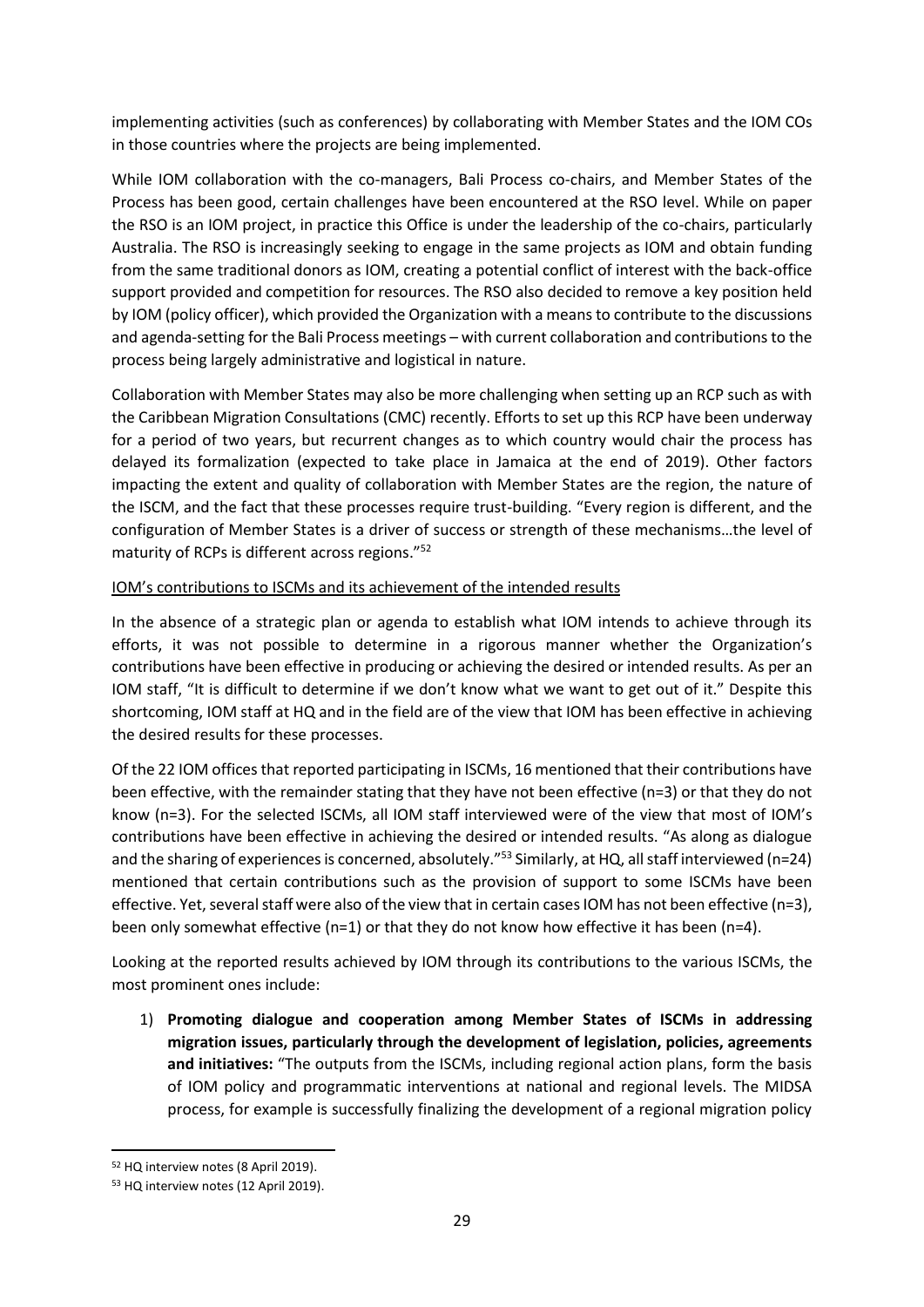framework. This process has inspired regional countries, including Zambia, Zimbabwe and Malawi to consider developing their own migration policy frameworks. Similarly, a regional action plan on irregular migration and mixed migration flows has been developed and is quite instrumental in resource mobilization, as well as having a regional approach to migration management in the Southern African region. There are insufficient staffing costs despite much work in hosting such meetings." 54

- 2) **Obtaining funding for projects in the thematic areas addressed by ISCMs:** "IDF projects developed following discussions in these processes."<sup>55</sup>
- 3) **Supporting the participation of Member States in ISCMs, particularly by helping with the organization and management of meetings and contributing to these through thematic inputs:** "IOM is always praised by Member States for the level of support from the Organization…" 56
- 4) **Supporting Member States' contributions and commitment to global initiatives addressing migration including the Global Compact:** "One of the major achievements has been the Colombo Process Member States' joint contribution to the Global Compact. The recommendations made by the Member States are now part of the final Global Compact document."<sup>57</sup>
- 5) **Networking and developing or strengthening partnerships and bilateral relations:** "Creating this trust and network is important for addressing issues bilaterally."<sup>58</sup>
- 6) **Upholding and promoting IOM's mission and work:** "Our objective is to help Member States achieve what they want to achieve so I think in this sense we have achieved the results. Member States are happy about the outcome document and support. For IOM, because we don't really have a strategy, it is hard to measure results against objectives. When we are involved in these processes, we keep an eye on to see if the discussions are going in the right direction and that these are in line with international standards and norms, which we have achieved. Keep those processes alive and growing broadly serves the objectives of IOM."<sup>59</sup>
- 7) **Deepening IOM's understanding of migration issues that are of concern to Member States:** "There is an increased awareness and understanding of government officials on the thematic areas discussed at the ISCMs."<sup>60</sup>
- 8) **Promoting Member States' ownership of ISCMs (e.g. the creation of self-financing mechanisms):** "I think our success in ensuring the ownership of countries of these processes is the most important thing. We are not leading them, we are facilitating, we give them our experience and then we let them build the agenda."<sup>61</sup>

Other results reportedly achieved include increased credibility, visibility, membership and observership, and expertise. "ISCMs have helped IOM gain credibility and to grow in terms of membership. Without RCPs, States would not have known IOM and thus felt like joining. Member States have a better outlook and understanding of IOM and thus willing to invest in it. Cannot quantify, but the exponential growth of IOM has something to do with its heavy participation and engagement in ISCMs."<sup>62</sup>

<sup>54</sup> Global questionnaire.

<sup>&</sup>lt;sup>55</sup> HQ interview notes (9 May 2019).

<sup>56</sup> HQ interview notes (8 April 2019).

<sup>57</sup> Global questionnaire.

<sup>58</sup> HQ interview notes (25 April 2019).

<sup>59</sup> HQ interview notes (3 May 2019).

<sup>&</sup>lt;sup>60</sup> Global questionnaire.

<sup>&</sup>lt;sup>61</sup> HQ interview notes (22 May 2019).

<sup>62</sup> HQ interview notes (25 April 2019).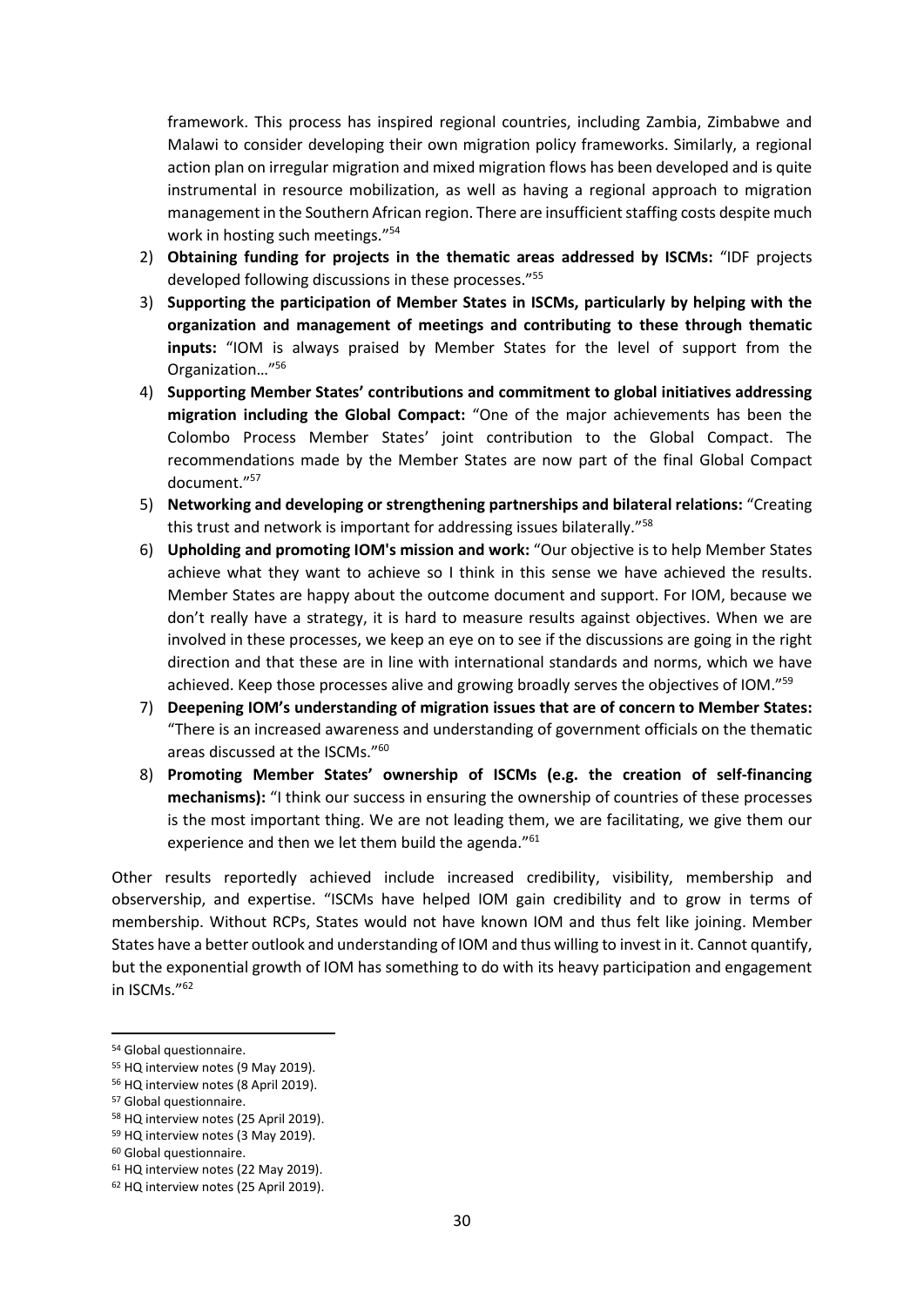However, these results and the effectiveness of IOM's future engagement in and contributions to ISCMs risk being undermined by several challenges. At HQ, 75 per cent of the staff interviewed mentioned one or more challenges faced by IOM when it comes to effectively engaging with ISCMs. The most frequent challenges mentioned are the lack of Member State ownership over processes, particularly in terms of financial resources, and the lack of sufficient resources (human and financial) on the part of IOM to continue engaging with and contributing to ISCMs, as necessary,

"Member States [Colombo Process] rely substantially on IOM to maintain the secretariat and we need to decide whether IOM needs to distance itself from this so that we push Member States to reach the next level of maturity. To be self-sustainable, we have to tell them to cover the costs of the secretariat."<sup>63</sup>

"If what we want to achieve is sustainability of these processes and to push them to higher levels of maturity, our approach has not been effective. Providing tiny subsidies is not sufficient to achieve maturity and Member States are not taking ownership in most cases, with the exception of RCM and perhaps the secretariat of SACM, but again why are we paying for the secretariat?" 64

Another prominent challenge linked to the issue of insufficient resources is the lack of monitoring and evaluation (M&E). "One thing is we are lacking is resources (time, financial and human) to show the results and tremendous work that these processes are advancing. We are not showing what we are doing. The work is visible to Member States and partners, but when we have to present world-wide, we are not doing it."<sup>65</sup> Other challenges to effectively engaging with ISCMs include: a lack of strategic engagement with these processes, personality conflicts, political divisions and political commitments, weak capacity, poor visibility of IOM's work, the existence of too many agreements, engagements and stakeholders, and poor in-house transparency, communication and internal coordination.

In the field, challenges were also reported, albeit fewer compared to HQ. Apart from the issue of Member State ownership and sustainability of the processes due in part to a lack of funding, as well as varying levels of maturity (e.g. RCM versus CMC), measuring and assessing efforts, and internal coordination and communication on certain ISCMs.

### **Recommendation: IOM should bring together the relevant staff to review prevailing challenges to achieving the intended or desired results of ISCMs and identifying solutions to ensure that its engagement in and contributions are effective to the greatest extent possible.**

On a more positive note, IOM HQ staff identified several opportunities for engaging with ISCMs. First, ISCMs provide IOM with the opportunity to influence migration governance at the regional, interregional and global levels. "If an organization believes in some principles for migration management, e.g. orderly migration, basic fundamental principles, we can achieve more impact if we focus on engagements in a more strategic way like pushing for standards, having minimum standards…we can do this with MiGOF; see which countries are above and below cut off line."<sup>66</sup> However, this is at the same time also one of the areas that IOM struggles with.

**Recommendation: IOM should explore options for increasing its policy contributions to ISCMs with the endorsement of Member States, i.e. use ISCMs to set policy and give its position on priority issues.** One possibility for achieving this is by providing more inputs to these processes through the

<sup>63</sup> HQ interview notes (8 April 2019).

<sup>64</sup> Ibid.

<sup>65</sup> HQ interview notes (8 May 2019).

<sup>&</sup>lt;sup>66</sup> HQ interview notes (8 April 2019).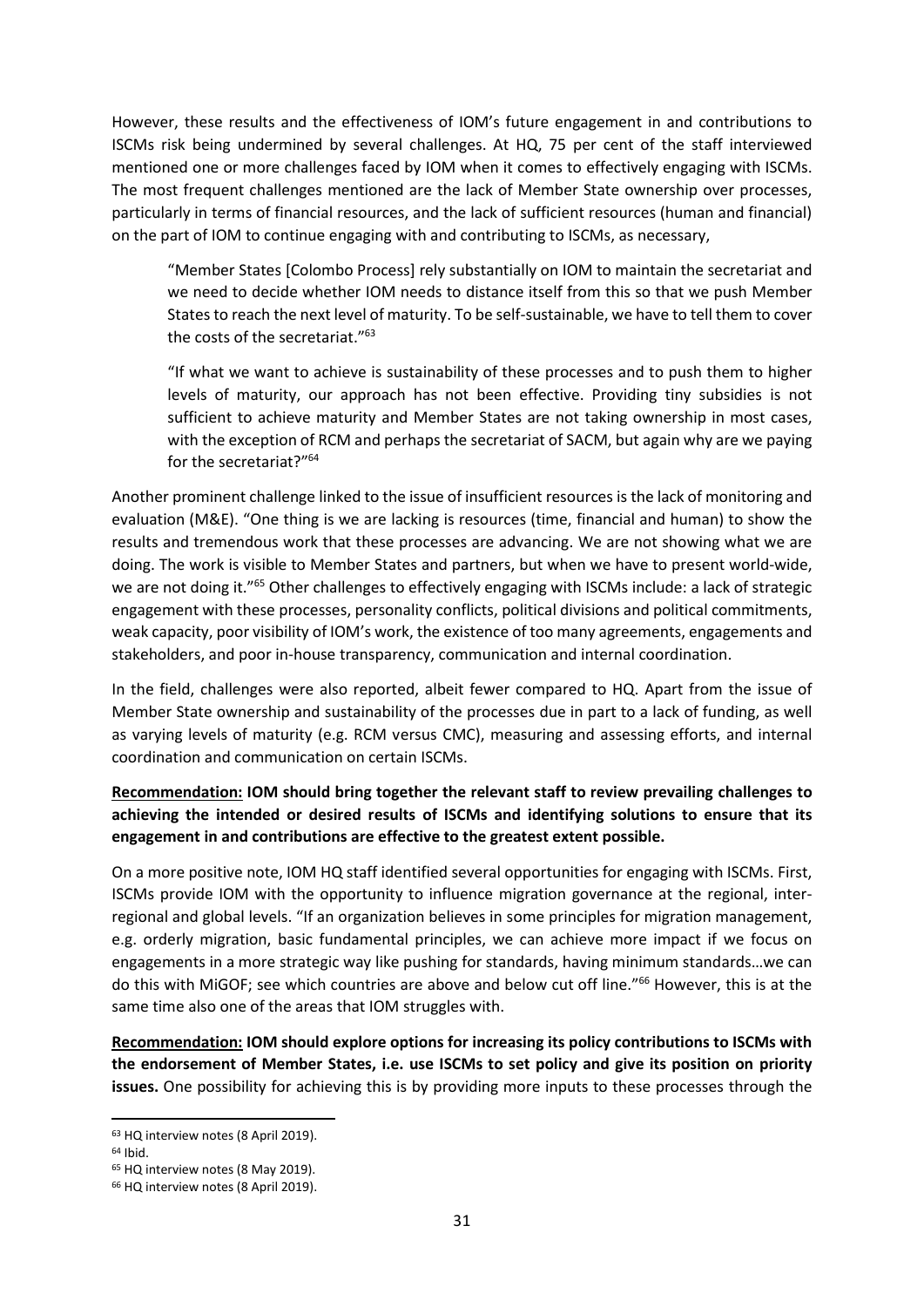use of internal guidance notes, internal policy documentation and drafting more policy papers that explain the parameters of engagement, limitations, obligations and rights in various migration contexts.

ISCMs also reportedly facilitate the implementation of projects already underway. Coalitions around issues can also be formed through these processes, helping create economies of scale by having a group or region supporting efforts to address certain migration(-related) issues,

"In Southeast Asia, we are more and more promoting transboundary, cross-country, regional and sub-regional programs like that funded by the European Union in the Mekong region to combat smuggling and human trafficking. Vietnam, Cambodia and Laos when they stick together and boost cooperation on combatting transnational crime can be showcased as a good practice."<sup>67</sup>

Also, given the informality of ISCMs, it is easier for these processes to adjust and evolve with new situations, continually adding new issues to their agendas. For example, the Bali Process added an entire private sector component through the creation of the Business and Government Forum, which is essential for counter-trafficking and anti-smuggling efforts. <sup>68</sup> Another opportunity identified is to support and develop partnerships between ISCMs from different regions. For example, in Central America there are at least 2000 migrants arriving per month in the region from Africa and Asia. By facilitating engagements between RCM and RCPs in Africa and Asia, best practices can be shared, and relevant information exchanged.

Internally, ISCMs provide IOM with the opportunity to develop and test out new institutional approaches, after which the Organization can invite partners to engage in programming. For instance, for IGC, IOM staff mentioned they will use a working group to present an integration framework, after which they will request that governments stay one more day to work on it.

#### IOM's provision of the requested expertise and support to ISCMs

As mentioned briefly above, IOM is viewed as having been successful in many instances in providing the requested technical expertise and support (administrative, technical, logistical and liaison). When IOM Field Offices were asked whether they have received any feedback or recognition from governments, donors or partners about its contribution to the ISCM(s) that they engage in, 73 per cent said yes. The nature of this feedback has been positive, with Member States appreciating the administrative, technical (including substantive inputs) and logistical support provided. "We do quite well. We are invited a lot to give interventions, we sit on different working groups, and my impression is that we are looked at as a specialized organization that can give advice about the future of migration, the Global Compact, the United Nations Network on Migration, the Sustainable Development Goals (SDGs), migration governance, etc. In big, emerging areas, no one is asked to speak aside from IOM, which is important."<sup>69</sup> These results were echoed by IOM staff interviewed for the selected ISCMs.

In terms of providing the requested expertise and support, in the field, 18 of the 20 IOM COs reported that IOM HQ and ROs have been supportive of their roles in ISCMs. "The HQ and RO regularly provide expertise and share the experience and best practices of other RCPs during the expert meetings and Senior Officials Meetings."<sup>70</sup> According to another IOM office, technical support has been provided by

<sup>67</sup> HQ interview notes (25 April 2019).

<sup>&</sup>lt;sup>68</sup> HQ interview notes (6 June 2019).

<sup>69</sup> HQ interview notes (28 February 2019).

<sup>70</sup> Global questionnaire.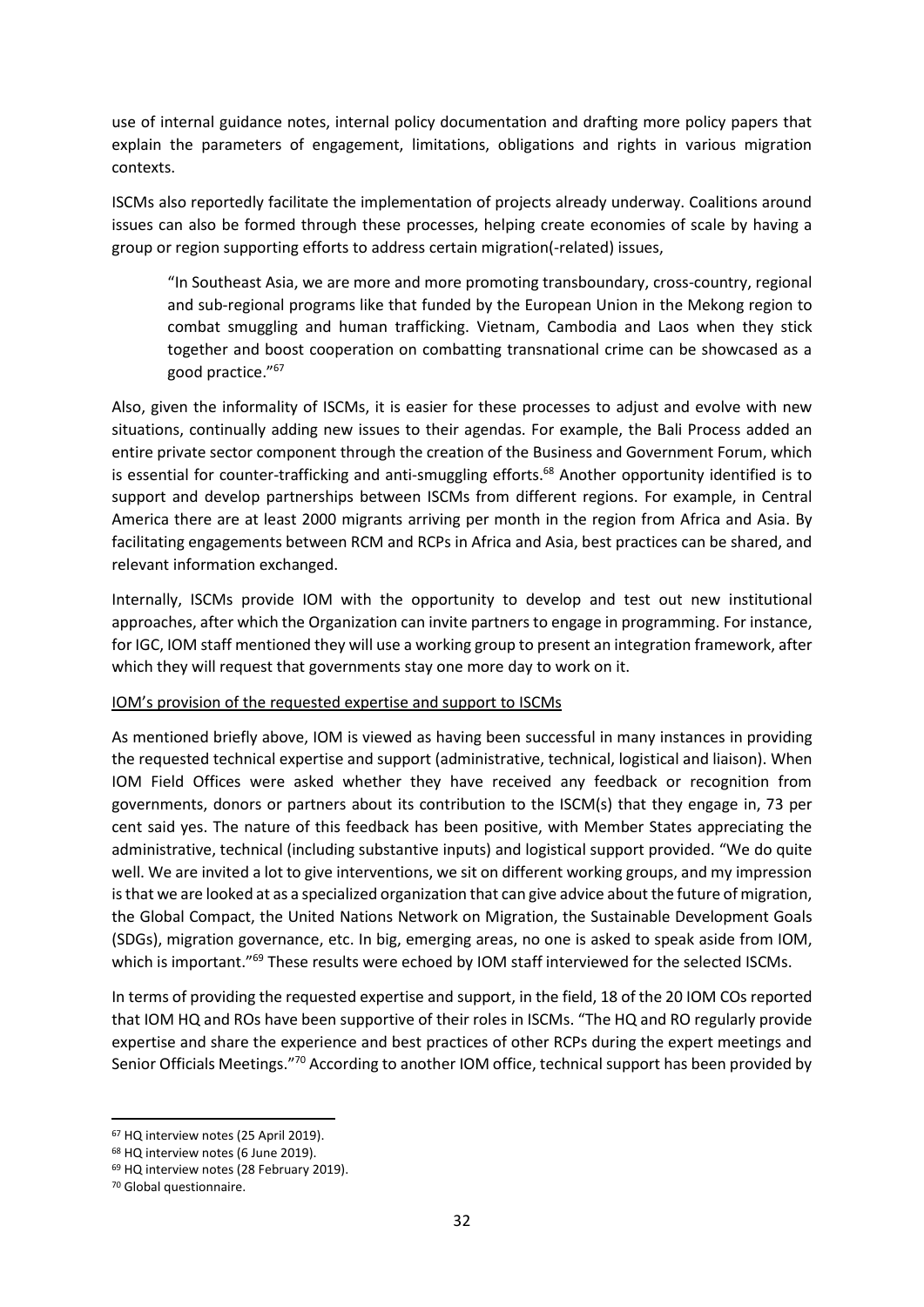the RO through the review of presentations and concept papers to be presented ahead of the RCPs.<sup>71</sup> This finding indicates that that there is a good level of internal communication and collaboration. Regarding the COCF, the support received from HQ and COs in the region has been supportive of its roles in the ISCMs that it is engaged in. In contrast, for the RO that responded to the global questionnaire, HQ and the COs in the region have not been very supportive of its roles in the ISCMs that is participates in and contributes to due to internal collaboration challenges.

For the selected ISCMs, a similarly mixed picture emerges regarding the support provided by HQ to ROs and COs, by ROs to COs, and by COs to ROs. For example, for SACM, COs reportedly provide the required support to RO Buenos Aires. "COs are involved in all conferences, they support us with logistical issues, some administrative issues like the organization of meetings, but also in all cases in our relationship with the governments." $72$  Very differently, for RCM, COs in the region are not very engaged with the process apart from the CO in El Salvador that is covering Guatemala – the current chair. From the CO perspective, ROs appear to be providing COs with the required support. For example, for the Bali Process, the RO in Bangkok provides COs with the overall guidance as to how to engage with the Process and the RSO. As regards HQ, interviews revealed that not a lot of support is provided to ROs or COs, apart from when the GRCP meetings take place. One of the explanations provided for this is that in certain cases HQ cannot really provide any support (and is therefore not requested to do so) such as when an RCP is in integrated in a regional project that is managed and implemented by the RO in partnership with the COs in the region.

Nevertheless, data indicates that collaboration and information-sharing efforts could be improved at HQ and between HQ and Field Offices (ROs and COs) for assessing policy and financial needs and coordinating IOM's strategic participation in ISCMs. At HQ, some staff recommended that IOM should clarify the criteria for selecting delegates to participate in ISCM meetings and that ample time be allocated for IOM staff to provide the requested technical inputs. In the field, while some ROs and COs reportedly provide updates on ISCM activities they are engaged in, very often this is not done which makes it difficult to improve IOM's engagement in these processes, from both a strategic and resource mobilization point of view. As regards collaboration and information-sharing between Field Offices and HQ, a similar situation is apparent. There is little effort on the part of HQ to share best practices or to create an exchange of information with other RCPs apart from the GRCP meeting that takes place every one or two years.

When it comes to coordinating IOM's strategic participation in ISCMs, while HQ tries to coordinate with ROs and COs by sharing annual plans, evaluations conducted, webpage updates and so forth, greater efforts are required on the part of IOM Field Offices for sharing information about the ISCM meetings and activities they have engaged in. This is particularly important given that IOM staff in the field are the first point of contact with ISCM Member States, apart from those processes for which IPD is the focal point like the Rabat Process and IGC. Furthermore, many COs do not engage in ISCMs as they are busy and do not see the value added of engaging with these processes, notably that these processes provide IOM with an opportunity to increase the visibility of its mandate and work.

**Recommendation: IOM HQ should strengthen collaboration and information-sharing with ROs and COs for assessing policy and financial needs and for coordinating its strategic participation in ISCMs, as well as engage in greater awareness-raising among staff about ISCMs and their importance for** 

<sup>71</sup> Ibid.

<sup>72</sup> SACM interview notes (27 June 2019).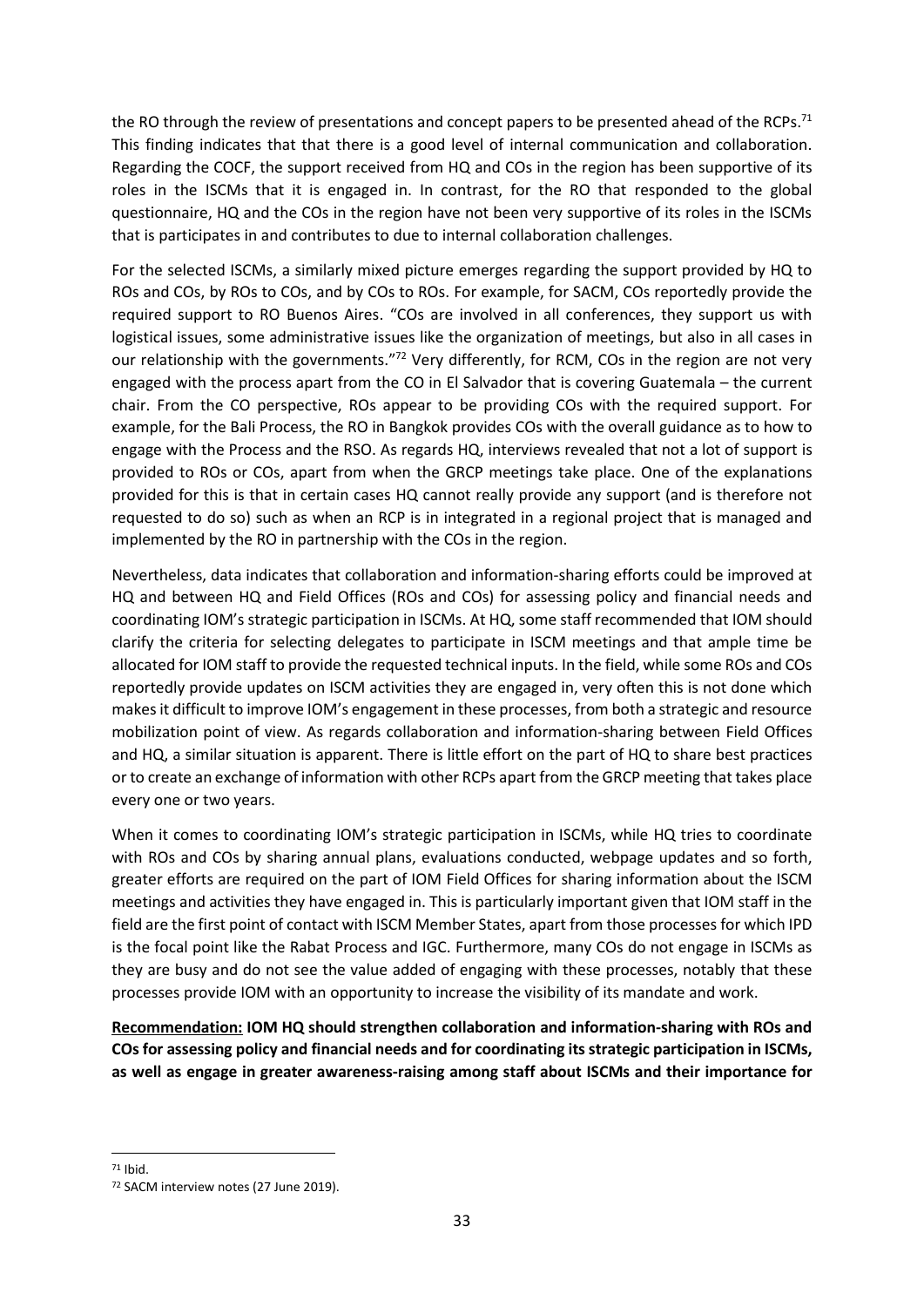**supporting migration governance.** For instance, IPD, Essentials of Migration Management, and Online Communications Unit are working on a map showing country participation in ISCMs.<sup>73</sup>

#### IOM's engagement with external partners in providing the requested expertise and support to ISCMs

Within the framework of its technical and administrative contributions to ISCMs, IOM does engage in certain cases with external actors in providing the requested expertise and support. Of the 22 IOM Field Offices that reported being engaged in one or more ISCMs, 14 mentioned working with other external partners (in addition to governments), particularly other UN agencies (n=9), civil society and NGOs (n=6), and donors, research and academia (n=3), of which only one reported having private sector partners. The remaining eight staff mentioned that they do not work with other external partners for reasons including IOM not working directly with external stakeholders and not being invited or presented with the opportunity to do so.

From among the ISCMs selected for further discussion in this evaluation, while IOM appears to engage with other international organizations, especially UN agencies, this is less the case for private sector and civil society actors.<sup>74</sup> One prominent example of IOM's engagement with the private sector is the Bali Process Government and Business Forum. The Forum brings together government ministers and senior business leaders from the 45 Bali Process Member Statesto determine policies to tackle human trafficking, modern slavery and forced labour. The Forum was launched in 2017 given the critical role of the private sector in combating these crimes in supply chains in the Asia Pacific region and beyond. At the Ministerial meeting in Bali in 2018, IOM gave a presentation in collaboration with Adidas and the Walk Free Foundation. IOM also engages with the Foundation, which manages the Forum, notably through information-sharing to ensure that priority issues make it on the agenda. Where the participation of private sector actors is less institutionalized, IOM has been successful in engaging with them by inviting representatives to attend, on an ad hoc basis, workshops, as has been reportedly done through the RCM.

**Recommendation: Given the importance of working with external partners, as also stressed under Principle 3 of the MiGOF and the Global Compact (the criteria of inclusiveness), it is recommended that IOM, in addition to its engagement with Member States of ISCMs, engage more, as mandated by ISCM Member States, with other external actors, especially the private sector and civil society, which play important roles in addressing migration challenges within countries and across borders.**  Engaging with these actors is also important for the sustainability of these processes and their various initiatives.

In addition to the external partners discussed above, IOM also engages with the United Nations Regional Economic Commissions (United Nations RECs) through the various ISCMs and has been inviting United Nations RECs and other regional entity partners of ISCMs to GRCP meetings on an ad hoc basis. <sup>75</sup> This is particularly important because unlike ISCMs, United Nations RECs are formal, institutionalized bodies with decision-making powers. As part of the United Nations reform taking place, there is an interest in giving United Nations RECs a stronger role in migration, however, this is unclear how it will take place. Also, what would this mean for RCPs? Furthermore, like RCPs, United Nations RECs are mentioned in the Global Compact.

<sup>&</sup>lt;sup>73</sup> IPD has other maps, tables and databases on ISCMs, e.g. ISCM structures, ISCM participation in GRCPs, country participation in ISCMs, and overlaps among ISCMs and United Nations Regions and regional organizations.

<sup>74</sup> Only three ISCMs have formal private sector groups: GFMD, Bali Process and MIDCOM. Several other ISCMs cooperate with the private sector: ADD, IGC, MID-IGAD, Budapest Process, PIDS and RCM.

<sup>75</sup> ISCMs have collaborated with United Nations RECs before the Global Compact was developed, e.g. for data collection and analysis.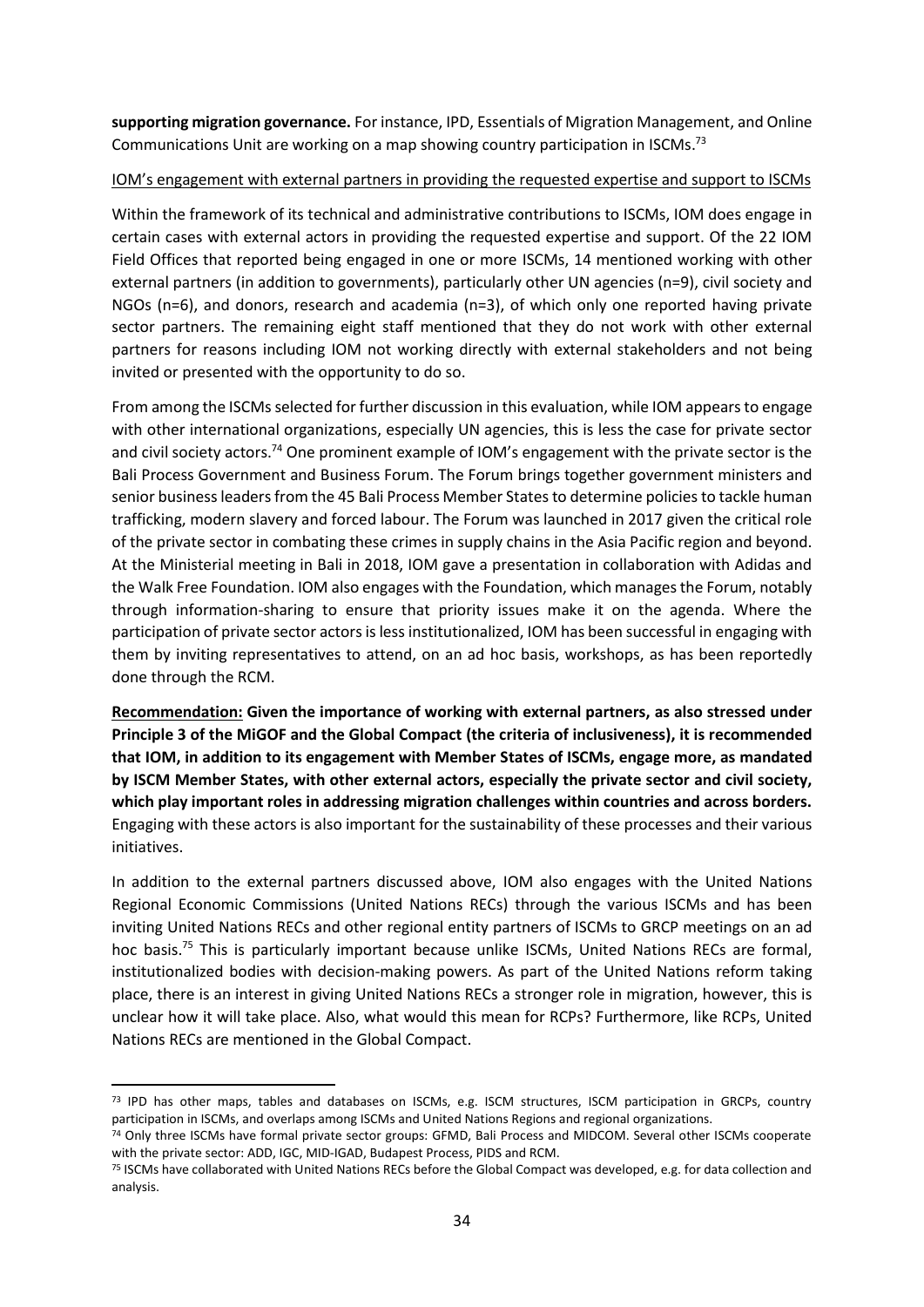Other important partners of ISCMs are regional economic and political unions such as the European Union and the African Union and its regional economic communities. However, as United Nations RECs and regional economic and political unions have a different setup and look at multiple issues, these sometimes include migration and at other times not. For example, MIDWA is associated with ECOWAS which has decision-making powers. "MIDWA acts like an expert committee for ECOWAS which does not have a migration division. Advice is taken up and translated into regional legislation or policies that goes down legally binding to Member States."76

**Recommendation: IOM should consider clarifying the relationship between ISCMs and other regional entities such as United Nations RECs or regional economic and political unions through the holding of consultations with key stakeholders, including relevant United Nations, ISCM, and regional entity representatives.**

#### Monitoring and reporting on IOM's engagement in and contribution to ISCMs

From an HQ perspective, monitoring and reporting on IOM's engagement in and contributions to ISCMs is viewed as something that needs to be improved. "We are lacking resources (time, financial and human) to show the results and tremendous work that these processes are advancing. We are not showing what we are doing. Work is visible to Member States and partners but when we have to present worldwide, we are not doing it…we need to make sure we bring more visibility to our work and results."<sup>77</sup> In the field, when ISCM meetings take place, IOM staff that attend often times do not report back or share sufficient information with HQ on the meetings due to various constraints such as time and human resources, making it difficult to track engagements and contributions to these processes. However, there are certain ISCMs for which reporting at HQ is done regularly. For example, for IDM, analyses are reportedly prepared based on participants feedback right after or up to a couple months after an event, as well as using the data from the institutional questionnaire, which are then shared with donors.

### **Recommendation: IOM HQ may consider creating a platform or using PRIMA for IOM staff to contribute to and access an overview of what IOM is doing through the various ISCMs in one thematic area, as well as how many resources are invested (human and financial) in these processes.**

From the field perspective, 82 per cent of IOM offices that engage in and contribute to ISCMs and also participated in the global questionnaire for this evaluation mentioned that they do monitor and report on their engagements in and contributions to these processes such as through:

- Annual reviews of national implementation plans and strategies that are shared with the hosting governments;
- Periodic project progress reports that are shared with the donor(s), as per the donor reporting guidelines;
- Notes for file or joint reports with government counterparts, as reflected in a news flash or a project update that are disseminated in the format of a one-page online story or social media postings during an ISCM event.

For example, for the ADD, after every Senior Official's and Ministerial Meeting, an internal briefing is circulated to the relevant ROs and COs, IPD, LHD and MPD at HQ. Similarly, CO Bangkok reports regularly (i.e. after each event) and informs the RO on its engagement in the Bali Process and PIDC.

<sup>76</sup> HQ interview notes (28 February 2019).

<sup>77</sup> HQ interview notes (8 May 2019).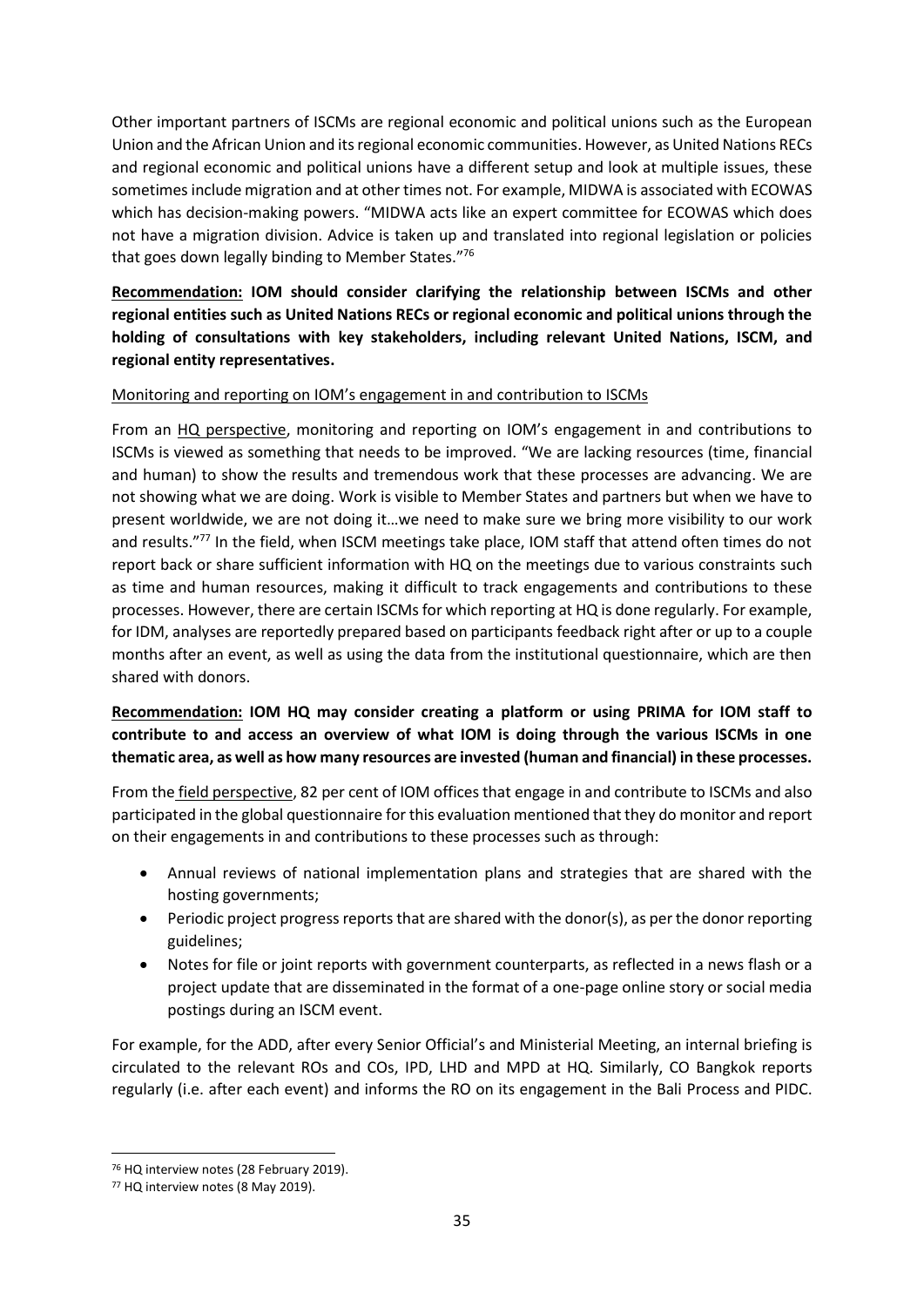However, there is no particular reporting format used, with most of the reports being communicated in an informal manner such as e-mail.

### **Recommendation: To facilitate reporting by HQ and IOM Field Offices, IPD may consider developing a summary template to be filled out by staff after attending an ISCM event or completing an activity part of/related to such a process.**

For those ISCMs supported through specific projects, activities are reported through donor reports. For example, MIDWA activities have been supported through the European Union funded project entitled, "Support to Free Movement and Migration in West Africa (FMM West Africa)". In this case, IOM is required to report annually to the donor on its activities, which include those of MIDWA. Similarly, for the IGAD-RCP, "throughout the implementation of the joint project with IGAD, IOM [Ethiopia] has been monitoring the overall progress of the project, as per the indicators, including the effectiveness of the RCP…The report is shared with donors, IGAD and IOM offices in the East and Horn of Africa."<sup>78</sup> For MIDCOM, in consultation with COMESA, IOM reviews the overall progress towards MIDCOM objectives through the associated regional projects and follows-up on agreed resolutions, including the operationalization of the regional project activities. MIDCOM reports are then shared with the Member States and the COMESA Secretariat, as well as during the statutory COMESA Council of Ministers and Chiefs of Immigration meetings, among others.

Another example demonstrating how ISCM activities are monitored and reported through the projects embedding them is the RCM. RO San Jose, through the Mesoamerica project (PRM), reports on a quarterly basis to the donor and more informally daily,

"We always highlight when it is an RCM event, decision or endorsement because so far this has been very well received…Sometimes represent IOM [at RCM meetings], and if go with the Mesoamerica program, the objective is to present results of the cooperation we have been doing through IOM and the program because so much is interlinked with RCM. It is obvious we have to report on what we are doing. It is also very important when we present what we are proposing for the next year because this ensures that States are aware of what we are doing, and it validates this at a regional level. At the end of each RCM meeting, a declaration is issued, which is important as it also presents events that will be initiated at the regional level. We also try to highlight best practices from the State and regional levels in these declarations."<sup>79</sup>

RCM also reveals that engaging in monitoring and reporting of activities presents IOM with the opportunity to raise awareness about its work that can lead to new funding opportunities. "A year ago, we presented the results of the Mesoamerica program in an RCM meeting and Canada was there and since then decided to support the program. Not sure was the only factor but I was approached directly and was told they [Canada] wanted to contribute to program."<sup>80</sup> Yet, one of the challenges presented by ISCMs that are funded through projects comprising of multiple implementing actors and activities is determining how much of the impact is attributable to IOM and which activities contributed towards these results.

In addition to preparing reports, certain Field Offices also organize ISCM meetings. Some donors, such as Switzerland with respect to the Colombo Process, request to attend ISCM meetings (which they fund) to observe ongoing activities.

<sup>78</sup> Global questionnaire.

<sup>79</sup> RCM interview notes (11 June 2019).

<sup>80</sup> Ibid.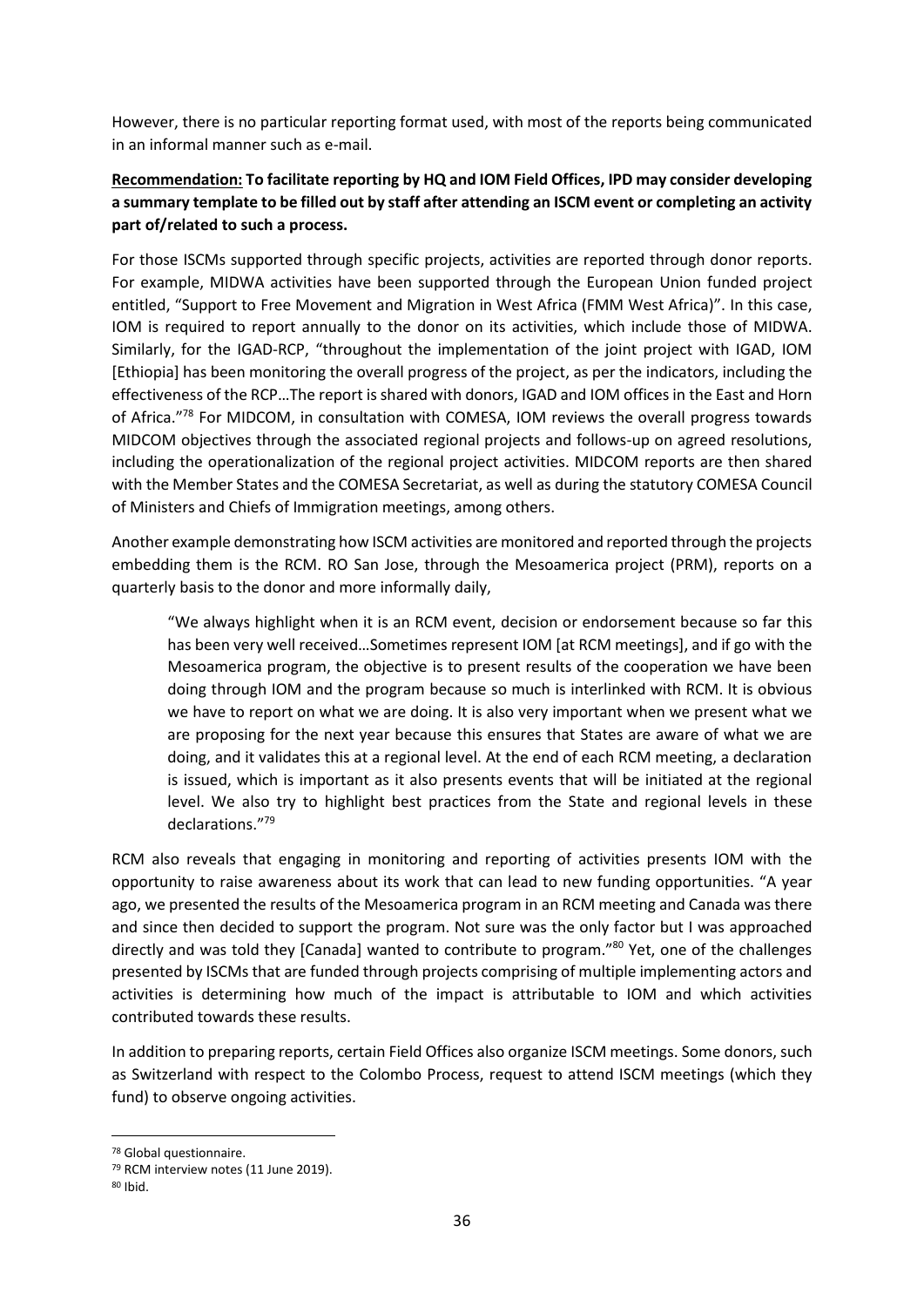#### *Options for monitoring and evaluating IOM's engagement in and contribution to ISCMs*

Looking specifically at how to monitor and evaluate IOM's engagement in and contributions to ISCMs, the following are a set of possible performance criteria that may be considered by IOM:

- The number of IOM partnerships developed for engaging and contributing to ISCMs over the past year;
- The number of legislations, policies or strategies passed in a country or region over the past year reflecting one or more ISCM agenda items;
- The number of amendments made to existing legislations, policies or strategies in a country or region over the past year reflecting one or more ISCM agenda items;
- Participant score on knowledge assessment before and after an ISCM meeting or training to assess, for example, the extent to which there is a change (positive or negative) in a shared understanding and a harmonization of positions across countries in a region on the migration issues addressed;
- Whether IOM'stechnical expertise is integrated or reflected in the legislations, policies and/or strategies passed or amended in a country or region over the past year;
- The total of IOM resources allocated towards the migration issues addressed by the ISCM over the past year;
- The total requests made for IOM support (administrative, technical, logistical or liaison) by ISCM Member States over the past year;
- The level of satisfaction among ISCM Member States with the support received from IOM over the past year;
- Whether IOM priorities have been integrated in the ISCM meeting agenda(s) over past year.

One possible tool for establishing SMART (Specific, Measurable, Attainable, Relevant and Timely) performance indicators is developing a strategy or a roadmap that can clarify what IOM intends to achieve through its engagement in and contribution to ISCMs. This can also help IOM with establishing a baseline for M&E efforts, as well as for defining success (i.e. determining thresholds).

### **Recommendation: IOM should explore and develop SMART performance indicators that can be used by relevant staff at both HQ and in the field for monitoring and evaluating IOM's participation in and support to ISCMs.**

For monitoring and reporting on IOM's contribution towards the broader outcome of improved migration governance through ISCMs, the indicators derived from the six MiGOF dimensions could be used to track ISCM activities that contribute to each of these and the projects and related policies that develop at the national and regional levels. "An assessment could be made as to how and whether ISCMs are contributing in a positive way to safe, orderly and regular migration and to "well-managed migration policies," and whether they are filling or helping States to fill identified gaps or contribute to areas which need to be strengthened."<sup>81</sup> IOM's institutional questionnaire could serve as a starting point in this regard. Currently, the questionnaire includes ISCMs under Principle 3 of the MiGOF on promoting good migration governance by engaging with various stakeholders (government, intergovernmental organizations, civil society and NGOs, and private sector) at the regional, interregional and global levels. However, the questions do not provide information regarding the quality of the results brought about by IOM's engagement in and contribution to ISCMs. For instance, for regional and inter-regional partnerships, for the outcomes listed such as "the adoption of regional

<sup>81</sup> IOM. "Advancing a common understanding of migration governance across regions." *8 th GRCP Meeting Background Note* (2019): p. 17.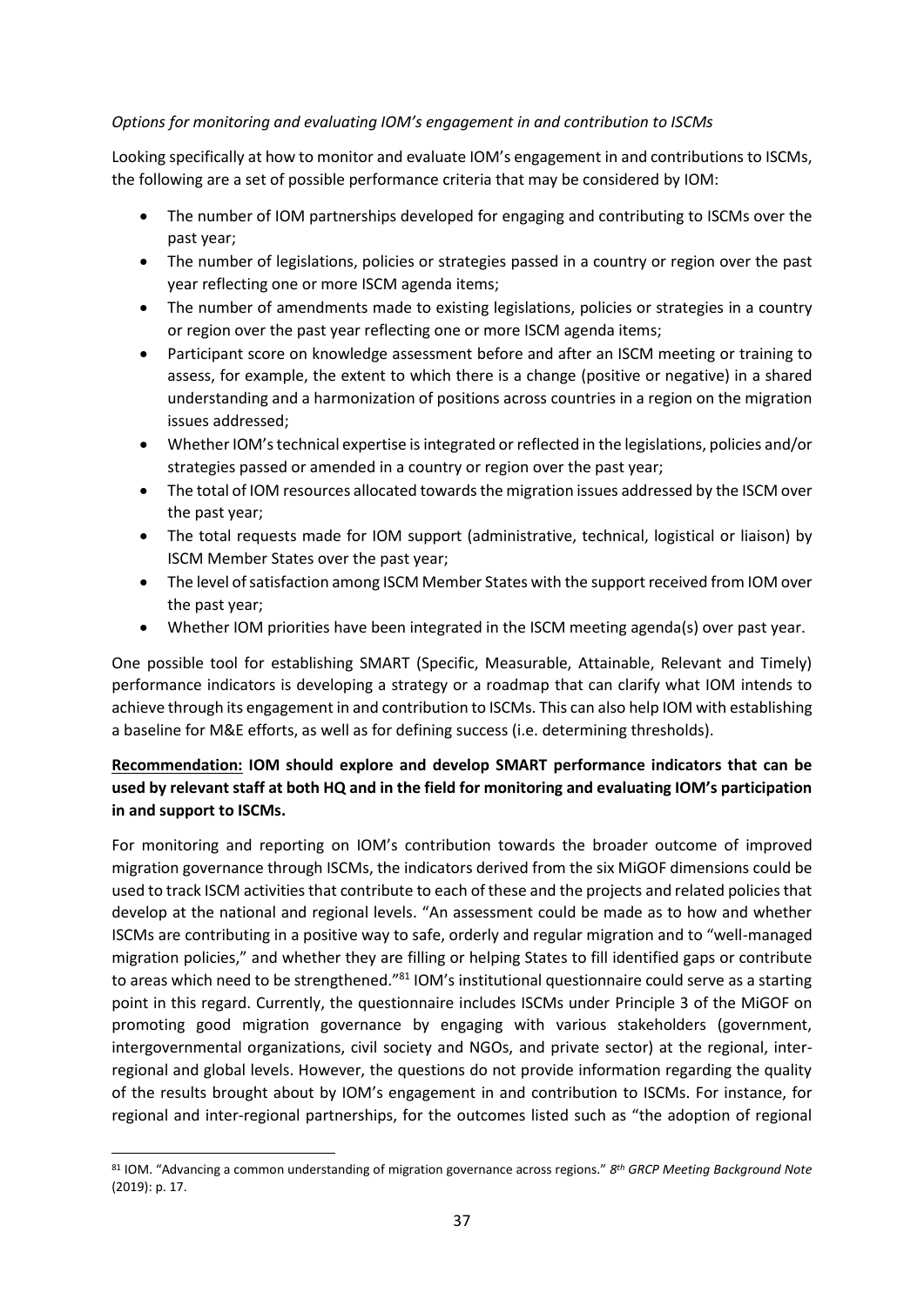policies or strategies", a follow-up question inquiring about what changes, if any, have been visible since their adoption would provide further insight into the effectiveness of IOM's efforts and the results reported.

**Recommendations: To understand IOM's contribution towards migration governance through its engagement with ISCMs, IOM may consider reviewing the questions currently covered in the institutional questionnaire and including a question exploring the quality of the results attained.**

**At future GRCP meetings, IOM may also wish to consult with existing ISCMs and their Member States about the possibility of measuring their work such as against MiGOF themes, that could provide additional data about the contribution of ISCMs towards improved migration governance.**

#### Sustaining IOM's participation in ISCMs

In terms of sustaining IOM's engagement in ISCMs, 17 of the 22 IOM Field Offices that reported engaging in these processes specified taking several steps. The most frequently mentioned step is the continued and regular engagement with ISCMs and the provision of support, as per the requests of Member States. For example, RCM Member States have advanced their agreement on the core elements to underpin the revamping of this process, including a new charter, a strategic plan and specific working groups on: a) protection, b) irregular and mass migration, c) labour migration and d) border management. Against the background of these changes, IOM will continue to support the process through workshops, technical advice and the administration of a reserve fund for vulnerable migrants, among others.<sup>82</sup> Recently, RO San Jose hired a technical expert to support the RCM in drafting the strategic plan for the relaunch of this process.

Another prominent step reportedly taken by IOM Field Offices is to engage in resource mobilization, such as meeting with donors and linking ISCM activities to existing or future programmes or projects,

"The IGAD-RCP recommendations are closely followed up with resource mobilization and programming. Exemplary is the linking of the recommendations that transpired from the RCPs with continental programs such as the African Union Commission-ILO-IOM-UNECA-led Joint Labor Migration Programme (JLMP)."<sup>83</sup>

A third step is to support the development of self-financing mechanisms. For example, using the successful example of RCM, IOM provided support to develop a self-financing mechanism for the Colombo Process, towards which Member States make a yearly contribution of USD 4,545 to hold the Senior Officials' Meeting and Ministerial Consultations. Specifically, the funds support staff, seminar and meeting logistics, in addition to enabling the purchase of equipment and access to computer networks. Funds are also for studies and research and developing and translating documents. MIDSA as well is working towards establishing a fund made of up of Member States' contributions. Where entirely self-financed mechanisms for ISCMs are not feasible, IOM has participated in joint financing mechanisms.

Other steps reportedly taken to sustain IOM's engagement in ISCMs include following up on recommendations from ISCMs, integrating ISCMs into country or regional strategies, and supporting the set-up of institutional structures to support activities emerging from ISCMs.

<sup>82</sup> Internal communication document.

<sup>83</sup> Global questionnaire.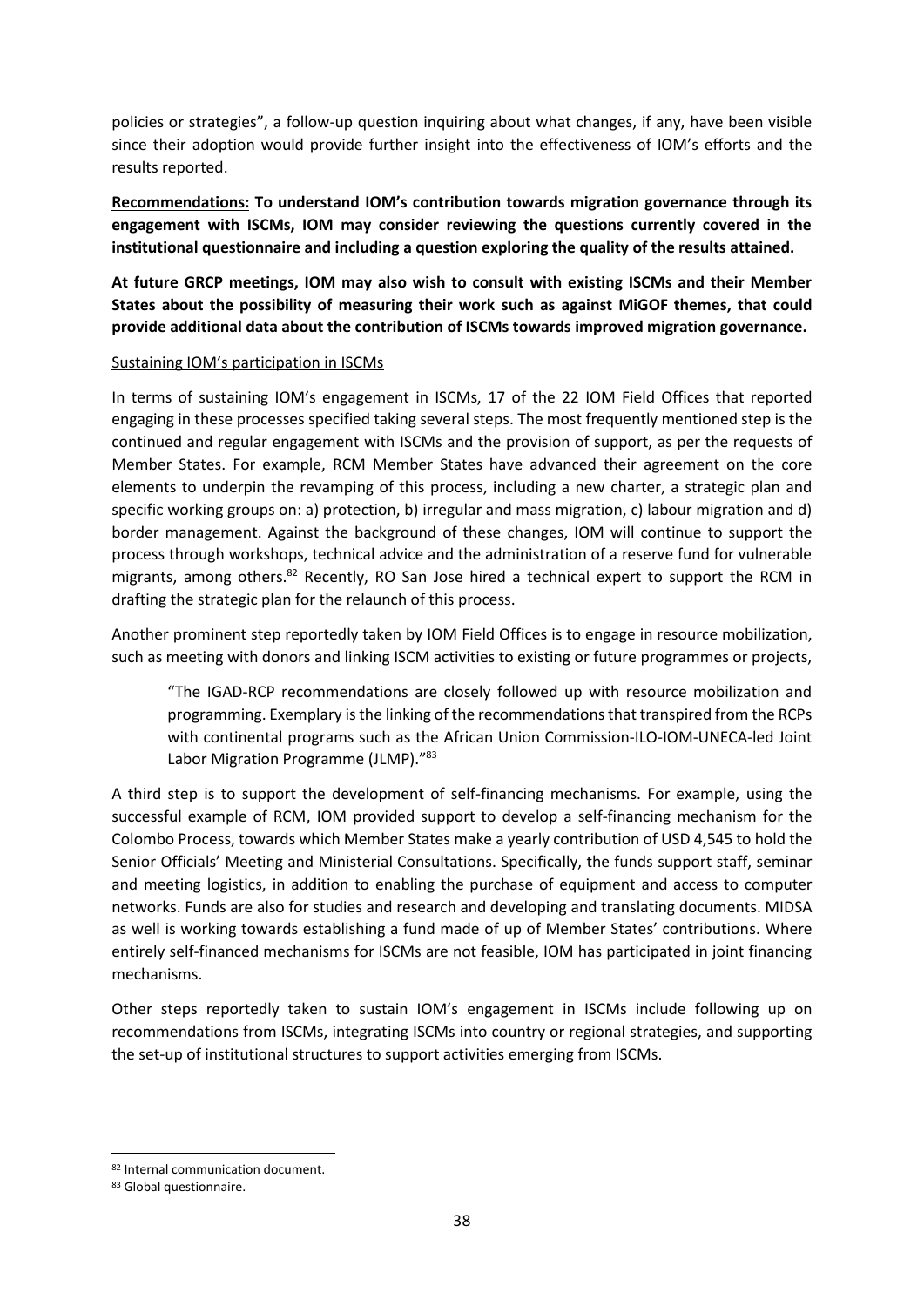"RCPs are providing a platform for governments to come together and share good practices and information around common migration processes and challenges. The non-normative and respectful nature and Chatham House type of approach to collaboration in RCPs is the uniqueness and that is what we are trying to maintain, and for us is to continue providing support to these processes and to act as a convener and trusted technical partner to share good practices for dialogue." *HQ interview notes*

Nevertheless, certain IOM staff questioned IOM's continued engagement in and contributions to certain ISCMs, especially given that the Organization has yet to conduct a reflection around the opportunities, challenges and results of such processes. For instance, when does the current model of ISCMs (non-binding, informal, State-led) expire and when is it time to look at another set-up (formal, State-led)? "This is an important reflection that needs to be done and we have not done so because, as is the case for programmatic and policy issues, we have a dogmatic approach. Because something is good, we assume it is supposed to be good forever."<sup>84</sup>

**Recommendation: IOM should review its engagement in and contribution to the various ISCMs and** 

**determine whether continued support is warranted, especially when some of these processes have achieved their intended purpose and have changed their focus, as these may no longer be in line with the Organization's priorities.**

# <span id="page-38-0"></span>**4.3. Efficiency**

For this evaluation, a review of the human and financial resources allocated towards the selected ISCMs was conducted for the period of 2014 to 2019. It is important to note that because many ISCM activities are funded through existing projects or programmes that combine at times ISCM-related costs with other project or programme implementation costs and only a handful receive OSI, it was not possible to provide a precise monetary figure of IOM's total investment in these processes for the period under review. Furthermore, as a large part of IOM's contributions to ISCMs is through the dedication of staff time, which is largely ad hoc according to the type of ISCM meeting or event, this too was no not possible to quantify in terms of monetary costs. Nevertheless, the interviews conducted both at HQ and the selected ISCMs, along with a documentation review of IOM programme and budget documents helped establish an overview, albeit a conservative one, of IOM's investments towards these processes during the period in question.

From among the selected ISCMs for this evaluation, IOM provides OSI to RCM, SACM, Bali Process, PAFoM, GFMD and for the GRCP meetings (see Figure 3 and Table 4 below). According to the data, it appears that OSI allocations towards these ISCMs has increased between 2014 and 2019 (namely, an increase of 180 per cent), with an important increase in 2016 owing to larger OSI allocations towards the GFMD, as well as PAFoM.

<sup>84</sup> HQ interview notes (21 May 2019).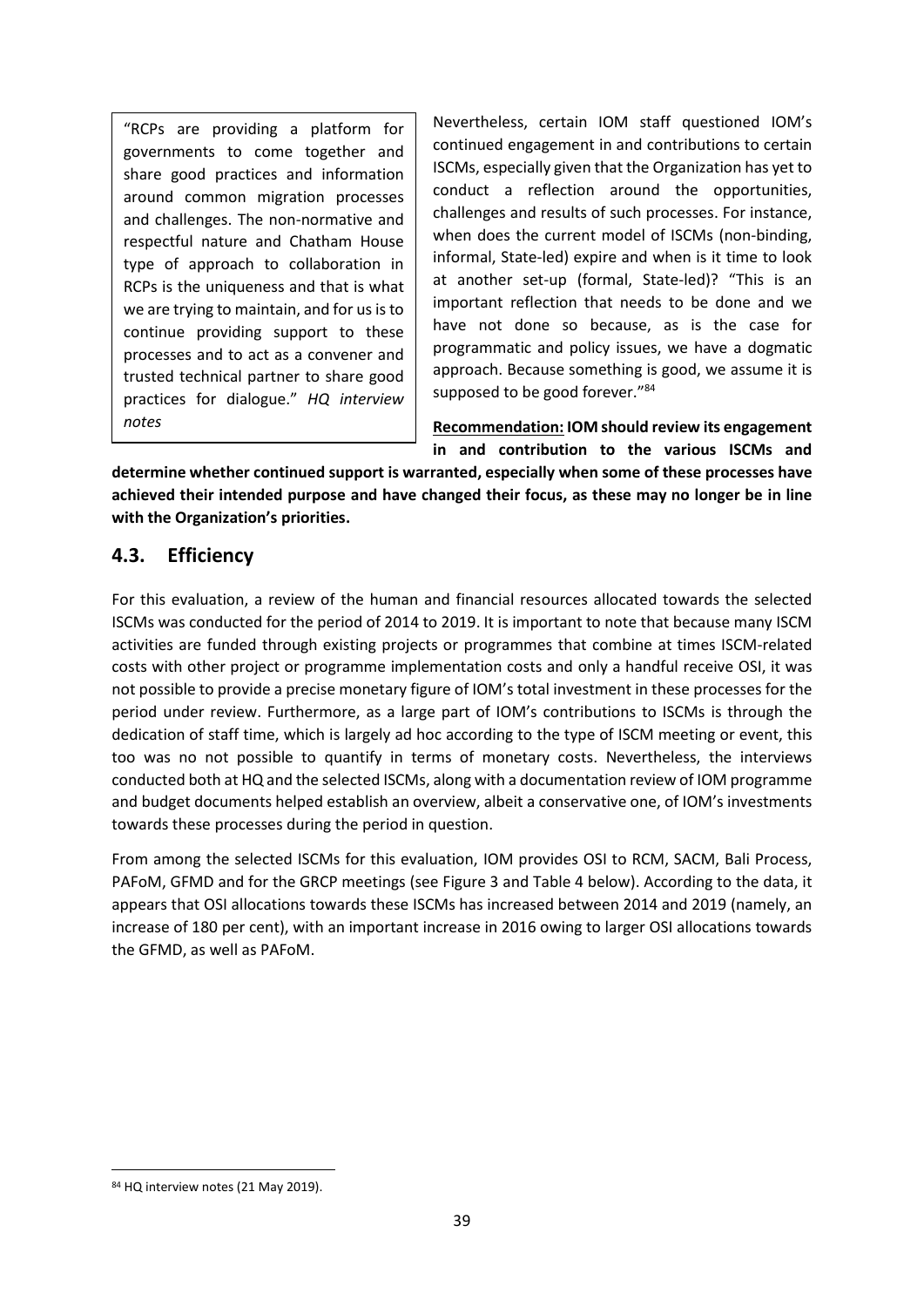

**Figure 3:** IOM OSI to Selected ISCMs and the GRCP Meetings, 2014-2019 (USD)

| Table 4: IOM OSI to Selected ISCMs and the GRCP Meetings, 2014–2019 (USD)      |         |              |         |         |          |         |  |  |
|--------------------------------------------------------------------------------|---------|--------------|---------|---------|----------|---------|--|--|
|                                                                                | 2014    | 2015         | 2016    | 2017    | 2018     | 2019    |  |  |
| <b>GRCP</b>                                                                    | 0       | 48 652       | 65 000  | 100 000 | 0        | 65 000  |  |  |
| <b>GFMD</b>                                                                    | 6 0 0 0 | 0            | 150 000 | 2 4 0 0 | 136 300  | 128 300 |  |  |
| <b>RCPs</b>                                                                    | 25 000  | 25 000       | 25 000  | 25 000  | 25 000   | 25 000  |  |  |
| <b>Bali Process</b>                                                            | 0       | 0            | 0       | 0       | 0        | 0       |  |  |
| <b>SACM</b>                                                                    | 20 000  | 20 000       | 20 000  | 20 000  | 20 000   | 20 000  |  |  |
| <b>MIDWA</b>                                                                   | 0       | $\mathbf{0}$ | 0       | 0       | $\Omega$ | 0       |  |  |
| <b>RCM</b>                                                                     | 20 000  | 20 000       | 20 000  | 20 000  | 20 000   | 20 000  |  |  |
| <b>PAFOM</b>                                                                   | 50 000  | 0            | 60 000  | 80 000  | 80 000   | 80 000  |  |  |
| PAFoM (DG pledge, seed                                                         | 0       | 0            | 100 000 | 0       | $\Omega$ | 0       |  |  |
| funds)                                                                         |         |              |         |         |          |         |  |  |
| <b>Total</b><br>121 000<br>113 652<br>440 000<br>247 400<br>281 300<br>338 300 |         |              |         |         |          |         |  |  |

From the selected ISCMs for this evaluation, IOM also provides project support funds to SACM (indirectly through the Technical Cooperation in the Area of Migration for Latin America Programme (PLACMI) activities), Bali Process, RCM and MIDWA (see Figure 4 and Table 5 below).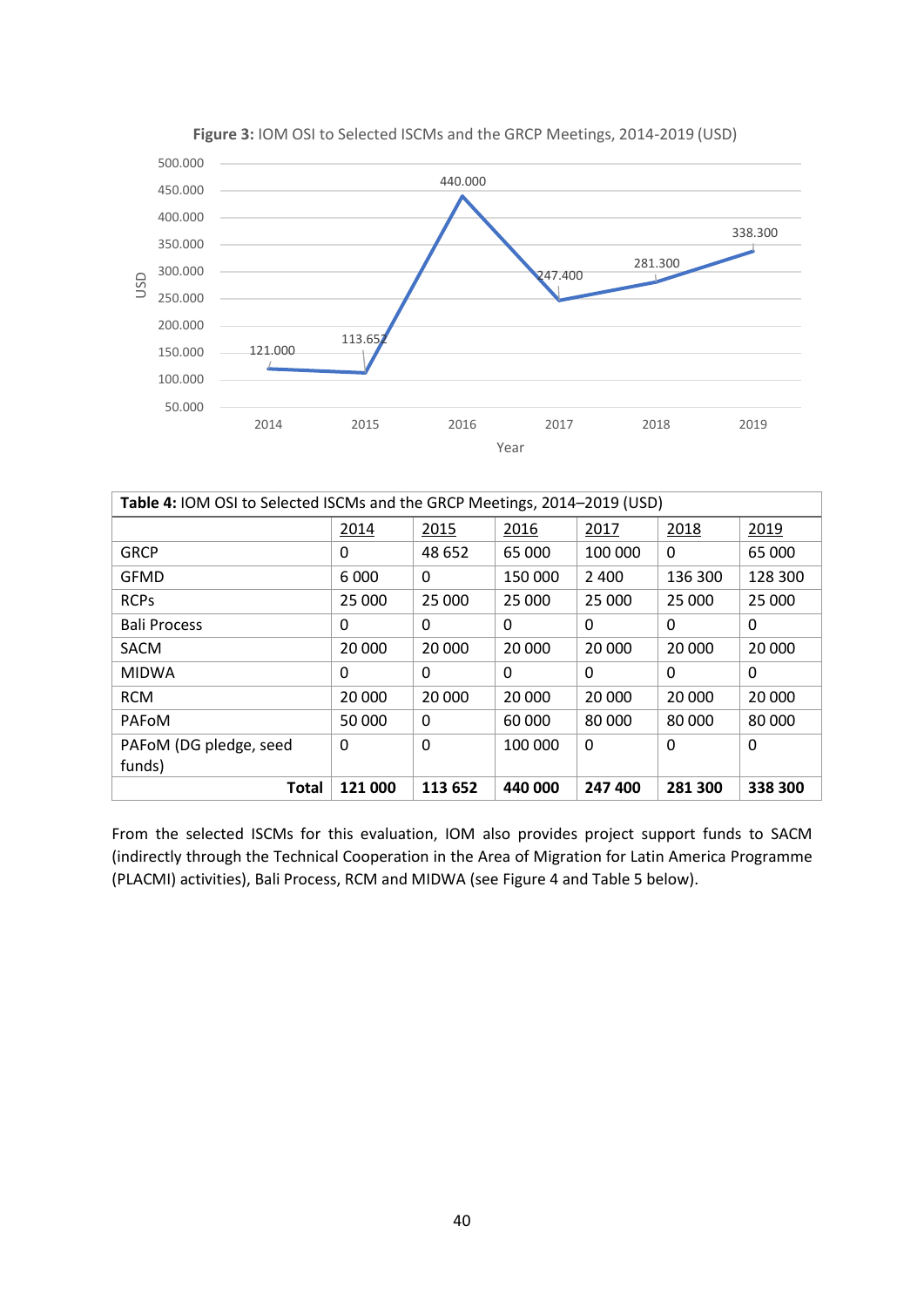

| Table 5: IOM Project Support to Selected ISCMs and the GRCP Meetings, 2014–2019 (USD)                     |           |           |           |               |           |           |  |  |
|-----------------------------------------------------------------------------------------------------------|-----------|-----------|-----------|---------------|-----------|-----------|--|--|
|                                                                                                           | 2014      | 2015      | 2016      | 2017          | 2018      | 2019      |  |  |
| <b>SACM</b>                                                                                               | 0         | 0         | 0         | 0             | 0         | 0         |  |  |
| PLACMI (used to                                                                                           | 596 600   | 780 300   | 525 800   | 382 500       | 66 000    | 24 000    |  |  |
| support certain                                                                                           |           |           |           |               |           |           |  |  |
| SACM activities)                                                                                          |           |           |           |               |           |           |  |  |
| GRCP meetings*                                                                                            | 0         | $\Omega$  | $\Omega$  | $\Omega$      | $\Omega$  | 0         |  |  |
| <b>Bali Process</b>                                                                                       | 673 600   | 507 400   | 332 200   | 1 017 500     | 3 923 700 | 2 608 800 |  |  |
| <b>GFMD</b>                                                                                               | $\Omega$  | $\Omega$  | 16 700    | 82 600        | 0         | 0         |  |  |
| <b>MIDWA</b>                                                                                              | 2 424 900 | 6 451 400 | 6 472 700 | 3 092 700     | 7 046 700 | 1 281 400 |  |  |
| <b>RCM</b>                                                                                                | 1 159 500 | 1021800   | 2 632 000 | 3 3 5 4 8 0 0 | 3 151 800 | 315 700   |  |  |
| PAFoM                                                                                                     | $\Omega$  | 100 000   | $\Omega$  | $\Omega$      | $\Omega$  | 0         |  |  |
| 9 979 400<br>8 860 900<br>7930100<br>14 188 200<br>4 229 900<br><b>Total</b><br>4 854 600<br>$\mathbf{a}$ |           |           |           |               |           |           |  |  |

*\*Nevertheless, external donor-funded projects co-funded certain GRCP meetings. In 2015, the United States of America (USA) and Australia each provided USD 60,000, in 2016 another USD 63,512 each, and in 2017, the USA provided 65,000.*

While a small number of IOM staff interviewed at HQ raised concerns about the appropriateness of financially supporting ISCMs given that these are State-led processes, the remaining staff that discussed the issue of financial resources recommended that IOM establish a specific budget for these processes. This is especially important given the projectized nature of the Organization, which results in varying resources available from one year to another. As evidenced in Figure 4 and Table 5, the drastic drop in project support funds during this period is due to the ending of the FMM West Africa project through which MIDWA activities have been funded. This illustrates the risks that projectization poses to these processes and the need to support Member States in setting up their own self-financing mechanisms. For instance, for RCM, the annual administrative and operating budget for the Technical Secretariat is financed through the annual contributions of Member States. The contributions are based on a scale of percentages of the total amount, in accordance with the contribution of each country that was approved by the Vice-Ministers in 2001. MIDSA apparently has followed this success story of RCM in setting up such as system, as has the Colombo Process.

41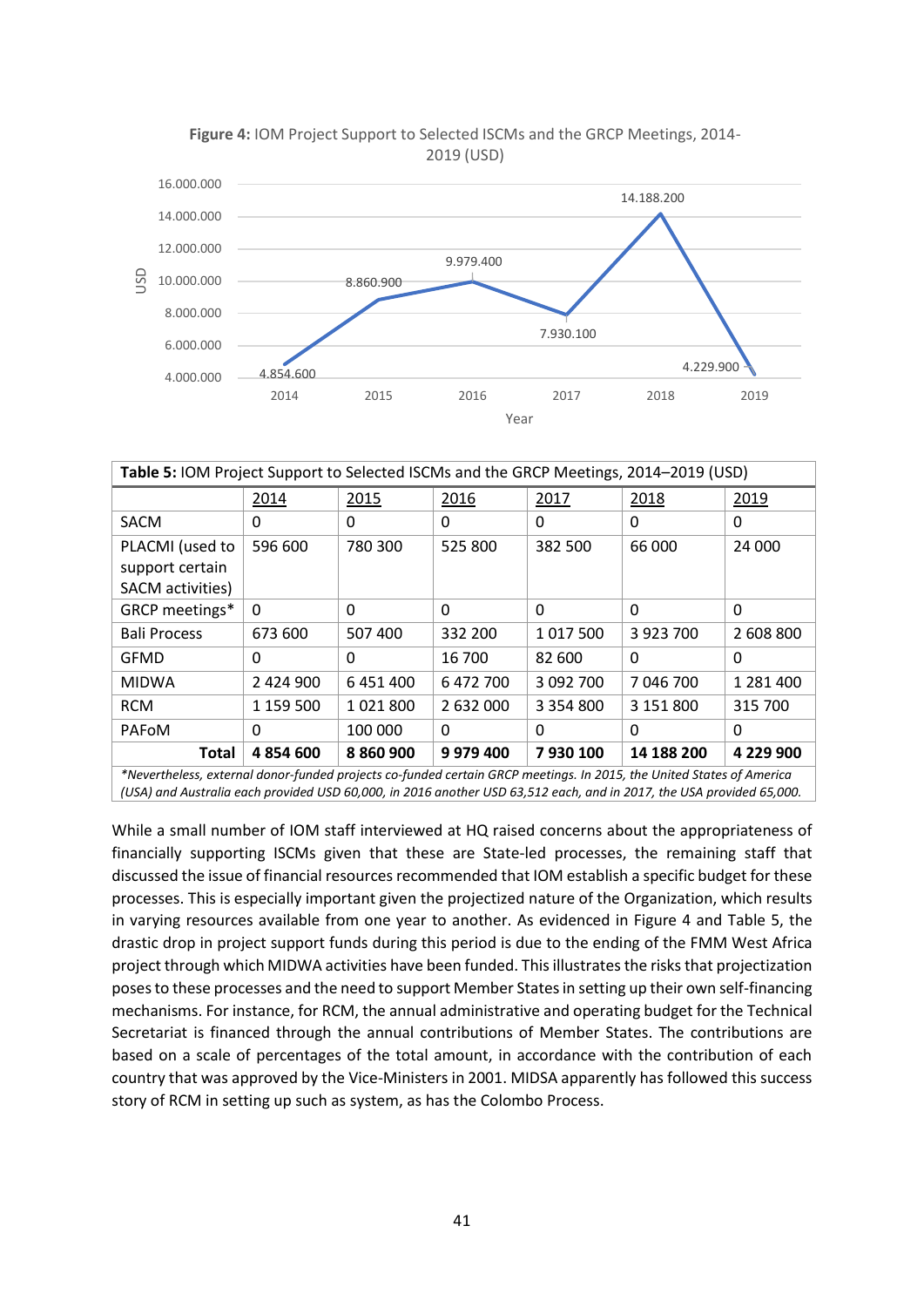**Recommendation: IOM should continue raising awareness about and support Member States in setting up their own self-financing mechanism to ensure the sustainability of these processes independently of OSI or project support.** 

Increasing self-financing will in turn reduce the financial and human resources that IOM allocates for ISCMs – an important step in upholding the State-led characteristic of these processes and thus State ownership. For example, for the Colombo Process, IOM support to Member States in strengthening their governance of labour migration through better regulation of recruitment, effective predeparture orientation and enhanced skills recognition, along with the provision of technical expertise to the Secretariat has begun to decrease recently (see Table 6 below). This decrease may in part be a result of the self-financing mechanism. Even though not all Member States are reportedly contributing to this process, the contributions that are being made are helping strengthen ownership and sustainability of the process. According to certain IOM staff, having the secretarial functions carried out from the region(s) covered by an ISCM may also help strengthen ownership and sustainability.

| Table 6: IOM Project Support to the Colombo Process, 2016-2019 (USD)                                                      |                               |  |  |  |
|---------------------------------------------------------------------------------------------------------------------------|-------------------------------|--|--|--|
| <u>Year</u>                                                                                                               | <b>Project Support Amount</b> |  |  |  |
| 2016                                                                                                                      | 549 700                       |  |  |  |
| 2017*                                                                                                                     | 627 600                       |  |  |  |
| 2018                                                                                                                      | 555 500                       |  |  |  |
| 2019                                                                                                                      | 440 800                       |  |  |  |
| * In addition to the project support funds for 2017, IOM also allocated a total of USD 100,000 OSI to the Colombo Process |                               |  |  |  |

*that year.*

IOM also contributes to ISCMs through migration policy and research activities. For example, in the programme and budget for 2016, for the Middle East, a migration policy and research project for a total amount of USD 81,600 looked at the labour recruitment industry between the United Arab Emirates, India and Nepal (all Member States of ADD).<sup>85</sup> The purpose of this research was to enhance cooperation among the ADD Member States on the effective development and management of ethical international recruitment systems between countries of origin and destination.<sup>86</sup>

Policy-wise, in 2016 and 2017, IOM allocated USD 16,700 and USD 12,500, respectively, towards enhancing international dialogue on migration issues. In 2017, it also allocated USD 25,100 to IDM for following up on and reviewing migration in relation to the SDGs.

In the field, 16 of the 22 IOM offices engaged in ISCMs reported providing financial and/or human resources contributions to these processes, with the latter type featuring most prominently. While all 16 IOM offices reported contributing to ISCMs through human resources, only five stated making any financial contributions,

"IOM Nepal had assigned a full-time National Officer to support the Chair which was covered through OSI allocations in 2017 and 2018. However, OSI allocations have been discontinued as of the second quarter of 2019 and the mission is currently supporting the Chair without any additional resources, effectively covering the related costs of this activity on its own... Although the mission continues to utilize its staff members to support the Colombo Process, the mission has alerted HQ and the ROAP [Regional Office for Asia and the Pacific] that this arrangement is not sustainable by the mission alone."<sup>87</sup>

<sup>85</sup> IOM. Programme and Budget for 2016. Geneva: IOM, 2015: p. 138.

<sup>86</sup> Ibid.

<sup>87</sup> Global questionnaire.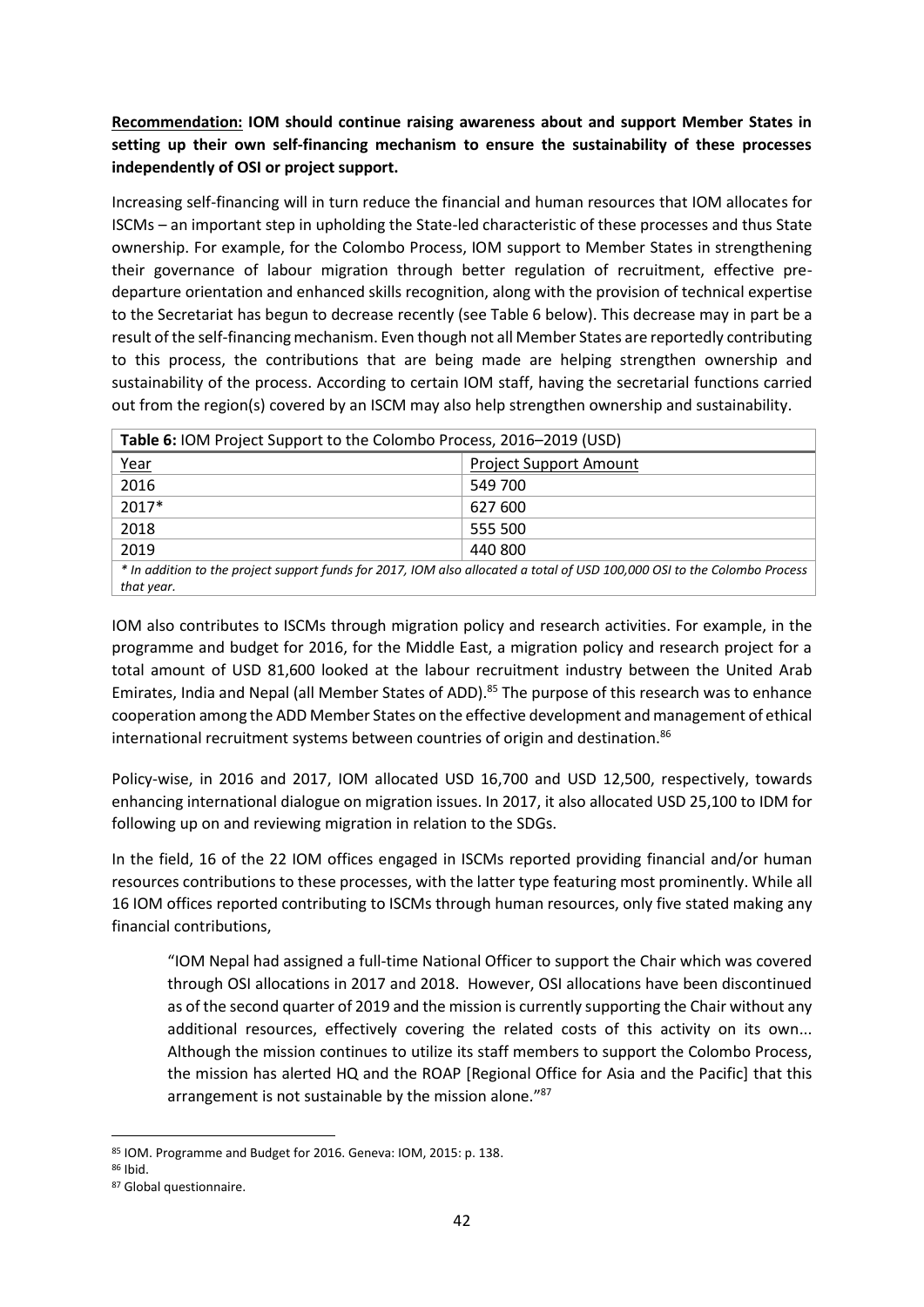At the RO and CO level, without an audit of all the projects relevant to ISCMs, it is difficult to estimate the total financial resources invested in these processes. For example, SACM has received project support from PLACMI, as one of its work lines is to promote dialogue and discussions on migration in the region, but the exact amounts are not readily available. For RCM, RO San Jose has implemented IDF projects in support of the priorities for this RCP,

"We are now implementing a project to ensure that the Agenda 2030, especially the migration issues in the agenda, are included in the agenda of RCM, as well as that this engagement creates bridges between the Ministries of Foreign Affairs and Ministries of Planning in every RCM Member State. Before that, we provided IDF support on migrant women to the Presidency Pro Tempora [the chair] …we conducted research and developed a protocol. Last two years, we have been providing IDF projects to support priorities of RCM, about USD 150,000 per year."<sup>88</sup>

Despite the limited financial resources, only six of the 22 IOM Field Offices mentioned having engaged in fundraising for supporting their engagement in and contributions to ISCMs. These efforts have been generally successful and primarily linked to project or programme funding, and in one case to in-kind contributions from certain Member States. For example, for MIDWA, IOM staff engage in fundraising regularly for the RCP when meeting with donors. "If we know that a donor could be interested like the Swiss this is one point of discussion and we try to see interests of donors to fund. The fact that the European Union Emergency Trust Fund (EUTF) top-up funding contributed to MIDWA was part of resource mobilization strategy."<sup>89</sup> However, the absence of a strategic approach to engaging with MIDWA has proven challenging for fundraising. "Although the Swiss are interested, we haven't managed to get them to fund MIDWA and my guess is that this may be in part due to the lack of a strategy; so maybe if donors had something in writing and saw where IOM wanted to go, they would have more confidence to put money in MIDWA."<sup>90</sup> Related to this, another prevailing challenge to fundraising for RCPs is the lack of awareness or understanding among Member States, as well as nontraditional donors of the role that ISCMs play in improving migration governance nationally, regionally, inter-regionally and globally through informal inter-State dialogue and cooperation. "There are not very many donors who are interested in RCPs. Traditional donors are Switzerland, US and sometimes Australia. RCPs are seen as collective entities, and unless a country is chairing an RCP, they don't view it as a priority."<sup>91</sup>

Looking at those IOM Field Offices that have not engaged in fundraising, the selected ISCMs help shed light on this matter. For example, for RCM, there has been no fundraising carried out as the RCP is funded by the Member States. Through the funds provided, the Technical Secretariat is able to cover the expenses for meetings, travel, translation, etc. However, when there is a new initiative, IOM will submit a proposal. "If IOM presents to a donor something already endorsed or presented to RCM, I think there is more of a chance to be supported by the donor…Past two to three years IOM and RO have submitted to IDF a proposal to support a country-shared proposal for IOM, generally a short IDF but at least cover one staff to support RCM thematic focus such as one seminar, a workshop or one study."<sup>92</sup> In a similar fashion, the Bali Process receives annual funding from Australia (staff support) and Japan (web management). "The Government of Australia – DFAT and DHA – funds the majority of

<sup>88</sup> RCM interview notes (13 June 2019).

<sup>89</sup> MIDWA interview notes (7 June 2019).

<sup>90</sup> Ibid.

<sup>91</sup> HQ interview notes (28 February 2019).

<sup>92</sup> RCM interview notes (11 June 2019).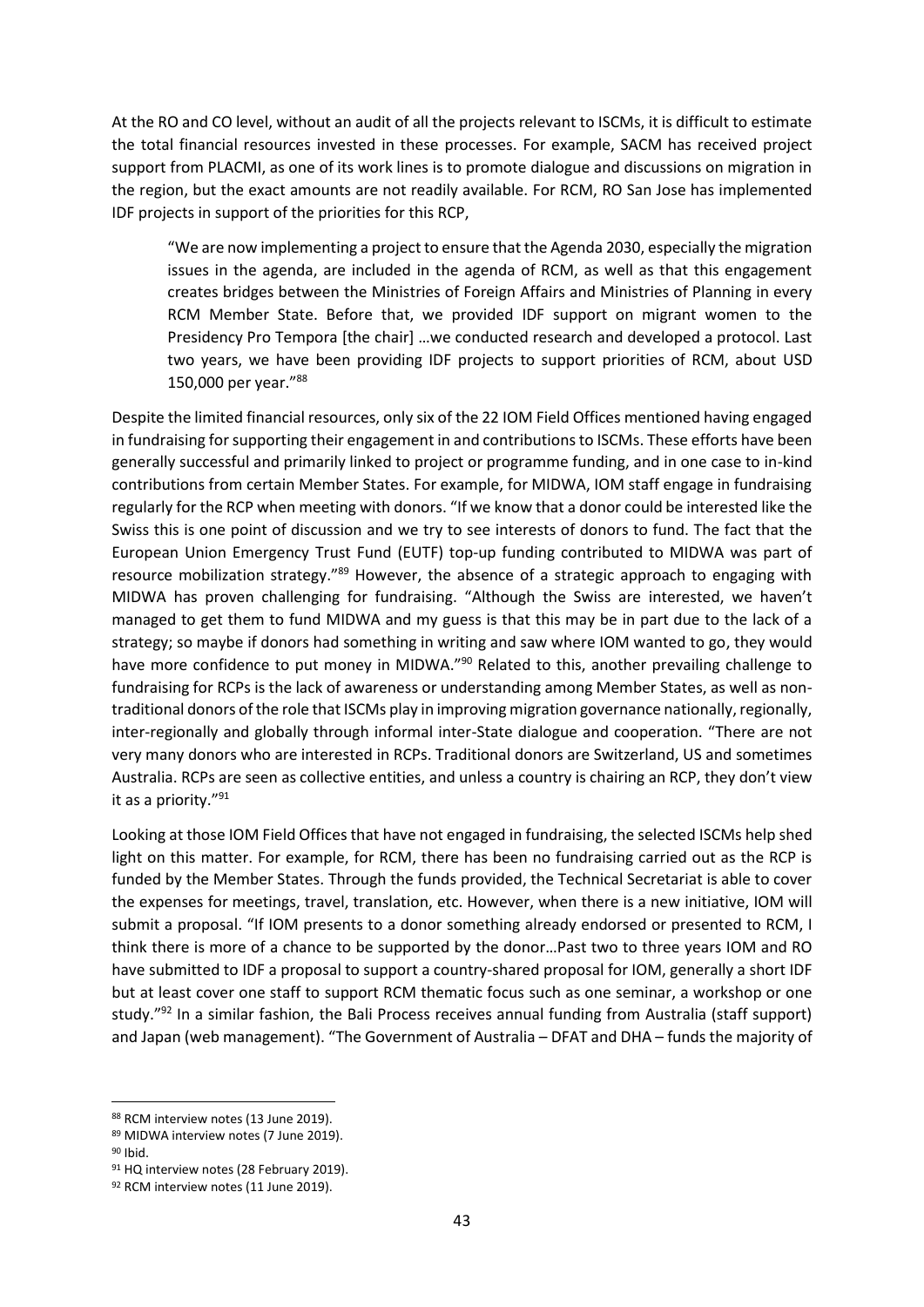the Bali Process events, whereas Immigration New Zealand (INZ) focuses its financial contribution on a limited number of events." <sup>93</sup>

### **Recommended: IOM's engagement in ISCMs should not be primarily driven by funding, but rather by promoting policy dialogue and cooperation among States on prevailing migration challenges and possible solutions.**

The management of financial resources provided by IOM towards ISCMs appears to be efficient, based on the information reviewed for this exercise. Staff interviewed and surveyed did not raise any issues about mismanagement of funds allocated towards activities supporting ISCMs. Nevertheless, issues were raised regarding the viability of some of the initiatives without financial support from IOM. "Member States rely substantially on IOM to maintain the secretariat and need to decide whether IOM needs to distance itself from this so that we push Member States to reach the next level of maturity, to be selfsustainable. We have to tell them to cover the costs of the secretariat."<sup>94</sup> IOM also manages well the financial resources received from ISCM

#### **Box 1:** IOM Administration of the RCM Reserve Fund

"The Fund has its own protocols and standards, in line with global IOM standards and how we do protection and assistance efforts. There is a specific protocol and form required to be used that is agreed upon by RCM Member States. We receive a referral which can come from different sources: consulate, one of our offices, an NGO. Usually, governmental partners think they have a case and after having exhausted all other options they get in touch with us for which we use the IOM focal point, who might check in with me or the team that it might be a case that qualifies (long form). After form is submitted for each person and an assessment is done (there are categories they must meet to qualify like vulnerability criteria). In cases where individuals don't fit in a category, we discuss with the Technical Secretariat about applying the Fund to the case in question. If the Technical Secretariat approves, we go ahead. The funds are limited, with a maximum of USD 1,000 per case (but we can go over if we need to)." *RCM interview notes*

Member States for these processes. For instance, for RCM, IOM successfully administers the Reserve Fund for the Assisted Voluntary Return of Migrants in Highly Vulnerable Situations (see Box 1).

When it comes to financial reporting, the data indicates it as generally efficient. Apart from the programme and budget reports published yearly, IOM offices report annually or as requested by the donor(s). At HQ, for example, reports to donors are said to be done regularly, the exception being for those years where no donor funding is provided. Accordingly, reporting on the financial contributions received for ISCM activities funded through projects or programmes is done through the usual IOM reporting procedures. For example, in the case of RCM,

"For the Reserve Fund, we [IOM] are required to keep governments informed which is a normal process, with destination and origin countries being informed of the movements. We also do regular presentations to governments when we have meetings. It is a quick update. Member States want to see numbers and breakdown. Once per year, we report on the Reserve Fund at the Vice-Ministerial Meeting; however, this year, it is done at the mid-term meeting."<sup>95</sup>

<sup>93</sup> Bali Process interview notes (6 June 2019).

<sup>94</sup> HQ interview notes (8 April 2019).

<sup>95</sup> RCM interview notes (13 June 2019).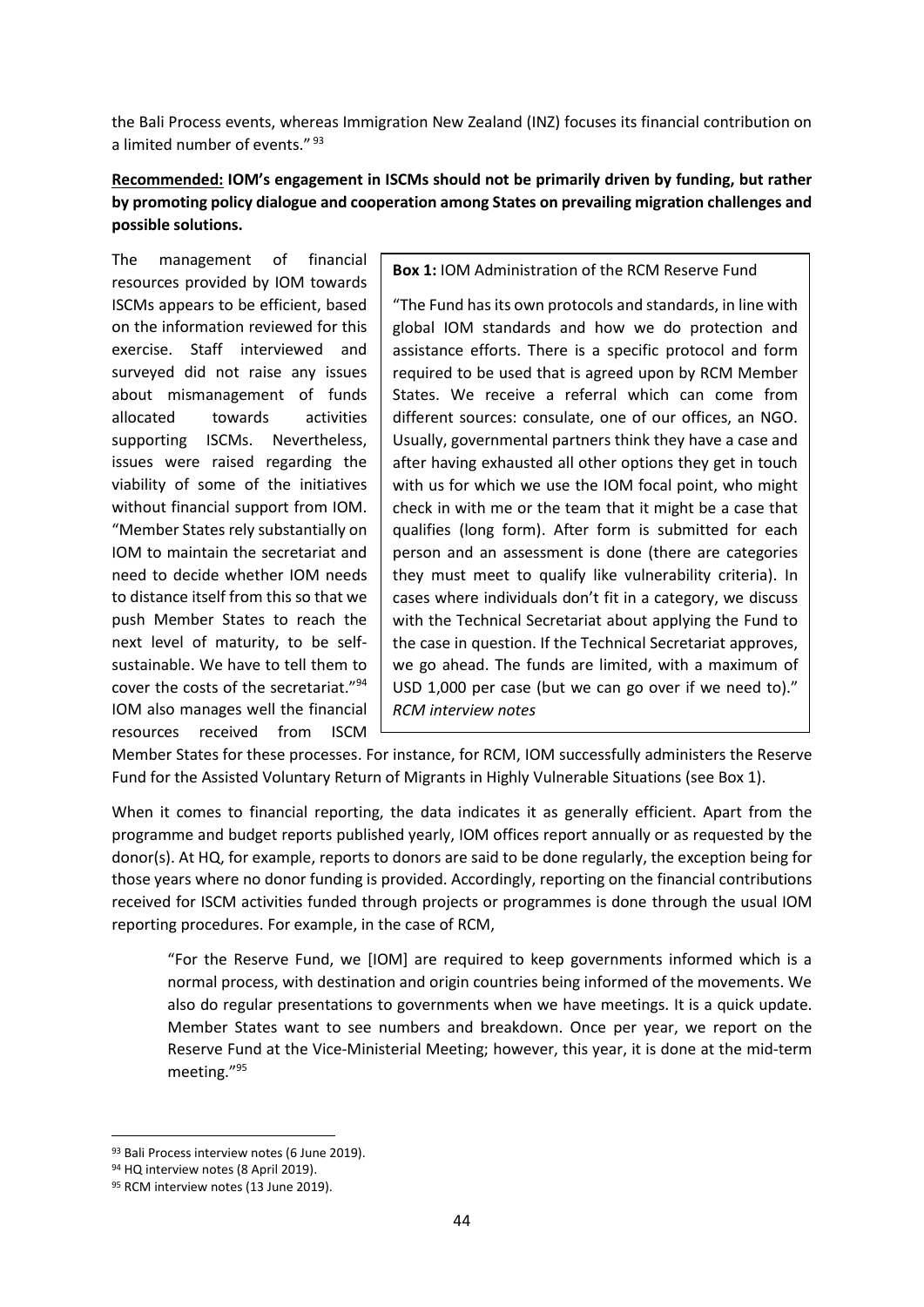Nevertheless, as identified earlier in this sub-section, the difficulties in determining how many resources are invested in ISCMs by IOM need to be addressed for demonstrating results, improving efficiency and supporting learning.

**Recommendation: IOM should strengthen its systematic and institutionalized tracking and assessment of IOM's engagement in and contributions to ISCMs; this should include identifying lessons learned and good practice such as through improved Knowledge Management.**

#### Staffing Plans and ToRs

While IOM provides important human resources support to several ISCMs, few IOM offices have in fact developed a staffing plan and/or clear ToRs for those staff engaged with these processes. Of the 22 IOM offices that reported engaging with ISCMs, less than half (45 per cent) reported having some kind of staffing plan and/or specific ToRs for staff supporting these processes. Generally, Regional Liaison and Policy Officers are responsible for engaging and supporting governments on ISCM issues, even though this may not be explicitly laid out in their ToRs. Apart from the Regional Liaison and Policy Officers, at the regional level, RTSs provide thematic support, as needed, to ISCMs. At the CO level, CoMs, certain programme managers and/or heads of operations, along with human resources, finance, IT and procurement staff also support ISCMs, as needed. However, for certain ISCMs, there are full-time staff dedicated to supporting these processes (see Table 7 below for an overview of the full-time staff engaged in the selected ISCMs for the period of 2014 to 2019).

| Table 7: IOM Full-Time Staff Supporting the Selected ISCMs, 2014-2019 |      |          |      |      |          |      |
|-----------------------------------------------------------------------|------|----------|------|------|----------|------|
| <b>ISCM</b>                                                           | 2014 | 2015     | 2016 | 2017 | 2018     | 2019 |
| <b>SACM</b>                                                           | 0    | 0        | 0    | 0    | 0        |      |
| <b>GRCP</b> meetings                                                  | 1    |          |      | 1    | $\Omega$ |      |
| <b>Bali Process</b>                                                   | 4    | 4        | 4    | 4    | 4        | 4    |
| <b>GFMD</b>                                                           | 0    | 0        | 0    | 0    | $\Omega$ | 0    |
| <b>MIDWA</b>                                                          | 0    | 0        | 0    | 0    | $\Omega$ |      |
| <b>RCM</b>                                                            | 1    | 1        | 1    | 1    |          |      |
| PAFoM                                                                 | 0    | $\Omega$ | 0    | 0    | $\Omega$ | O    |
| <b>Total</b>                                                          | 6    | 6        | 6    | 6    | 5        | 8    |

One illustrative example of IOM staff who are engaged on a full-time basis with an ISCM is the Bali Process. For this RCP, three IOM Bangkok staff positions are fully funded by and based in the RSO: a back-office manager, a finance officer and an administrative staff (in addition to funding that supports the IT, procurement, HR, and finance units). These three staff mainly coordinate events and activities of the Bali Process with the co-chairs (Australia and Indonesia) and ensure that all IOM rules and regulations are applied and respected. In addition, 20 per cent of the CoM position for CO Bangkok is RSO funded. For these staff, specific ToRs have been created, as well as an organigram, positioning them within the wider office. "While the three IOM staff sit within the RSO, they follow IOM procedures, policies and regulations."<sup>96</sup> When CO Bangkok requires additional support for organizing events for the Bali Process, additional staff and operations from the Office are reportedly used. CO Canberra has two staff working on the Bali Process, one of which is full-time (Coordinator) for providing administrative support to the Process and the co-chairs when arranging meetings. The roles and responsibilities of the Coordinator are clearly defined in the ToR. Apart from these staff, the CoMs

<sup>96</sup> Bali Process interview notes (4 June 2019).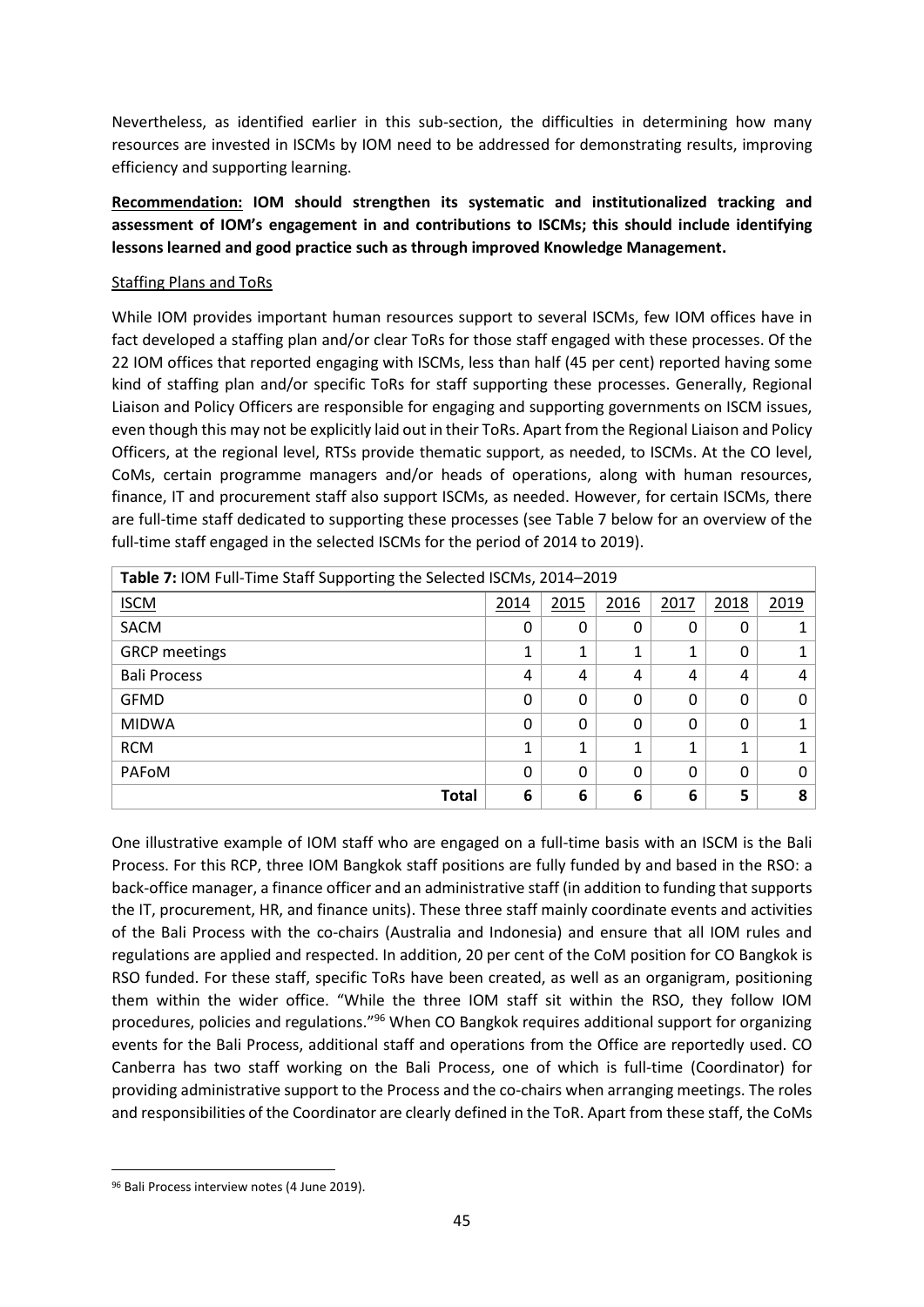of the co-chairs, along with the RD in Bangkok also support the Bali Process in their respective capacities, although this is not reflected in their ToRs.

**Recommendation: Given the variation in developing staffing plans and clarifying roles and responsibilities in ToRs, IPD may consider developing a staffing plan and clear ToRs for the various ISCMs that IOM provides extensive administrative, technical and logistical support to.** Doing so may help ensure that sufficient human resources, and thus financial resources, are made available, especially as this constitutes a significant part of IOM's contribution to these processes.

# <span id="page-45-0"></span>**4.4. Outcome and Impact**

Given the identified weaknesses in monitoring and evaluating IOM's engagement in and contributions to ISCMs, determining the outcome and/or strategic impact for this evaluation is based primarily on the perceptions of IOM staff interviewed and surveyed at HQ and Field Offices. The selected ISCMs were also used to provide additional insights in this regard.

From an HQ perspective, as the United Nations related organization in charge of migration, IOM staff interviewed mentioned that engagement with ISCMs has helped IOM in several ways. First and foremost, **IOM's engagement in and contributions to ISCMs have increased its standing and visibility for its mandate, work and expertise.** For instance, MIDSA, MIDWA and PAFoM have in certain cases enabled IOM to demonstrate its capacities with governments or with certain government ministries not that familiar with the Organization. It is "an occasion to promote what we do and also pass on messages regarding good migration and migration management."<sup>97</sup> Similarly, for the Bali Process, the visibility and engagement of IOM through the IRF gives the Organization "a lot of strategic positioning, particularly in the three areas mentioned of smuggling, countertrafficking and the Government and Business Forum (IOM has a large operational footprint in labor migration)."<sup>98</sup> According to one IOM staff, "the government counterparts sometimes wouldn't know about IOM if it wasn't for the Bali Process."<sup>99</sup>

As certain RCPs such as MIDWA are linked to projects like the FMM and the EUTF, participating in these processes also provides IOM with an opportunity to update Member States on activities and to garner their support for their continuation. **At times, ISCMs have also supported increasing IOM's membership and observership, as States become more familiar with the Organization's work and expertise.** According to certain IOM staff interviewed at HQ (n=5), several IOM Member States have joined the Organization because of ISCMs,

"A lot of Member States have joined because they have become more aware of IOM. I think the Colombo Process was significant because many States that were not members participated. It is a way to bring States together even if they are not IOM Member States. We don't have a global system, so RCPs are a good mechanism."<sup>100</sup>

Similarly, in the Middle East, RCPs such as the ADD have supported IOM's efforts in this regard. Bahrain, for instance, is now an IOM Observer that has been linked to IOM's engagement in this process. "If you look at our engagement with RCPs and how many states have become members of IOM, one can see this process."<sup>101</sup> One of the explanations behind this is that IOM's engagement with ISCMs acts as confidence building measures through which States and other external partners like

<sup>97</sup> MIDWA interview notes (7 June 2019).

<sup>98</sup> Bali Process interview notes (7 June 2019).

<sup>99</sup> Bali Process interview notes (12 June 2019).

<sup>100</sup> HQ interview notes (10 May 2019).

<sup>101</sup> HQ interview notes (28 February 2019).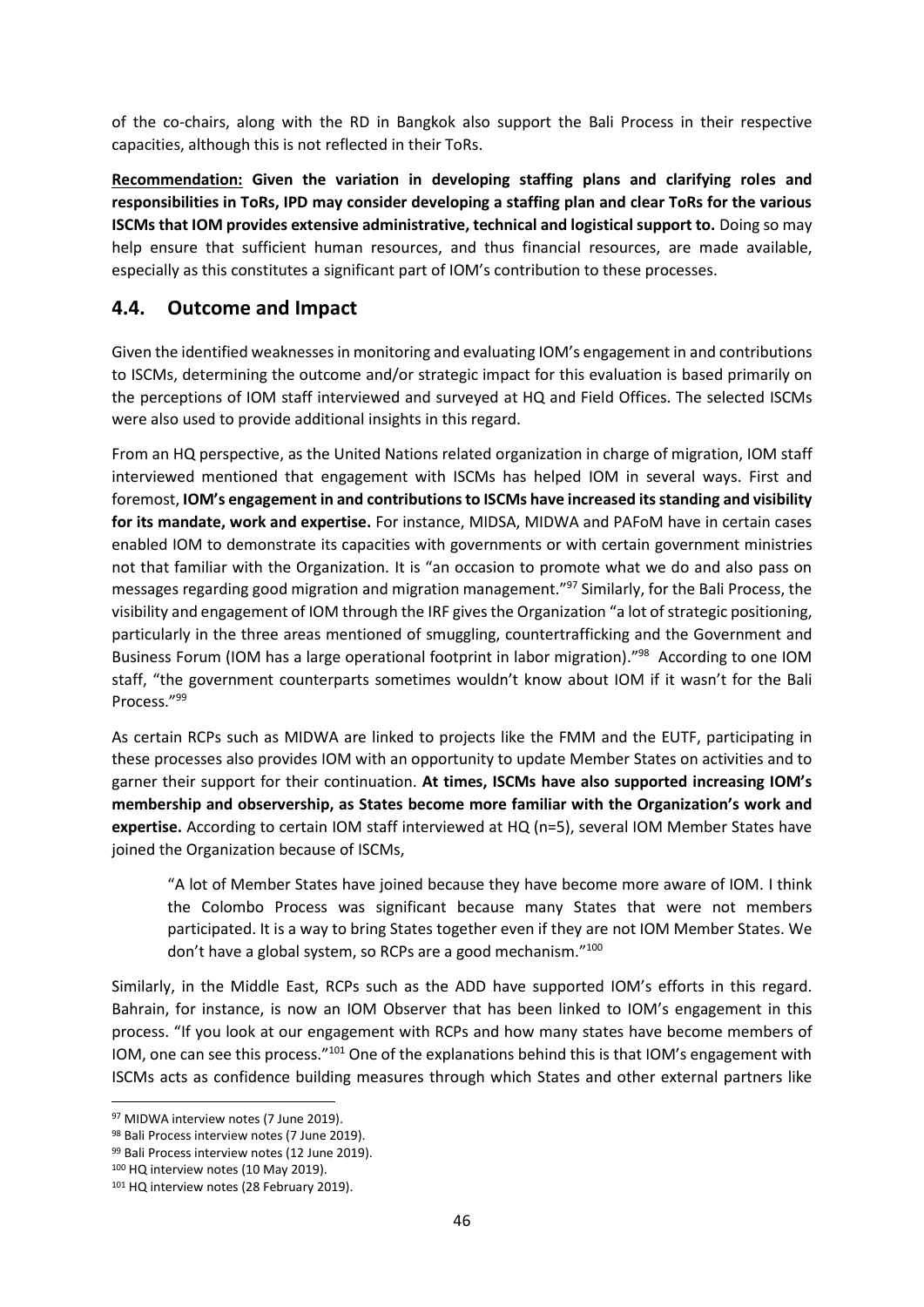United Nations agencies get to know the Organization. As a result, many Member States of ISCMs, even if these are not IOM Member States like a number of countries in the Middle East, revert to IOM with regards to certain migration issues, especially since the Organization joined the United Nations. "Joining the United Nations has made non-IOM Member States less doubtful of a hidden agenda."<sup>102</sup>

**In a similar fashion, ISCMs have helped IOM build and strengthen bilateral and multilateral relations with Member States, as well as partnerships with other external partners, including intergovernmental organizations and private sector actors,**

"As a projectized organization, we are used to discuss bilaterally with Member States, but this is a multilateral forum which is great for IOM. You can have three or four governments performing a study and can engage at a regional, rather than only at the country level. Migration is something that has naturally to do with many countries, which is why it is important for us to be part of these discussions."<sup>103</sup>

For example, in Africa, ISCMs have helped strengthen and manage relations with Member States. "We are seen as an entity that helps policy discussions not just with the operational implementation of programs. We start raising the bar in terms of policy discussions which we don't really have, and it results in programs."<sup>104</sup> The Africa-wide labor migration policy, for instance, was one of the issues that began in PAFoM that gave way to a continent-wide program, the JLMP, that was implemented by the AUC, the ILO, the IOM and the UNECA.

Accordingly, ISCMs have also **permitted IOM to strategically position itself and to take on a leadership role on migration matters, thereby solidifying its role as UN migration.** "ISCMs enable IOM to be an obvious main actor and usually the default actor because of our broader role but also because we are the secretariat for many of them, so we have leverage in different areas of work; that is tactical and strategic. We may not have a strategy written but we would be better running off of our constitution."<sup>105</sup> In South America, SACM, along with the other ISCMs in the region, has permitted IOM to be recognized as the UN-related organization in charge or migration. "We support States in managing migration. We are also involving other actors in the process of migration governance, for example NGOs or CSOs. We are also in touch with academia in different ways. All of these actors see IOM as the main reference in migration."<sup>106</sup>

ISCMs have also provided IOM with the **opportunity to learn about key migration issues, the needs of Member States and possible solutions, which has also improved the Organization's expertise.** Specifically, by participating in the meetings of ISCMs, IOM has access to governments and information, providing it with a clearer sense of Member States' needs and how it may engage with them. "We can get a sense of the needs across borders which we say is the level at which migration needs to be dealt with. Better sense of limitations and opportunities, navigation space."<sup>107</sup> By getting a common understanding of the possible ways forward at a policy level, ISCMs also support IOM programmatically by helping identify where the value-added is or should be, what can really have an impact on the region(s) in question and how IOM can support. As such, by understanding the migration issues faced by Member States participating in the ISCMs, IOM is able to **participate and influence discussions and the agenda items of such meetings by getting a better sense of the needs of Member** 

<sup>&</sup>lt;sup>102</sup> HQ interview notes (22 May 2019).

<sup>&</sup>lt;sup>103</sup> HQ interview notes (9 May 2019).

<sup>104</sup> PAFoM interview notes (7 May 2019).

<sup>105</sup> HQ interview notes (29 April 2019).

<sup>106</sup> SACM interview notes (27 June 2019).

<sup>107</sup> HQ interview notes (9 April 2019).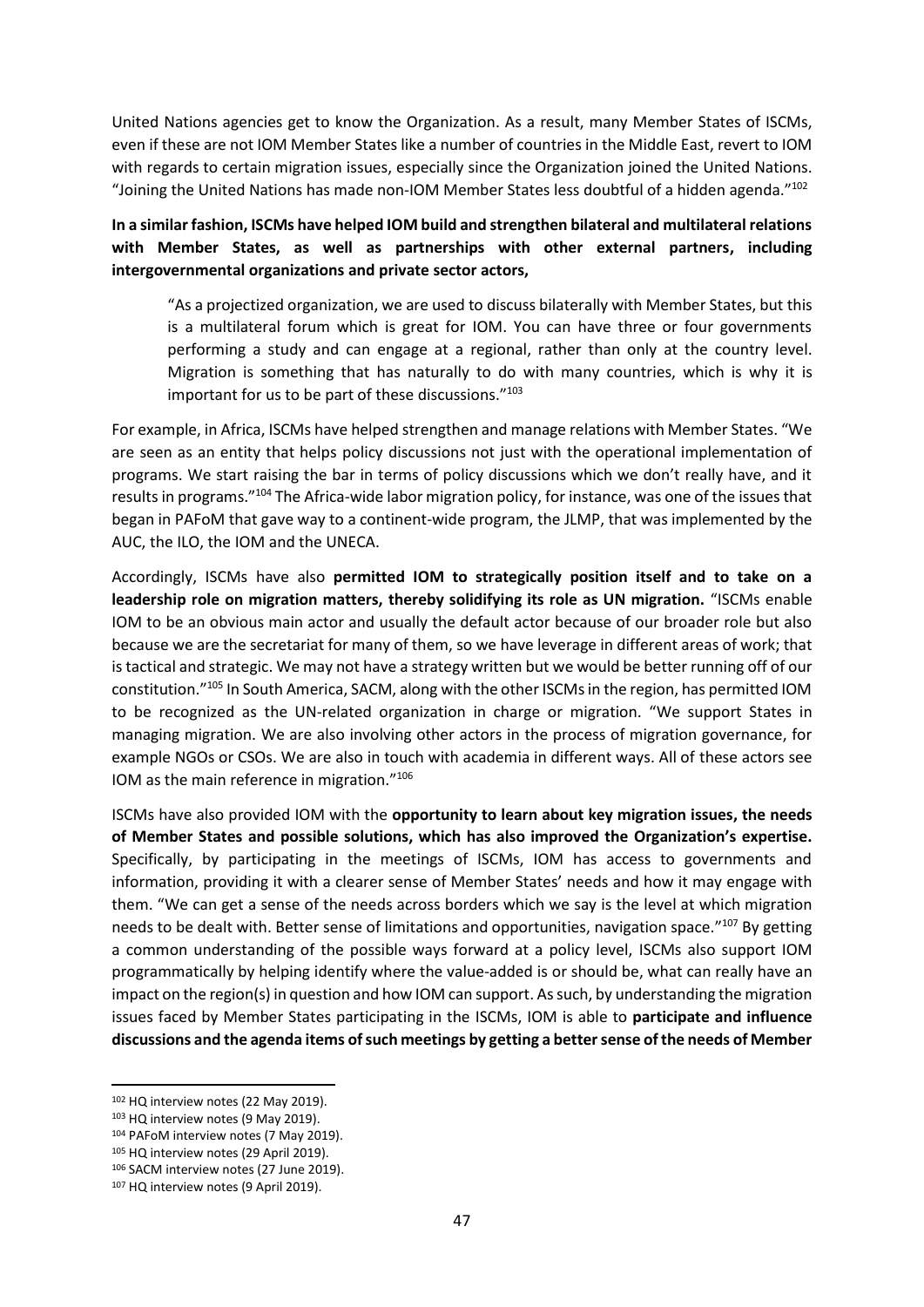**States and possible solutions**. "We are constantly asked to present at these and other events so then we can utilize those platforms, whether closed or open, to provide information and advice and ideas to Member States on specific areas of programming, policy or operations - that's really important."108 At the GFMD meeting last year,

"…the technical cooperation and support gained us a position of influence and primacy compared to other UN agencies in Morocco. We were called upon by governments to help write their positions. We were able to influence this way and put across a number of statements we believe are tenants of good migration governance like the importance of looking at diversity, management of diversity and social inclusion in receiving and transit countries and, in turn, able to advocate for better quality data on migration to be acquired by Member States to transpose the MiGOF in national priorities."<sup>109</sup>

However, limited resources, especially financial, for implementing activities that respond to items proposed and included on agendas of ISCMs can undermine this influence.

**Recommendation: IOM should ensure that it is strategic in the agenda items it proposes for various ISCMs and to put forward only those issues that are of a priority for the Organization and for which it has the resources and capacity to support.**

By promoting inter-State dialogue, IOM has also **helped advance inter-State cooperation on addressing migration issues.** "We advance international cooperation on migration which is one of the most effective." <sup>110</sup> For example, the work of SACM has reportedly had a positive impact on the further integration of migration issues at the regional level, e.g. MERCOSUR. "SACM has been a mechanism that has definitely influenced the way migration issues are being addressed and seeing the value of having mechanisms such as SACM to put issues on the table." <sup>111</sup> This **increased inter-state cooperation on migration issues**, in turn, **has supported the mandate and work of the Organization**. "Good forum to discuss the challenges of migration and make proposals for practical solutions, basically the mandate of IOM."<sup>112</sup> Thus, ISCMs allow IOM to continue providing technical support to governments, reinforcing their capacities while ensuring that the Organization remains a relevant and specialized agency supporting their work. In fact, certain ISCMs have presented IOM with **new funding opportunities to develop or continue certain activities that link up with the agenda items and discussions in these processes**. For example, as aforementioned, RO San Jose received support from Canada towards the Mesoamerica programme following a presentation of the results attained in an RCM meeting. In the case of IGAD-RCP, the recommendations that emerged from this process were transposed to continental level programmes such as the JLMP.

Other outcomes and strategic impacts of IOM's engagement in and contribution to ISCMs are:

• **Building trust and confidence with and between participating Member States:** "We offer credible assistance to governments and it took us many years to gain trust to be equal partners on migration governance matters. Engagement with RCPs allows us to maintain trust built, helping to position us firmly in the world of migration governance and support our role in the UN as a leader on migration matters."<sup>113</sup>

<sup>108</sup> HQ interview notes (29 April 2019).

<sup>109</sup> HQ interview notes (25 April 2019).

<sup>&</sup>lt;sup>110</sup> HQ interview notes (9 April 2019).

<sup>111</sup> HQ interview notes (21 May 2019).

<sup>112</sup> HQ interview notes (8 April 2019).

<sup>113</sup> HQ interview notes (22 May 2019).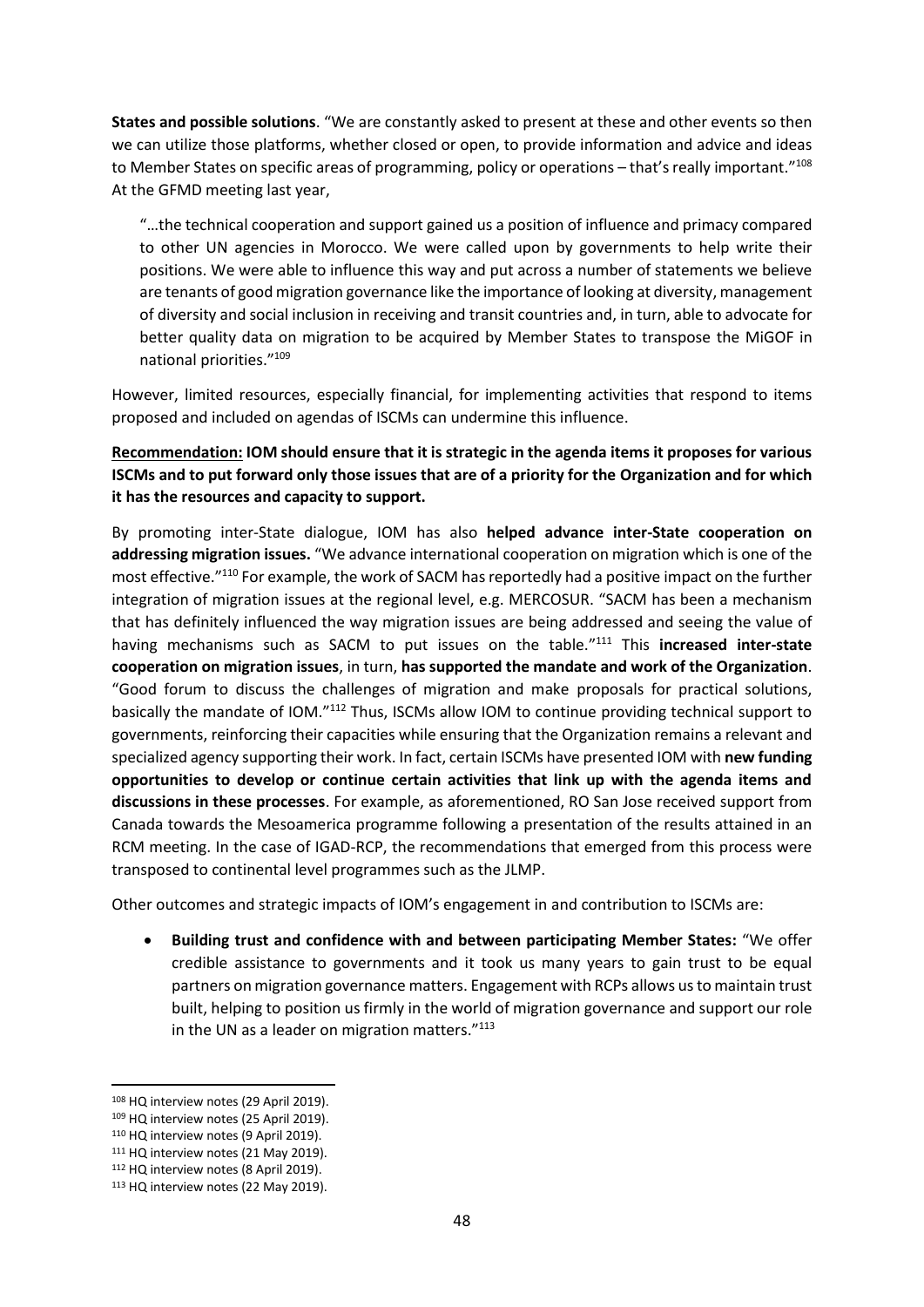- **Supporting contributions to global initiatives including the Global Compact:** The consultation process towards the Global Compact builds on the experiences, shared practices and lessons learned of ISCMs on migration. "These consultation mechanisms on migration are pioneers of inter-State migration governance and have laid the ground for the development of the Global Compact. They are the main platforms for regional dialogue and cooperation on migration, with deep and beneficial expertise to share…" 114
- **Supporting policy development and change in Member States or regions**: "For RCM, there was a request for IOM to do an assessment of counter-trafficking legislation in the region and the results of this study were presented in the US JTIP [United States Office to Monitor and Combat Trafficking in Persons] report. As a result of this IOM assessment, a country that was not really interested in making any changes suddenly showed an interest, so IOM provided technical support to update the country's regulations on counter-trafficking."<sup>115</sup>
- **Supporting the implementation of the SDGs:** "IOM provided support to ISCMs on the SDGs through technical advice, capacity-building, secretariat support, data collection, research, project implementation, partnerships and cooperation, support for policy dialogues, promotion of convergence among various regions and the provision of a global perspective."<sup>116</sup>
- **Supporting internal cohesion and holistic engagement:** "Processes that encompass a number of dimensions asks us to come together in-house to work across departments and sectors. In our department we try to do syntheses, to blend up different technical expertise and to have a joined-up IOM position. We work in a much more integrated way. These are positive consequences or results of our closer involvement with and support to ISCMs."<sup>117</sup>

#### **ICMPD Experiences with ISCMs**

ICMPD was founded in 1993 upon the initiative of Austria and Switzerland, "in response to an increase of regular and even more asylum-oriented South-North flows of people, exacerbated by emerging East-West flows post-1989."<sup>118</sup> Thus, "the organization was created to serve as a support mechanism for informal consultations, and to provide expertise and efficient services in the newly emerging landscape of multilateral cooperation on migration and asylum issues."<sup>119</sup> The Organization has 17 Member States,<sup>120</sup> largely European, is focused geographically on Africa, Central and South Asia, Europe and the Middle East, and is extensively European Union funded. It provides support to the Budapest Process (Secretariat), the Prague Process (Secretariat), the Rabat Process (Secretariat, funded by the European Union) and the Khartoum Process (Secretariat, in partnership with the European Commission and the African Union Commission). Given its important roles and responsibilities for these RCPs and IRFs, as well as its participation in many others, including global processes on migration, and the fact that IOM too engages in these ISCMs such as a member

<sup>114</sup> IOM. *Seventh Global Meeting of Chairs and Secretariats of Regional, Inter-regional and Global Consultative Processes on Migration (GRCP 7): Inter-State Consultation Mechanisms on Migration and the Global Compact for Safe, Orderly and Regular Migration 10–11 October 2017, Geneva.* Geneva: IOM, 2017: p. 10.

<sup>115</sup> HQ interview notes (8 April 2019).

<sup>116</sup> IOM. *Sixth Global Meeting of Chairs and Secretariats of Regional, Interregional and Global Consultative Processes on Migration (GRCP 6): Migration and the Sustainable Development Goals: The Role of Inter-State Consultation Mechanisms on Migration and of Regional Economic Organizations 13 October 2016, Geneva.* Geneva: IOM, 2016: p. 9.

<sup>117</sup> HQ interview notes (25 April 2019).

<sup>118</sup> Internal document.

<sup>119</sup> ICMPD. "About Us," accessible at: https://www.icmpd.org/about-us/.

<sup>120</sup> ICMPD currently has 17 Member States: Switzerland (1993), Austria (1993), Hungary (1995), Slovenia (1998), the Czech Republic (2001), Portugal (2004), Sweden (2002), Bulgaria (2003), Poland (2003), Croatia (2004), Slovakia (2006), Romania (2011), Bosnia and Herzegovina (2012), Serbia (2014), Republic of North Macedonia (2015), Malta (2018) and Turkey (2018).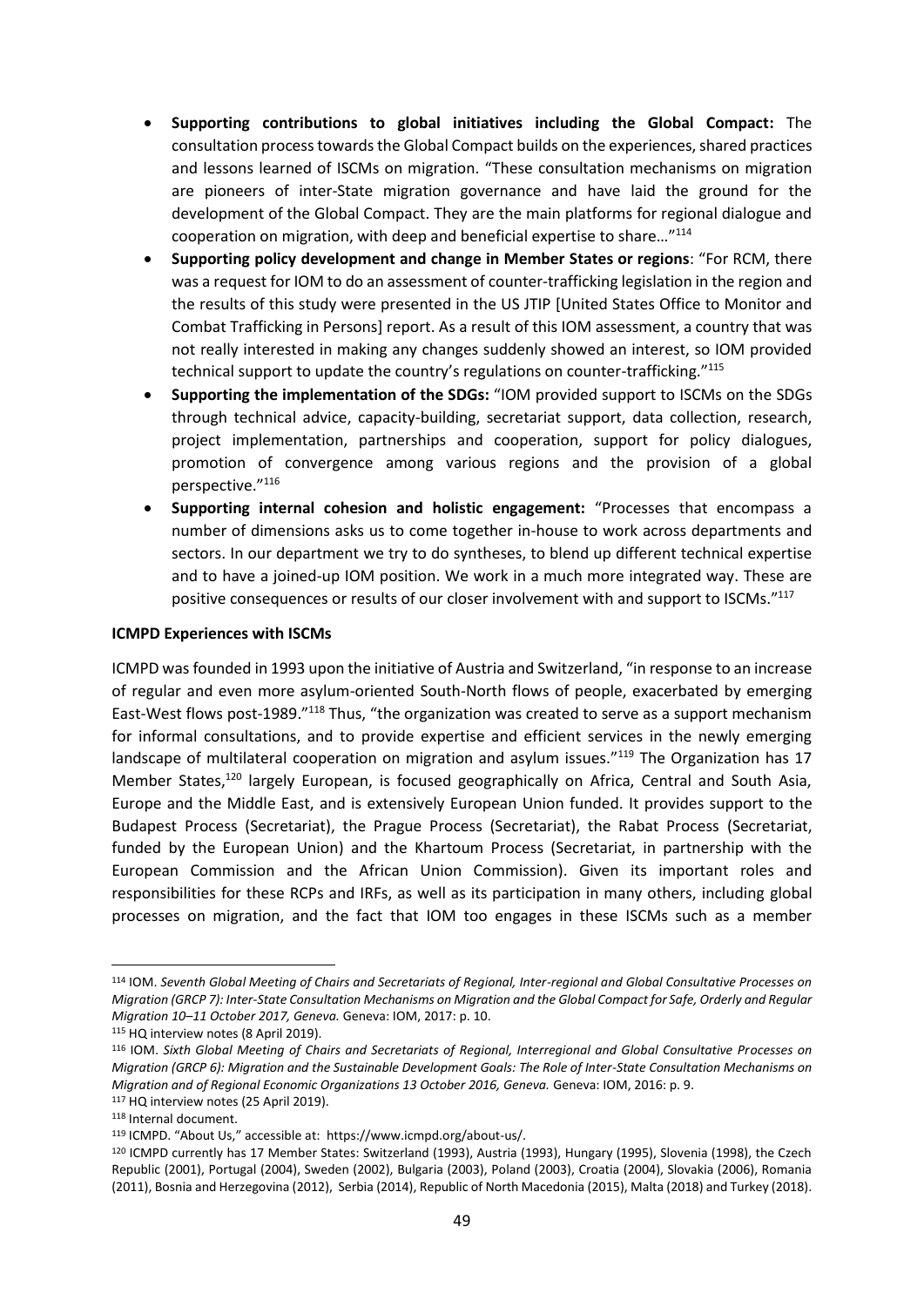organization of the Budapest Process, what are some of lessons learned and good practices that IOM can obtain from ICMPD?

According to some IOM staff interviewed at HQ that discussed ICMPD, there are several areas for IOM to improve in to make the most of its engagement in and contributions to ISCMs, with the ultimate aim of promoting safe, orderly and dignified migration:

**Perception of ISCMs:** IOM should change the way it perceives ISCMs by making them a priority rather than an appendage to its other work. "ICMPD is very strategic and systematic. It doesn't see RCPs as something on the side, rather it focuses on policy and sees support to dialogue and networking as its primary objective, it sees RCPs as the main vehicles through which to operate."<sup>121</sup>

**Independence:** IOM has good diplomacy and firmness in its engagement with ICMPD, and should maintain its independence, especially given its international membership and coverage.

**Outcome statements, plans of action or follow-up measures and fundraising:** IOM should support, through its various roles and responsibilities, outcome statements or similar outputs, in line with its mandate and strategy, that it can then use to develop concrete action plans or follow-up measures, including project proposals. Such proposals in turn can be used to seek funding to implement exactly those activities that reflect the needs of Member States of the ISCMs in question. For example, for the Budapest Process, there are always a couple of active governments ensuring there is a strategy and declaration. "When the declaration is adopted, ICMPD develops a work plan and project proposals that fit the priorities of the declaration and they normally succeed in getting funding."<sup>122</sup>

**Approach to ISCMs:** Whereas IOM tends to group States according to the existing regional setups, ICMPD often arranges them along migratory routes. "ICMPD is trying not to have Member States only along a regional focus only but also along migratory routes: where are migrants coming from, who are the transit countries, and so forth. Very interesting concept that we normally don't follow and could be interesting for Africa such as for the West African migratory movements towards Europe."<sup>123</sup>

**Presence and participation in ISCMs:** IOM needs to continue participating and being present at ISCM events led by ICMPD. This will ensure visibility of IOM work and provide the Organization with the opportunity to learn about the needs and priorities of Member States, as well as acquire more expertise on migration(-related) issues.

**Responsiveness**: IOM should explore options for being more responsive to Member States and participants of ISCMs, which is important for positioning the Organization and for obtaining funding for implementing activities aimed at addressing the needs identified by Member States. "ICMPD is a leaner, smaller organization. They are very quick in decision-making. At IOM, just to get a project endorsed takes a long time. For ICMPD, it is quick. IOM cannot operate this way. However, being lean and fast is what Member States and Participants like in these processes. ICMPD is very responsive."<sup>124</sup>

**M&E:** Similar to ICMPD, IOM should engage in more regular M&E of active ISCMs and particularly those to which it provides important support.

**Policy-work:** As an operational Organization, IOM may explore ways to engage in more policy-work through ISCMs – a key area of work of ICMPD.

<sup>121</sup> HQ interview notes (9 April 2019).

<sup>122</sup> Ibid.

<sup>123</sup> HQ interview notes (27 May 2019).

<sup>124</sup> HQ interview notes (3 May 2019).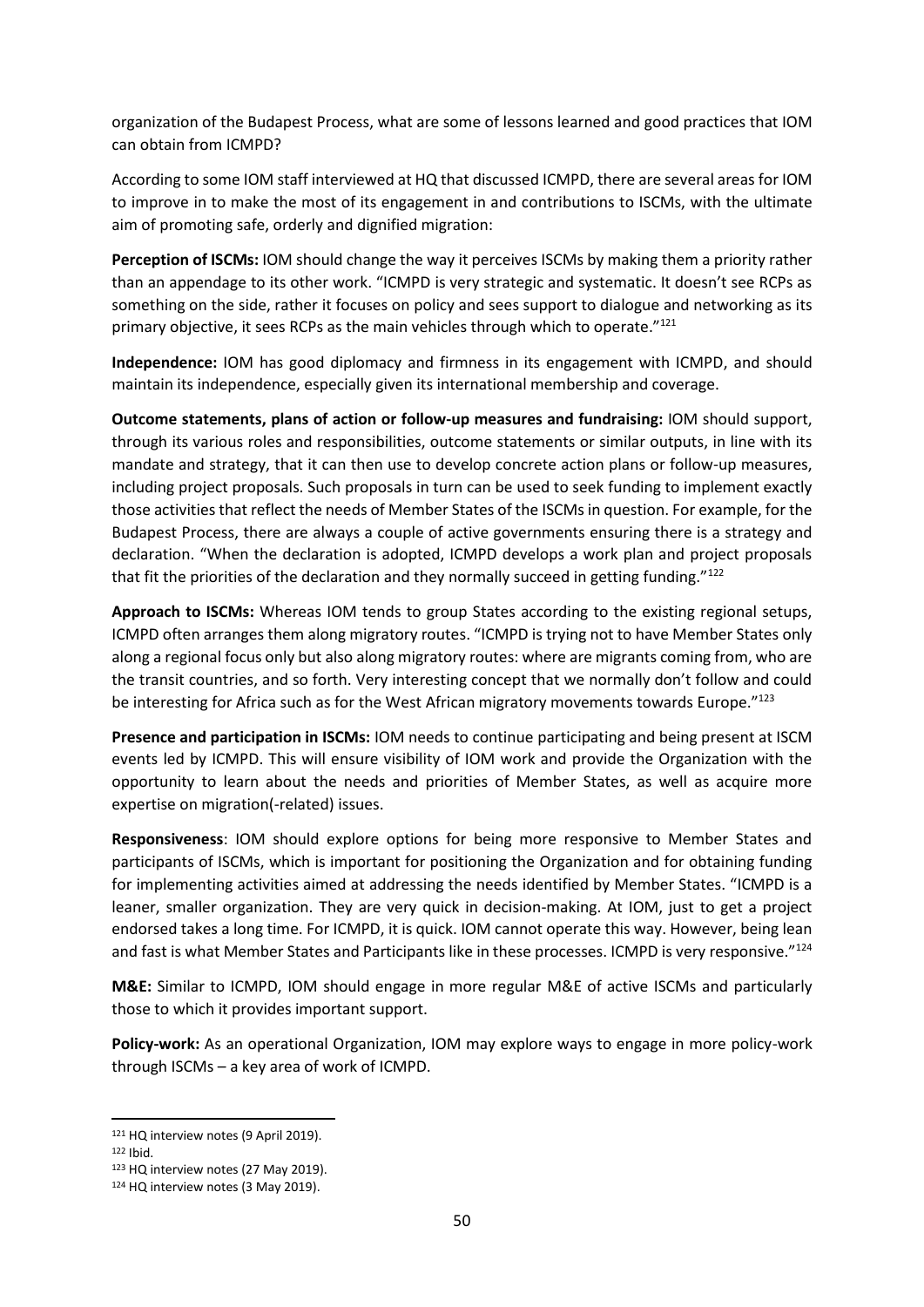**Cooperation:** Given that ISCMs are State-led processes, having more than one organization act as a secretariat is important to show that no one organization is dominating or leading these processes. The initiative to play a dominant role can undermine relations with Member States and those organizations part of ISCMs, particularly given the State-led nature of these processes and their operating modalities which are informal and on-binding.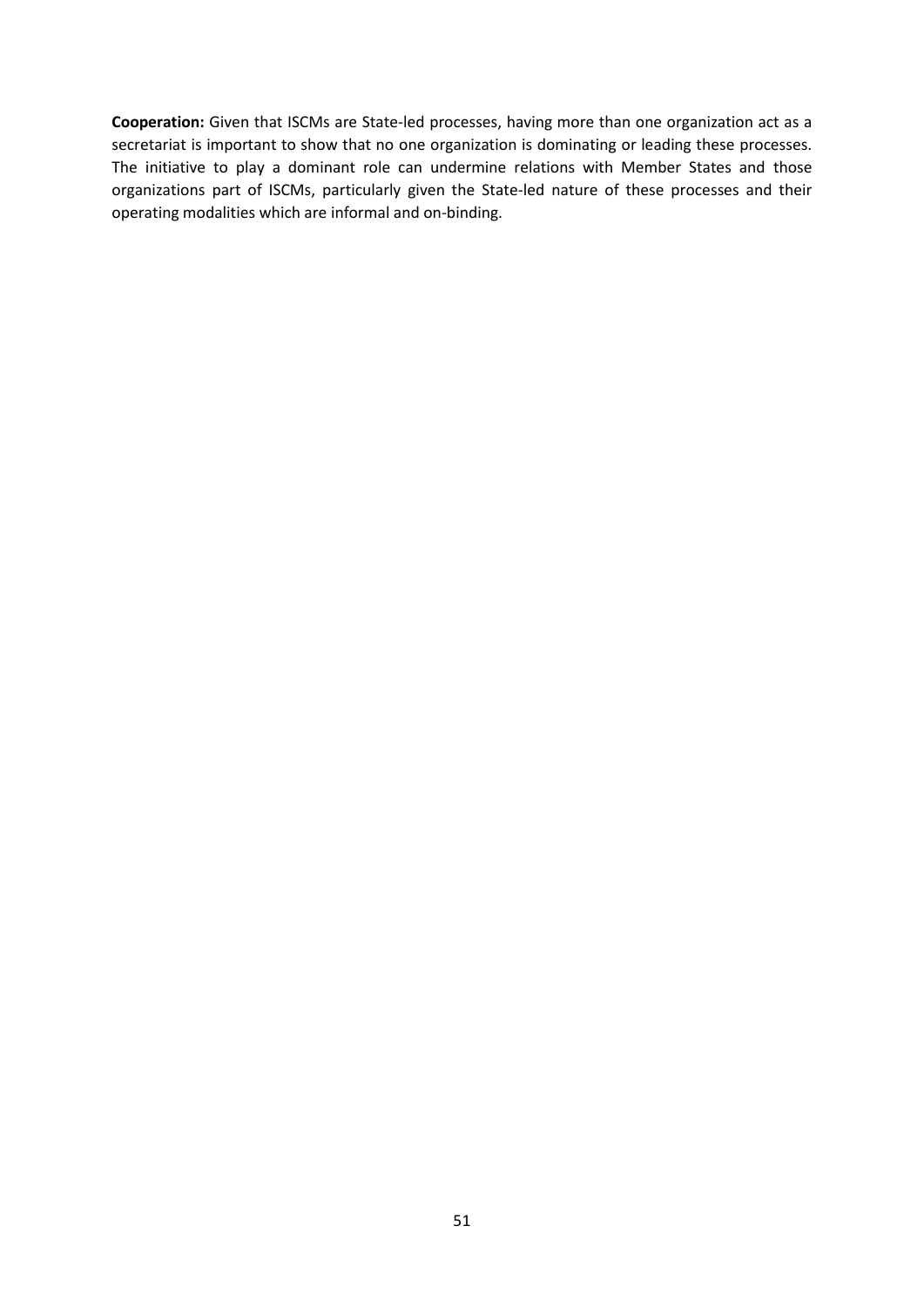# <span id="page-51-0"></span>**5. CONCLUSION AND SUMMARY OF RECOMMENDATIONS**

ISCMs have proven successful in facilitating a common understanding and joint approaches among States to prevailing migration issues at the regional, inter-regional and global levels. In addition to helping build, maintain and enhance mutual trust between States, ISCMs support technical cooperation and the exchange of good practices that in many cases have resulted in the adoption of national and regional legislation, policies and strategies. This is particularly important as States in the same region, for instance, sometimes have competing priorities and thus encounter difficulties in cooperating to find common solutions. In light of this, this evaluation has explored IOM's overall performance and achievements in its engagement

"Because of the non-binding aspect, states come for a more open discussion and actually exchange and share things that worked and those that didn't and learn from each other; it creates an open environment; I firmly believe they gain a lot from that kind of context and that it has spillover effects into practice in terms of changing laws and cooperation." *Interview with an IOM staff.*

in and contribution to ISCMs on migration, looking at its technical expertise and support provided to these processes, their relevance to IOM's mandate and other institutional frameworks, and the internal synergies and institutional steps taken for an effective and sustained contribution to ISCMs. The analysis presented in the report followed the OECD-DAC criteria of relevance, effectiveness, efficiency, outcome, impact and sustainability.

For relevance the evaluation explored the extent to which IOM's engagement in and contributions to ISCMs, including its various roles and responsibilities, are suited to the Organization's mandate, institutional frameworks and operational work. The following are the five recommendations provided addressing the results presented for this criterion:

- **1. Given the lack of capacity and knowledge about ISCMs at certain IOM Field Offices, and the novelty of migration governance for certain Member States, it is recommended that HQ carry out a needs assessment with ROs and COs to determine and provide the support required for effectively engaging with ISCMs and their Member States.**
- **2. While ISCMs are State-led processes, with IOM's engagement and contributions being dependent upon its status (e.g. member versus observer organization, secretariat versus the provision of technical support) and Member States' invitation, IOM should continue to the best of its ability to fulfill its varying roles and responsibilities**.
- **3. IOM should reflect on how it can engage more in policy work with ISCMs, what the broad organizational strategy and direction mean for the Organization's work with these processes, and how IOM's engagements and contributions are aligned to and may be integrated in its strategic vision.**
- **4. IOM should carefully consider the development of an organization-wide strategy to inform its engagement in and contribution to ISCMs to avoid undermining the legitimacy and position that it has carved out for itself in and through these processes.**
- **5. As not all IOM Member States are signatories to the Global Compact, IPD, in cooperation with ROs and COs, could explore, as appropriate, ways to include experiences with implementing the Global Compact during ISCM meetings in an effort to promote solutions and support multi-stakeholder partnerships around specific migration governance issues.**

For effectiveness and sustainability, the evaluation discussed IOM's contributions in greater detail, whether the Organization has achieved its intended or desired results, and the steps taken to sustain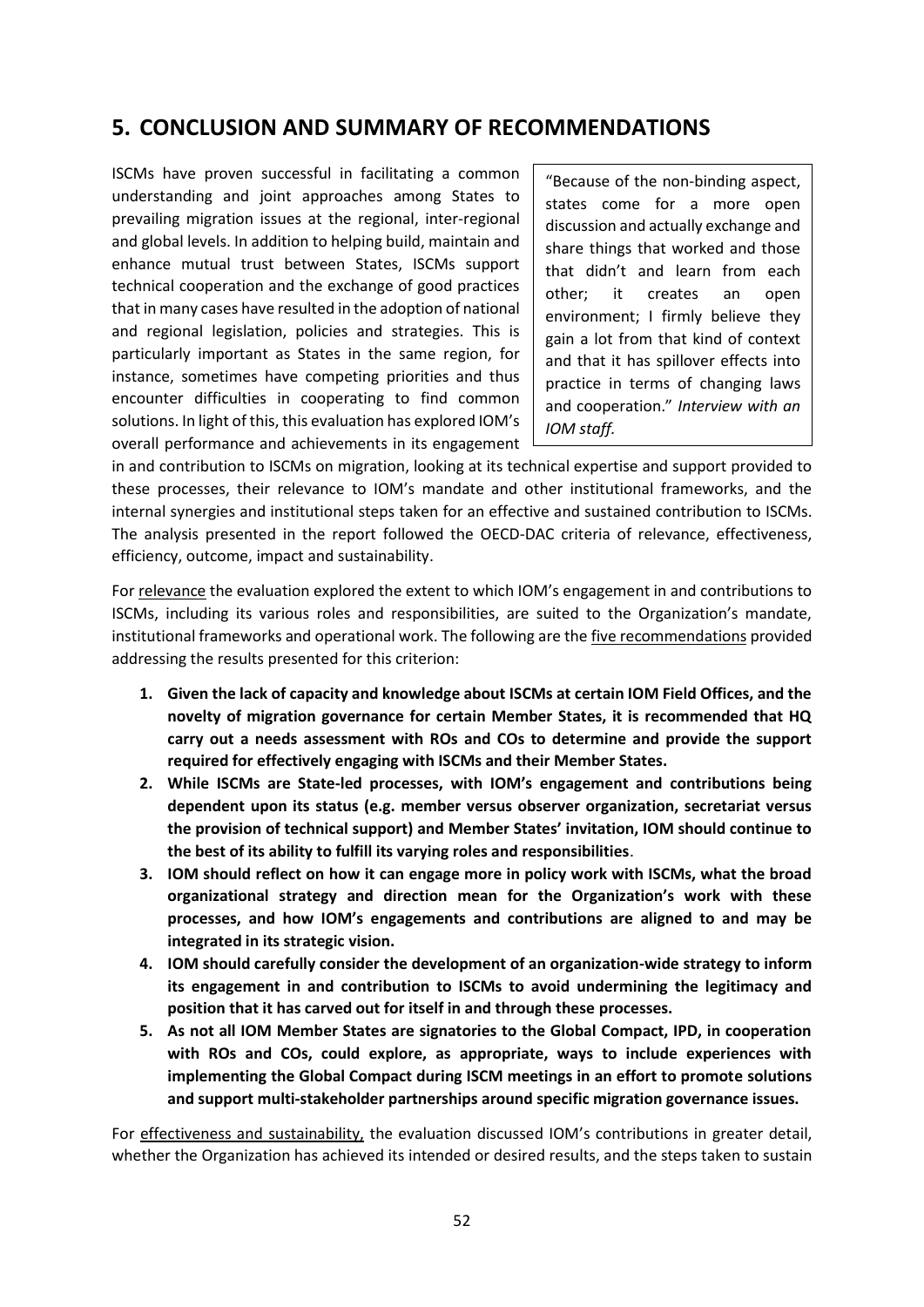its engagement in these processes. The following are the twelve recommendations provided for the various results presented for this criterion:

- **6. IOM should consider revisiting its approach to organizing GRCP meetings and exploring ways to make them more beneficial to the Organization and the participants given its financial and human resource investments.**
- **7. IOM should bring together the relevant staff to review prevailing challenges to achieving the intended or desired results of ISCMs and identifying solutions to ensure that its engagement in and contributions are effective to the greatest extent possible.**
- **8. IOM should explore options for increasing its policy contributions to ISCMs with the endorsement of Member States, i.e. use ISCMs to set policy and give its position on priority issues.**
- **9. IOM HQ should strengthen collaboration and information-sharing with ROs and COs for assessing policy and financial needs and for coordinating itsstrategic participation in ISCMs, as well as engage in greater awareness-raising among staff about ISCMs and their importance for supporting migration governance.**
- **10. Given the importance of working with external partners, as also stressed under Principle 3 of the MiGOF and the Global Compact (the criteria of inclusiveness), it is recommended that IOM, in addition to its engagement with Member States of ISCMs, engage more, as mandated by ISCM Member States, with other external actors, especially the private sector and civil society, which play important roles in addressing migration challenges within countries and across borders.**
- **11. IOM should consider clarifying the relationship between ISCMs and other regional entities such as United Nations RECs or regional economic and political unions through the holding of consultations with key stakeholders, including relevant United Nations, ISCM, and regional entity representatives.**
- **12. IOM HQ may consider creating a platform or using PRIMA for IOM staff to contribute to and access an overview of what IOM is doing through the various ISCMs in one thematic area, as well as how many resources are invested (human and financial) in these processes.**
- **13. To facilitate reporting by HQ and IOM Field Offices, IPD may consider developing a summary template to be filled out by staff after attending an ISCM event or completing an activity part of/related to such a process.**
- **14. IOM should explore and develop SMART performance indicators that can be used by relevant staff at both HQ and in the field for monitoring and evaluating IOM's participation in and support to ISCMs.**
- **15. To understand IOM's contribution towards migration governance through its engagement with ISCMs, IOM may consider reviewing the questions currently covered in the institutional questionnaire and including a question exploring the quality of the results attained.**
- **16. At future GRCP meetings, IOM may also wish to consult with existing ISCMs and their Member States about the possibility of measuring their work such as against MiGOF themes, that could provide additional data about the contribution of ISCMs towards improved migration governance.**
- **17. IOM should review its engagement in and contribution to the various ISCMs and determine whether continued support is warranted, especially when some of these processes have achieved their intended purpose and have changed their focus, as these may no longer be in line with the Organization's priorities.**

Under the criterion on efficiency, the report assessed IOM's management of and reporting on its human and financial contributions towards ISCMs, as well as the fundraising efforts undertaken and